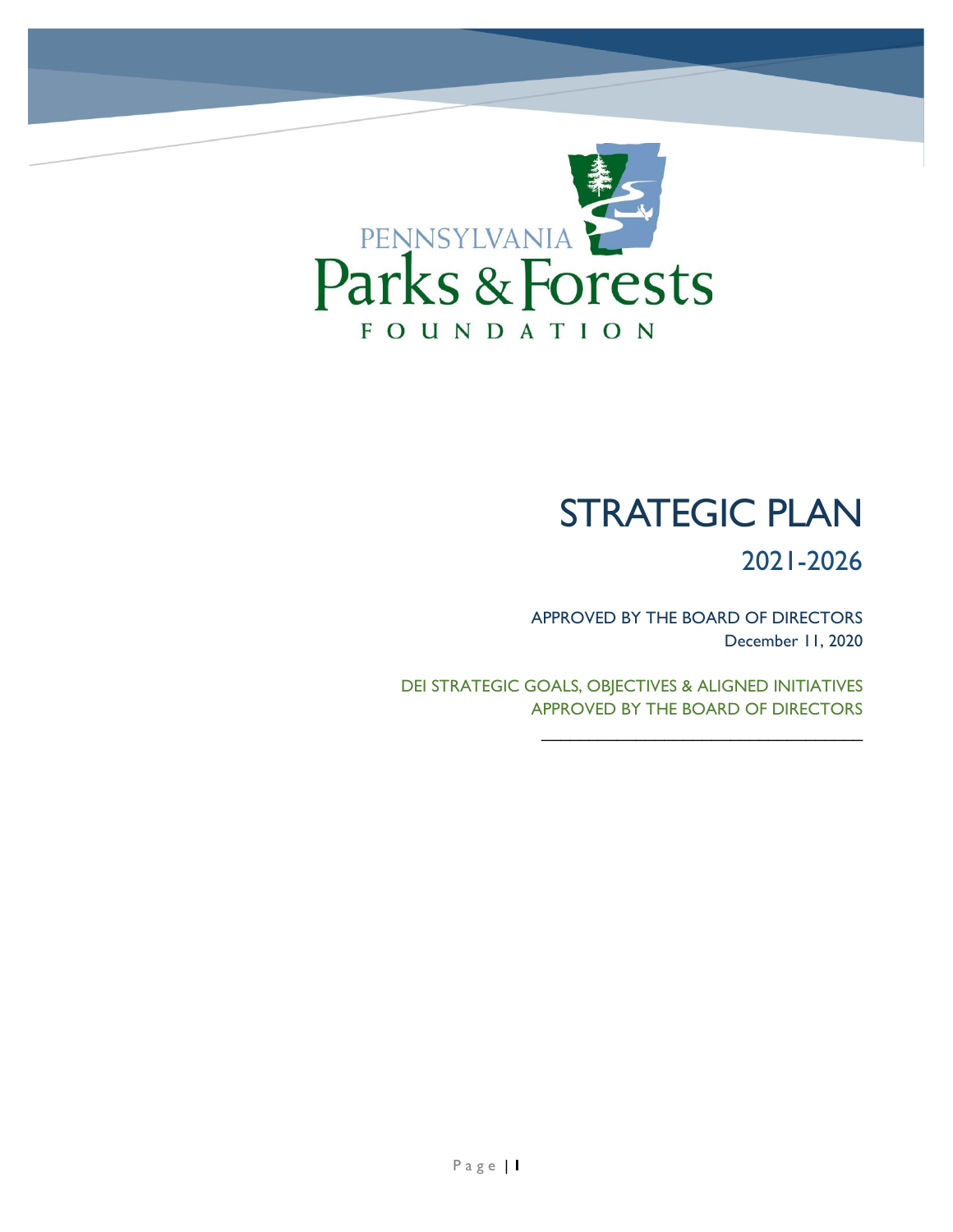# Table of Contents

[Mission, Vision, Values and Principles...........................................................................................................................4](#page-3-0)

[Goal 1: Work with the Department of Conservation and Natural Resources and other partners to ensure a](#page-4-0)  sustainable system of parks and forests. [......................................................................................................................5](#page-4-0)

[Objective 1: Expand the number of friends or affiliate groups by two groups per year.](#page-4-1) 5

[Objective 2: Be a voice for government funding for state parks and forests to address infrastructure](#page-4-2)  [and maintenance needs, operations, and to staffing to meet demands.](#page-4-2) 5

[Objective 3: Diversify the ways in which individuals, groups and businesses can engage in volunteerism](#page-5-0)  [in our parks and forests....................................6](#page-5-0)

[Objective 4: Develop a corps of Leave No Trace Master Trainers and Leave No Trace champions by](#page-7-0)  [working with DCNR to host trainings and programs.](#page-7-0) 8

[Objective 5: Develop programs with retail businesses that enable consumers to contribute to](#page-8-0)  recreation and [conservation projects through donations when purchasing outdoor goods and services.](#page-8-0) [................................................................................9](#page-8-0)

[Objective 6: Expand relationships and communication within the Department of Conservation and](#page-9-0)  [Natural Resources through a minimum of three annual meetings at the executive level and six annual](#page-9-0)  [meetings at the bureau level.](#page-9-0) .........................10

[Goal 2. Build a diverse stakeholder base for the sound investment in our parks and forests through](#page-10-0)  [messaging and education on the value of our parks and forests for outdoor recreation, the economy, the](#page-10-0)  [environment, and for physical, mental and emotional health................................................................................11](#page-10-0)

[Objective 1: Develop partnerships with national and state thought leaders in academia, sister](#page-10-1)  [organizations, health care industry, and the outdoor recreation industry to build stakeholder and](#page-10-1)  [informational relationship...............................11](#page-10-1)

[Objective 2: Develop an annual communication strategy using to inform print and technology](#page-11-0)  [platforms to educate the public, promote outdoor recreation, inform on issues, and expand our base.](#page-11-0) [..............................................................................12](#page-11-0)

[Objective 3: Take advantage of social momentum to message and build partnerships by annually](#page-13-0)  [identifying special days or weeks for messaging, volunteer opportunities, or engagement of the public](#page-13-0)  [and media and incorporating into communication plan.](#page-13-0) 14

[Objective 4: Monitor and comment upon legislation and statewide policies that impact parks, forests,](#page-14-0)  [recreation and outdoor health as part of the advocacy/public policy committee.](#page-14-0) 15

[Objective 5: Advance Protect Our Parks and Forests Campaign to increase investments and staffing in](#page-15-0)  [our parks and forests by fiscal year 2025.](#page-15-0) ..16

[Objective 6: Expand our current membership by 10% annually.](#page-16-0) 17

[Goal 3: Ensure a place and an experience for everyone in the outdoors.](#page-17-0) ........................................................18

[Objective 1: Invest in four projects per year that expand access to outdoor recreation for those who](#page-17-1)  [have a temporary or permanent physical, mental and/or emotional disabilities or that addresses a need](#page-17-1)  [of an underserved population........................18](#page-17-1)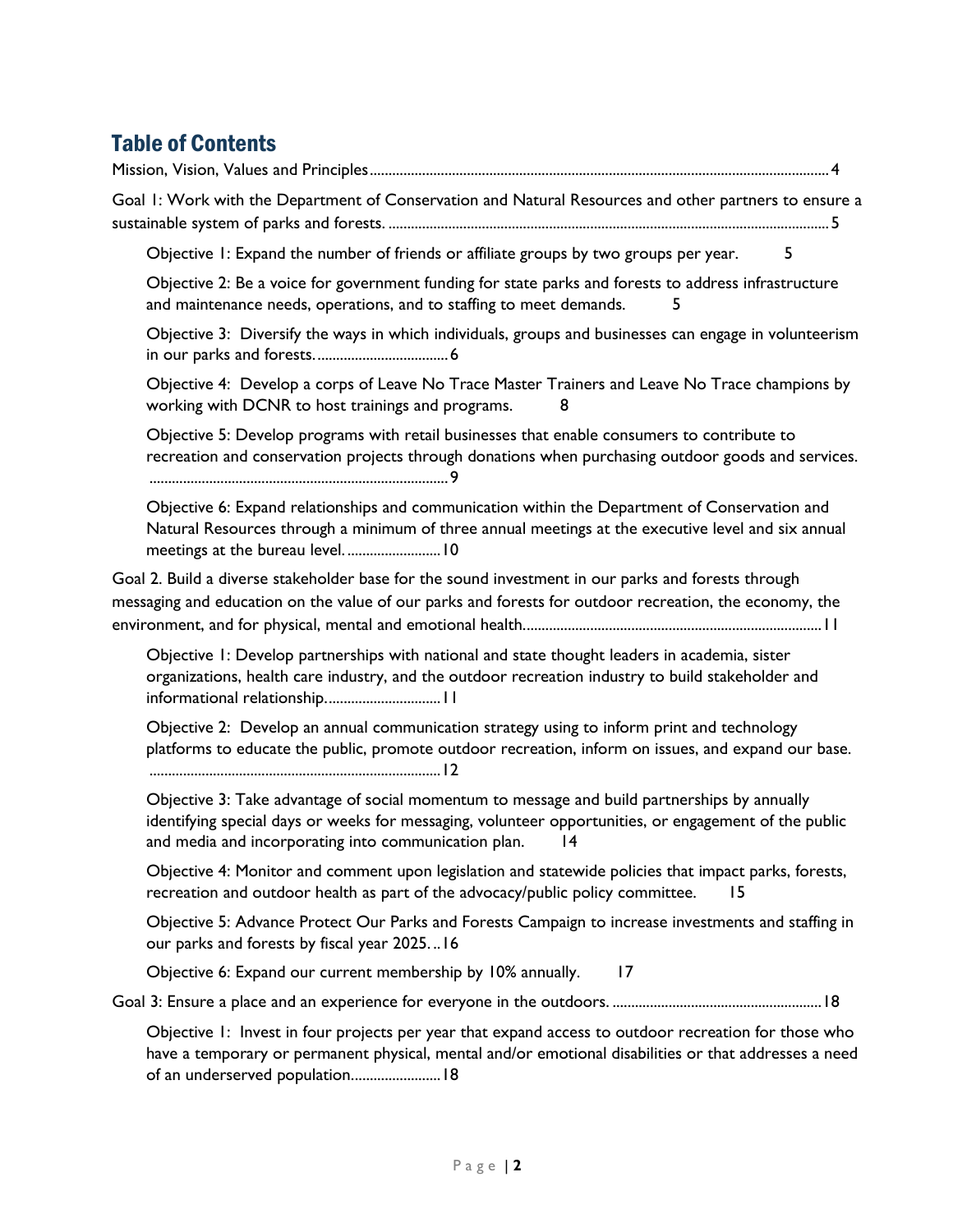[Objective 2: By Fall 2021, develop a Diversity, Equity and Inclusion Program within the Foundation to](#page-19-0)  [ensure welcoming environments in all that we do and in the places where we work.20](#page-19-0)

[Objective 3: Develop a "Back to Basics" educational campaign and programs by 2022 to provide skill](#page-21-0)  [building workshops and materials for new users or visitors wishing to have new experiences.](#page-21-0) 22

[Objective 4: Increase youth participation and leadership in outdoor recreation and conservation](#page-22-0)  [through media, videos, leadership training and access to the outdoors.](#page-22-0) 23

[Objective 5: Utilize the arts \(photography, painting, music, food, etc.\) to attract new audiences to](#page-23-0)  parks and forests. [.............................................24](#page-23-0)

[Goal 4: Invest in transformative projects and opportunities to enhance and conserve our parks and forests.](#page-24-0)

[..............................................................................................................................................................................................25](#page-24-0)

[Objective 1: Utilizing the needs list, identify a minimum of five projects per year and connect to a](#page-24-1)  [funding source or a partner to sponsor or complete the project.](#page-24-1) 25

[Objective 2: Develop chapter leader and PPFF board and staff fundraising skills through trainings,](#page-25-0)  [workshops, assistance and webinars through-out the year.](#page-25-0) 26

[Objective 3: Reinvigorate Corporate Membership Program by \\$50,000 annually by 2023 to strengthen](#page-26-0)  [PPFF's ability to implement transformational projects.](#page-26-0) 27

[Objective 4: Host a minimum of twelve park and forest tours annually for the media and decision](#page-27-0)  [makers.................................................................28](#page-27-0)

[Goal 5: Strengthen the capacity of PPFF, friends' chapters and volun](#page-27-1)teers through strategic investment of time, talent and revenue. [...............................................................................................................................................28](#page-27-1)

[Objective 1: Increase board engagement in advancing PPFF's mission](#page-27-2) through annual training and [awareness building activities and strategic recruitment.](#page-27-2) 28

[Objective 2: Expand the development work of the board.](#page-28-0) 29

[Objective 3: Build chapter boards to improve overall capacity on an annual basis.](#page-30-0) 31

[Objective 4: Take advantage of and expand upon existing digital platforms to build volunteerism with](#page-31-0)  [friends and in parks and forests.](#page-31-0) ...................32

[Objective 5: Annually, host a minimum of three volunteer trainings-in person or virtually based on](#page-31-1)  [needs identified by volunteers, friends, park or forest staff.](#page-31-1) 32

| APPENDIX 2 - DCNR AWARENESS AND POSSIBLE COLLABORATIONS (DEI STRATEGIC |  |
|------------------------------------------------------------------------|--|
|                                                                        |  |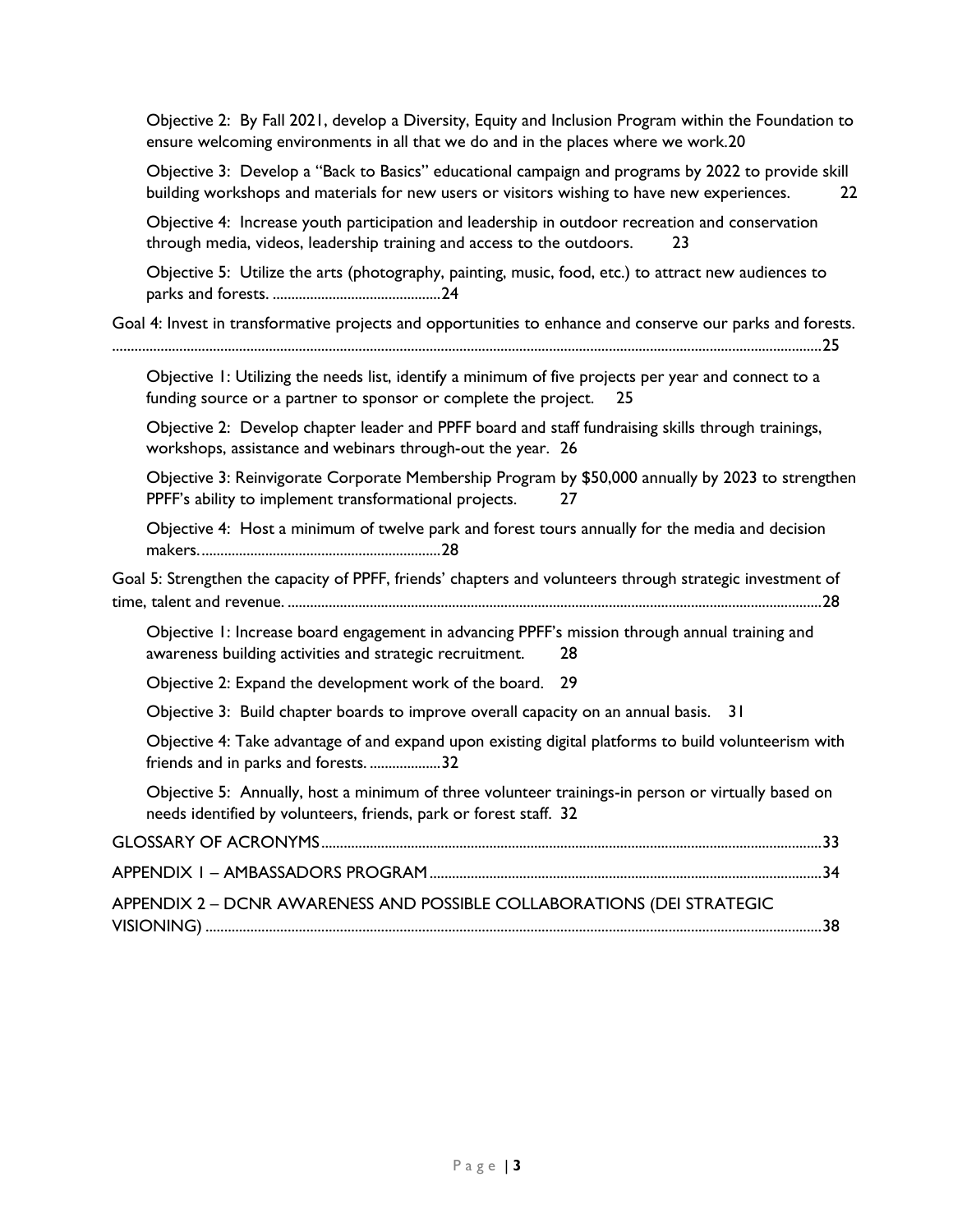# <span id="page-3-0"></span>Mission, Vision, Values and Principles

(Approved by PPFF Board of Directors on September 9, 2020)

# **MISSION**:

PPFF's mission is to inspire stewardship of Pennsylvania's state parks and forests.

#### **VISION**:

To be the trusted voice and advocate to sustain and enhance Pennsylvania's state parks and forests.

# **VALUES**:

Integrity **Excellence** Innovation **Collaboration Conservation Diversity** Inclusion **Sustainability** 

# **PRINCIPLES**:

- 1. Develop fruitful collaborations and strategic partnerships in the Commonwealth.
- 2. Create future generations of park and forest supporters by engaging new and diverse audiences.
- 3. Focus on quality of services and long-term sustainability for the Foundation and our chapter friends groups.
- 4. Advance financial sustainability and diversification by seeking funding through a variety of initiatives – membership growth, cultivate individual donors, corporate sponsorships, events, foundations, and grants.
- 5. Inspire individuals to become donors, members, volunteers, and supporters.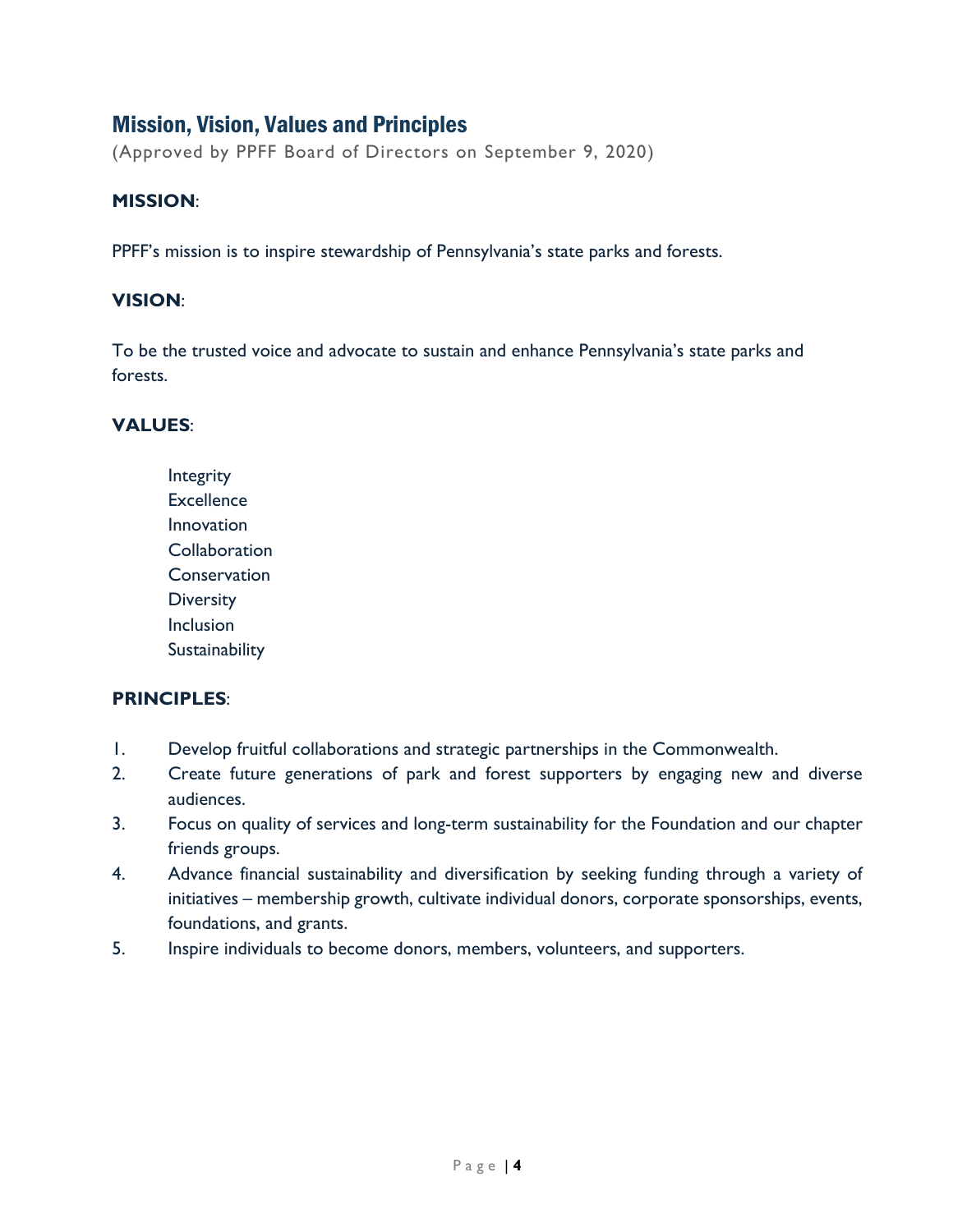# <span id="page-4-0"></span>Goal 1: Work with the Department of Conservation and Natural Resources and other partners to ensure a sustainable system of parks and forests.

# <span id="page-4-1"></span>Objective 1: Expand the number of friends or affiliate groups by two groups per year.

# **Significance**

Friends have been able to successfully serve as stewards of our parks and forests. Expanding the number of friends groups empowers more people to engage in this stewardship and advocate for our parks and forests.

# **Resources**

- Staff
- DCNR Park managers and district foresters
- Consultants/trainers
- Interns
- PPFF Board of Directors
- Friends committee of the board
- Leadership programs

# **Tasks**

- 1. By February of each year, identify key locations for friends groups or affiliate groups.
- 2. By March of each year, communicate with park/forest management to plan process.
- 3. Host friends organizational meetings/events in March/April or September/October.
- 4. Host virtual trainings for new chapter leaders—scheduled quarterly (except for treasurers, who are scheduled immediately.)
- 5. Monthly, distribute *Tidbits from Marci* newsletter to all chapter leaders.
- 6. When officers change, appropriate staff welcome new officers and update them on the PPFF protocol and resources.
- 7. Staff or PPFF board attend at least one meeting/event per year of each friends chapter and have a telephone conversation at least twice per year for each chapter. *Ongoing.*
- 8. Facilitate communication and collaboration between chapters that are in close geographic proximity or who are working on similar projects/goals. *Ongoing.*

# **Risks**

In order to accomplish this growth, there will need to be a growth in staffing. If staffing does not grow commensurately, then this goal cannot be achieved.

# **Measurement Criteria**

Ability to effectively set up new groups as defined by the plan.

# <span id="page-4-2"></span>Objective 2: Be a voice for government funding for state parks and forests to address infrastructure and maintenance needs, operations, and to staffing to meet demands.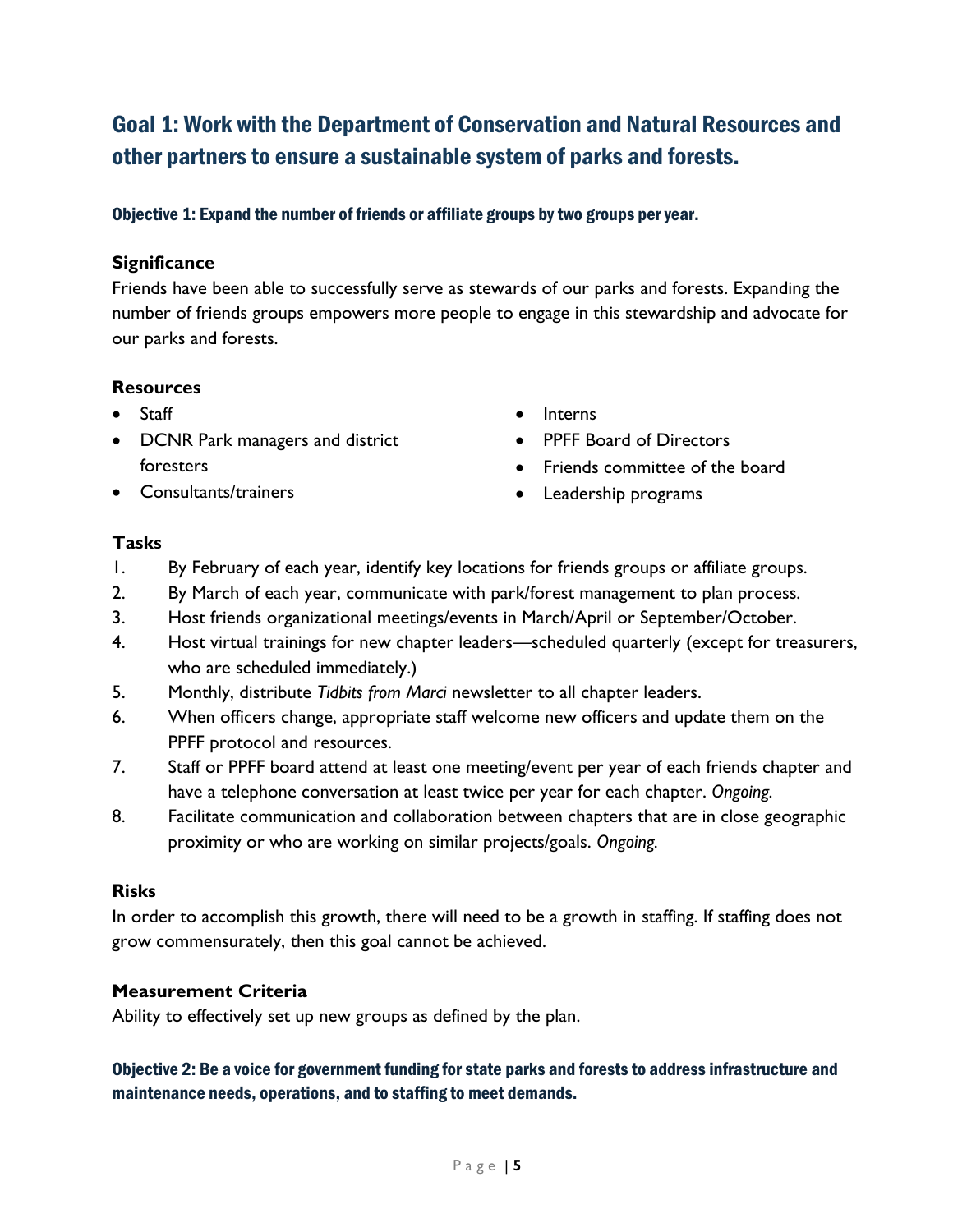# **Significance**

Sustainability cannot be achieved without funding.

# **Resources**

- Staff
- **•** Conservation Heritage documentaries
- Park and forest managers
- PPFF Board of Directors
- Friends chapters
- Sister organizations
- Hunting and Angling organizations
- Protect Our Parks and Forests Campaign Plan
- Pennsylvania Recreation & Park Society (PRPS)
- **•** Legislative Consultant

# **Tasks**

- 1. Partner with Park and Recreation Caucus in the legislature to host four meetings annually to educate decision makers on park, forest, and recreation research and issues.
- 2. Meet with the Sportsmen's Caucus to educate on the use of sportsmen and women on park and forest lands.
- 3. Continue to hold meetings with key players/leaders and staff in the administration to discuss needs.
- 4. Provide monthly updates, through tidbits, on issues impacting parks/forests to keep friends apprised.
- 5. Create fact sheet advocacy roles for friends groups.
- 6. Use SoftEdge software to build a grassroots voice for state parks/forests.
- 7. Work with DCNR to increase visibility of PPFF and friends in state parks/forests.
- 8. See Goal #2, Objective #4 (Monitor and comment upon legislation and statewide policies that impact parks, forests, recreation and outdoor health as part of the advocacy/public policy committee, page 17).

# **Risks**

Loss of parks/forests.

# **Measurement Criteria**

Funding.

# <span id="page-5-0"></span>Objective 3: Diversify the ways in which individuals, groups and businesses can engage in volunteerism in our parks and forests.

# **Significance**

While the number of friends groups continues to grow, there remain many parks and forests that do not have a friends group but have needs in which an organized effort or single day large event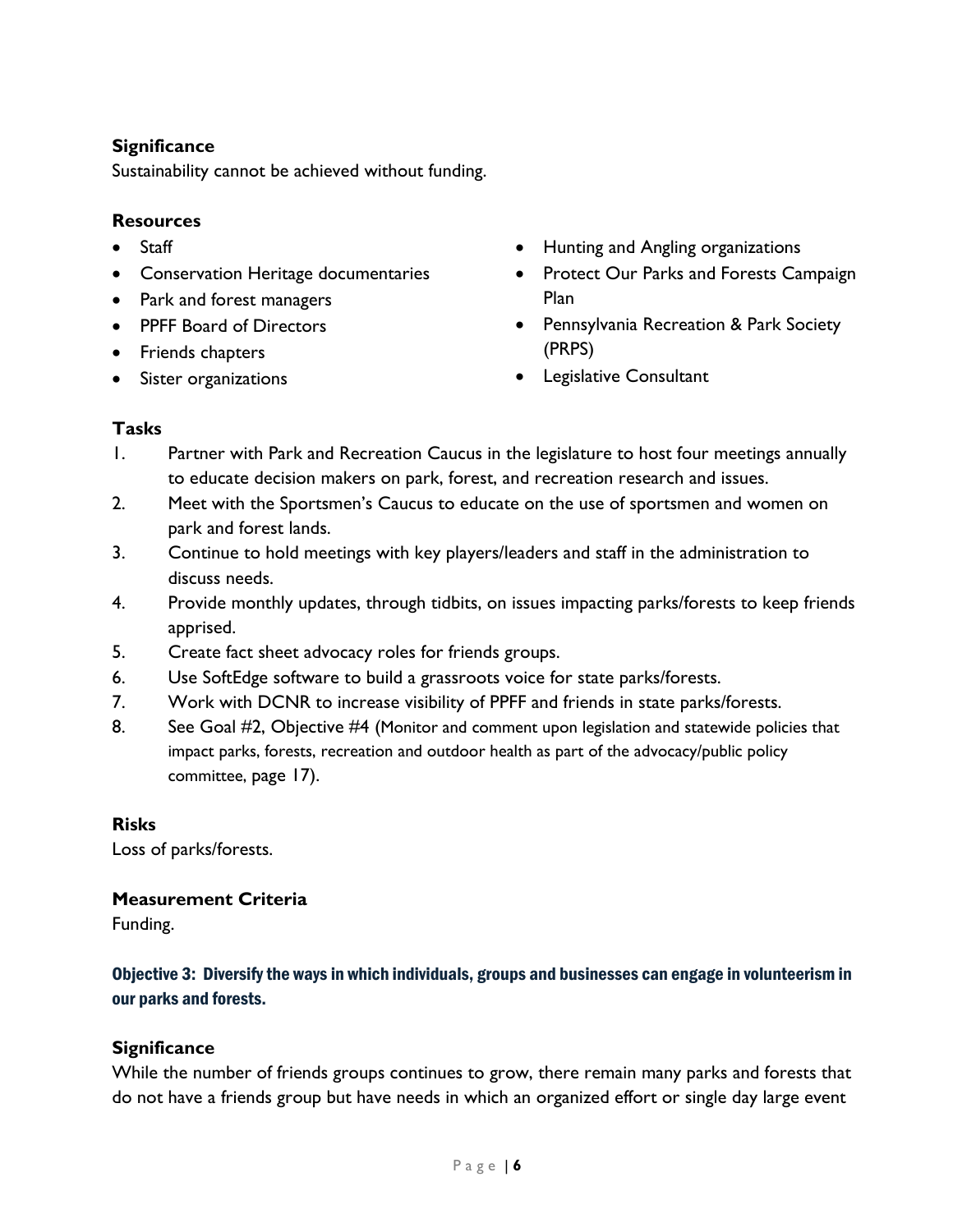would be beneficial. This objective looks to assist those special places with the intention of both building a program and creating support for additional friends groups.

# **Resources**

- Staff
- PPFF Board of Directors
- **•** Friends Groups
- DCNR
- Partners
	- o Sister Organizations, such as Sierra Club, Audubon, etc.
	- o Colleges and universities
	- o High school civic engagement programs
	- o High school clubs
- o Businesses and corporations
- o Dick's Sporting Goods
- o Sheetz
- o Deloitte

- 1. Work with the public engagement coordinator to focus on volunteer expansion through corporate and group events.
	- a. Tap into an organization's CSR/ ESG "Volunteer Days"
		- i. Research an organization's "Giving Mission," "CSR-Corporate Social Responsibility", or "ESG-Environmental Social Governance" Statement
		- ii. Market Parks, Forests as "Team Building/Professional Engagement" Opportunities
		- iii. For-Profit and Non-Profit Organizations
		- iv. Networking Groups
		- v. Business Employee Resource Groups (BRG / ERG / BERG)
	- b. Invite organizations, families, and individuals to adopt a Trail, Park, or Forest and continue to Support
	- c. Inform and/or partner with hunting and anglers clubs/backpackers networks to understand their outdoor opportunities
- 2. Build the Stewards of Penn's Woods program through promotion of program and recognition of stewards.
- 3. Create volunteer incentive/recognition program.
- 4. PPFF and Friends develop relationships with universities to create a stream of young adult volunteers.
- 5. Annually, encourage all board members to attend at least one volunteer event to understand the needs of parks and forests, as well as to build relationships.
- 6. Host a minimum of two volunteer days each year in parks and forests that do not have friends chapters to implement some of the project list ideas provided by DCNR.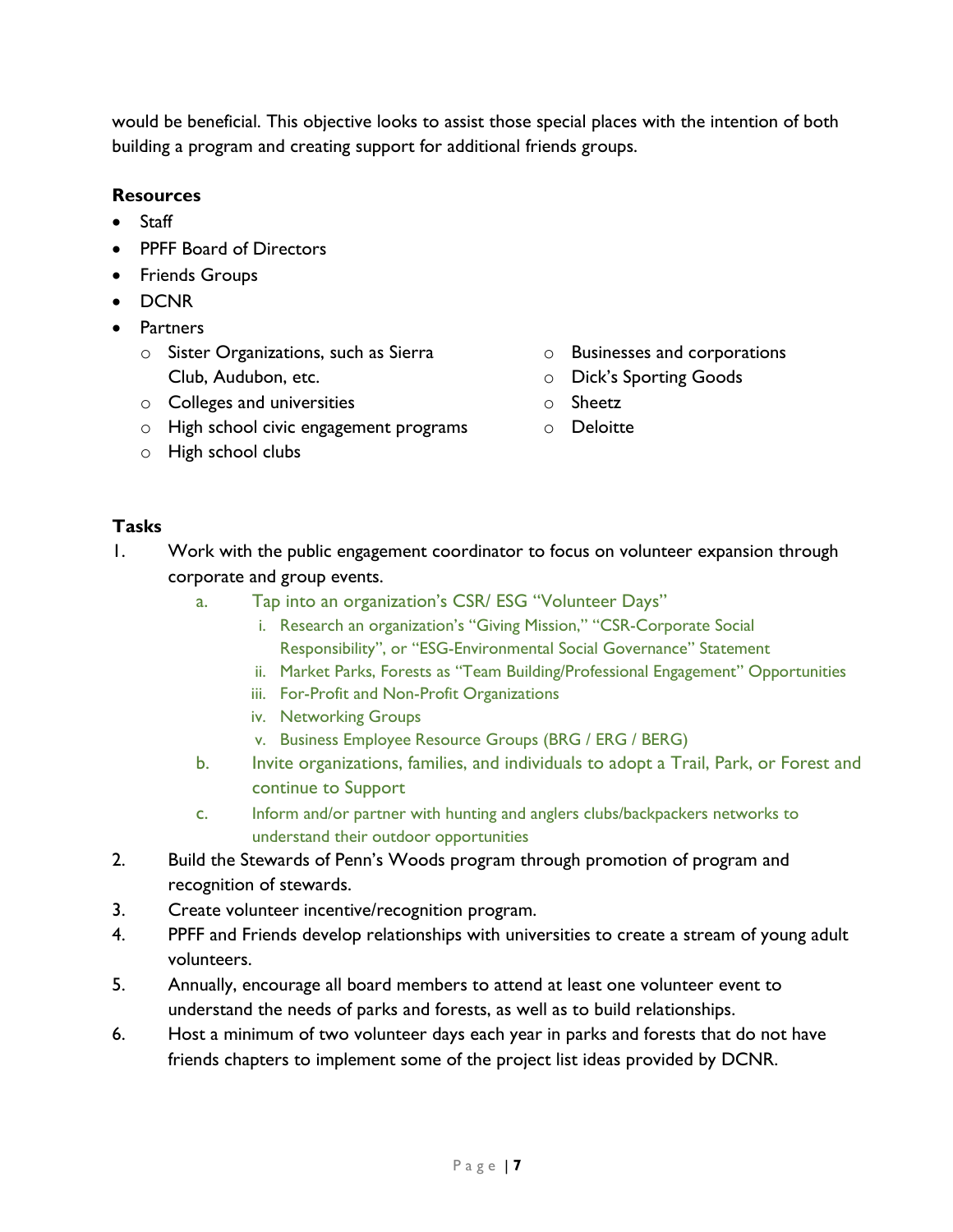- 7. Work with DCNR and chapter leaders to simplify the Conservation Volunteer Program, the online database for tracking volunteer hours and projects*.* (DCNR Partnership Opportunity)
- 8. Provide training to friends chapters and DCNR employees on working with volunteers at their annual meetings, regional meetings, and/or when asked.
- 9. PPFF and friends distribute information to park visitors about friends groups and volunteer opportunities, such as business cards to visitors, a flyers, attending events, etc.

Lack of volunteers to completed needed work.

# **Measurement Criteria**

Marked increase in volunteerism of existing chapters.

# <span id="page-7-0"></span>Objective 4: Develop a corps of Leave No Trace Master Trainers and Leave No Trace champions by working with DCNR to host trainings and programs.

# **Significance**

New visitors to state parks and forests have increased impacts to the natural ecosystems. By offering trainings in leave no trace, we can minimize these impacts

# **Resources**

- Staff
- PPFF Board of Directors
- Leave No Trace (LNT)
- Corporate partners
- Businesses
- Volunteers
- Schools
- DCNR

- 1. Register to become a LNT partner, with the benefits that it provides.
- 2. Find an LNT sponsor to help underwrite costs of LNT program—launch with DCNR funds from Round 26.
- 3. Coordinate initial Master Trainer Session with DCNR for Spring 2021 with staff, interns, volunteers, and friends members who are interested.
- 4. Ensure that at least two training participants annually are bi- or multi-lingual.
- 5. Work with DCNR to design a series of articles and posts on LNT principles for PPFF and friends social and print media. Follow LNT on social media and repost their posts.
- 6. Work with Bureau of State Parks to host a spring 2021 LNT program for chapter leaders who want to understand the principles but do not want to be trainers.
- 7. Master Trainers will host one workshop per year minimum.
- 8. Provide T-shirts for PPFF LNT team members to brand them when doing programs.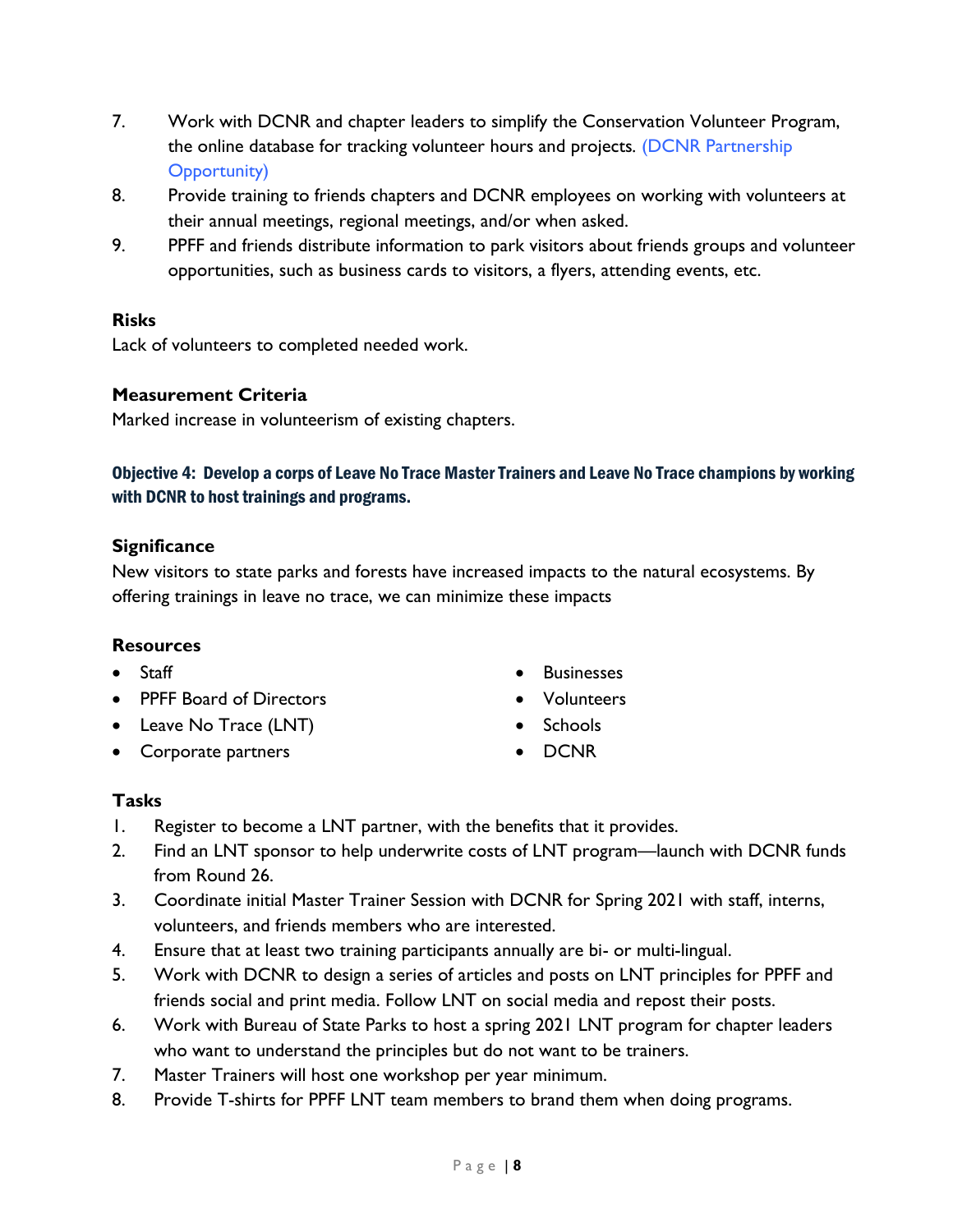- 9. Work with the Hiking and Backpacking PA Facebook page to engage users of parks and forests.
- 10. Coordinate with and actively recruit volunteers to sign up and participate in becoming trainers or attend workshops on LNT.
- 11. Recognize volunteers at our annual banquet and on the specially designated page of our website so that they are available for programs.
- 12. Develop press releases to announce when a new master trainer has become certified.

Continued negative impacts without funding to mitigate impacts.

# **Measurement Criteria**

Growth of program. Number of programs/trainings completed.

# <span id="page-8-0"></span>Objective 5: Develop programs with retail businesses that enable consumers to contribute to recreation and conservation projects through donations when purchasing outdoor goods and services.

# **Significance**

We need to diversify the ways in which funds are raised to address needs list projects.

# **Resources**

- Board Members
- Explore opportunities for local/regional/state partnerships
- National Association of State Park Foundations
- List of potential retail businesses
	- o Dick's Sporting Goods
	- o Bass Pro Shops

- 1. Review the model that was established with the PA Wilds to raise funds in that geographic area.
- 2. Look for other potential partners, such as the outdoor industry, businesses near parks/forests, RV dealers, etc.
	- a. Share/utilize the letter sent during COVID to 300 Outdoor and Service Clubs **Organizations**
	- b. Create a "Connect with Community" list
		- i. Categorize by sectors: retail, community banks, distilleries, etc.
	- c. Craft beverage producers outdoor events on their properties
- 3. Establish protocols for building relationships and how program would operate.
- 4. Consider national opportunities through National Association of State Park Foundations.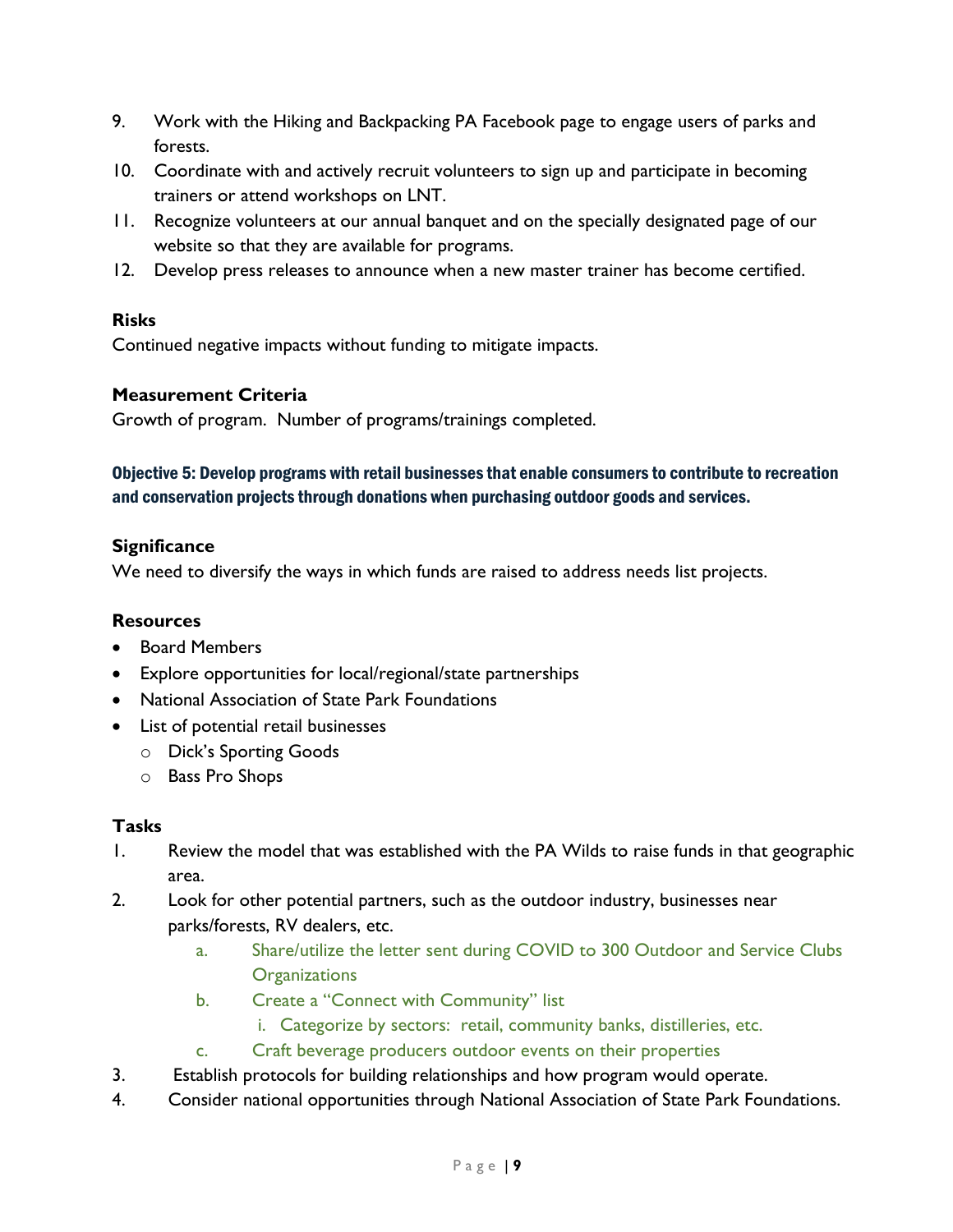- 5. Create a specific legislators/constituents list (e.g., Kings Gap, Soft Edge Software Action Alert)
- 6. Partner w/Chambers of Commerce for community events (i.e., Shawnee Park Nights)
- 7. Broaden DEI audience attraction within park or forest's footprint demographics

Someone taking the funds, not being successful.

# **Measurement**

Amount of funds raised.

<span id="page-9-0"></span>Objective 6: Expand relationships and communication within the Department of Conservation and Natural Resources through a minimum of three annual meetings at the executive level and six annual meetings at the bureau level.

# **Significance**

Building relationships and improving communication.

# **Resources**

- Scheduling secretaries
- Calendar
- PPFF Board
- Technology such as Zoom

# **Tasks:**

- 1. Set up annual meeting with Secretary/Executive team to share goals and understand current events.
- 2. Set up bi-monthly meetings with Deputy Secretary for Parks and Forestry.
- 3. Set up tri-monthly meetings with Bureau Directors of Parks, Forestry and possibly Facility, Design and Construction.
- 4. Have at least one meeting with the Bureau of Recreation and Conservation.
- 5. Have at least one meeting with DEIJ program within DCNR.
- 6. Host an annual meeting to review state budget proposal with DCNR Executive Team.
- 7. Public Relations and Outreach Coordinator will meet bi-monthly with communications team at DCNR to share ideas and coordinate messaging relevant to both entities.
- 8. PPFF staff attend at least one Bureau of Forestry annual meeting and one Bureau of State Parks meeting, as well as one regional meeting in each region.

# **Risks**

Miscommunication.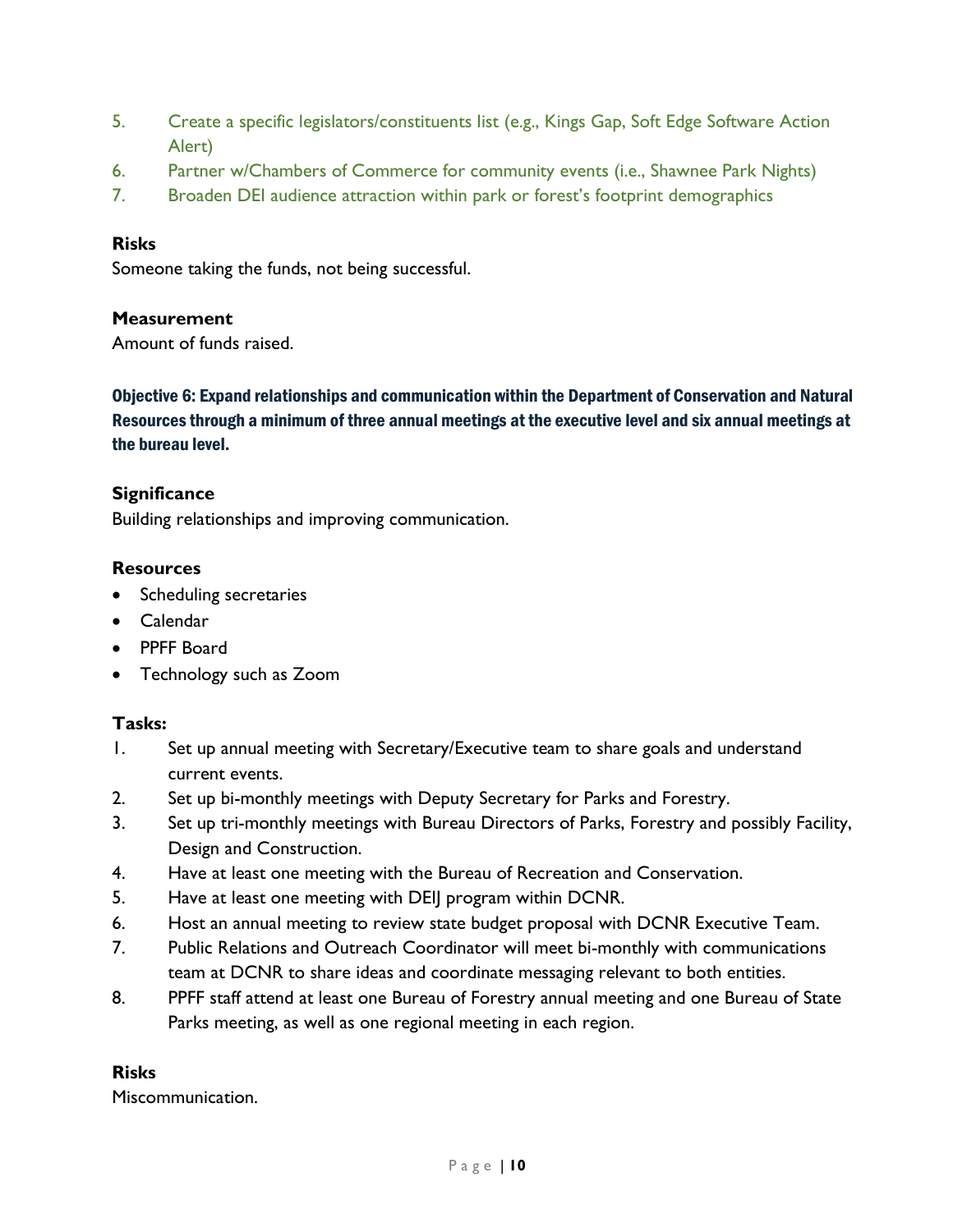# **Measurement**

Meetings occur and any necessary follow-ups happen.

# <span id="page-10-0"></span>Goal 2. Build a diverse stakeholder base for the sound investment in our parks and forests through messaging and education on the value of our parks and forests for outdoor recreation, the economy, the environment, and for physical, mental and emotional health.

<span id="page-10-1"></span>Objective 1: Develop partnerships with national and state thought leaders in academia, sister organizations, health care industry, and the outdoor recreation industry to build stakeholder and informational relationship.

# **Significance**

Through strategic partnerships, we will strengthen the ability to serve our mission and build the stakeholder base to conserve and enhance our parks and forests.

# **Resources**

- PPFF Board of Directors
- Staff
- Friends Chapters
- Academia
- Partners
	- o National Recreation & Park Association (NRPA)
	- o PRPS
	- o Pennsylvania Forestry Association (PFA)
	- o Pennsylvania Environmental Council (PEC)
- o National Association of State Park Foundations (NASPF)
- o Outdoor Industry
- o Tourism Agencies
- o Chambers of Commerce
- o Scouting

- 1. Identify topics for study, research, or information sharing on an annual basis. Goals will be set by October of each year to inform the annual theme of the foundation, newsletter, and electronic content.
- 2. Identify potential partners by January of each year.
- 3. Collect data through meetings, conference calls, research, and partnership development.
- 4. Develop, as needed, means to interpret data for the lay person for inclusion in public materials such as fact sheets, newsletter, online, etc.
- 5. Utilize the research to inform our work.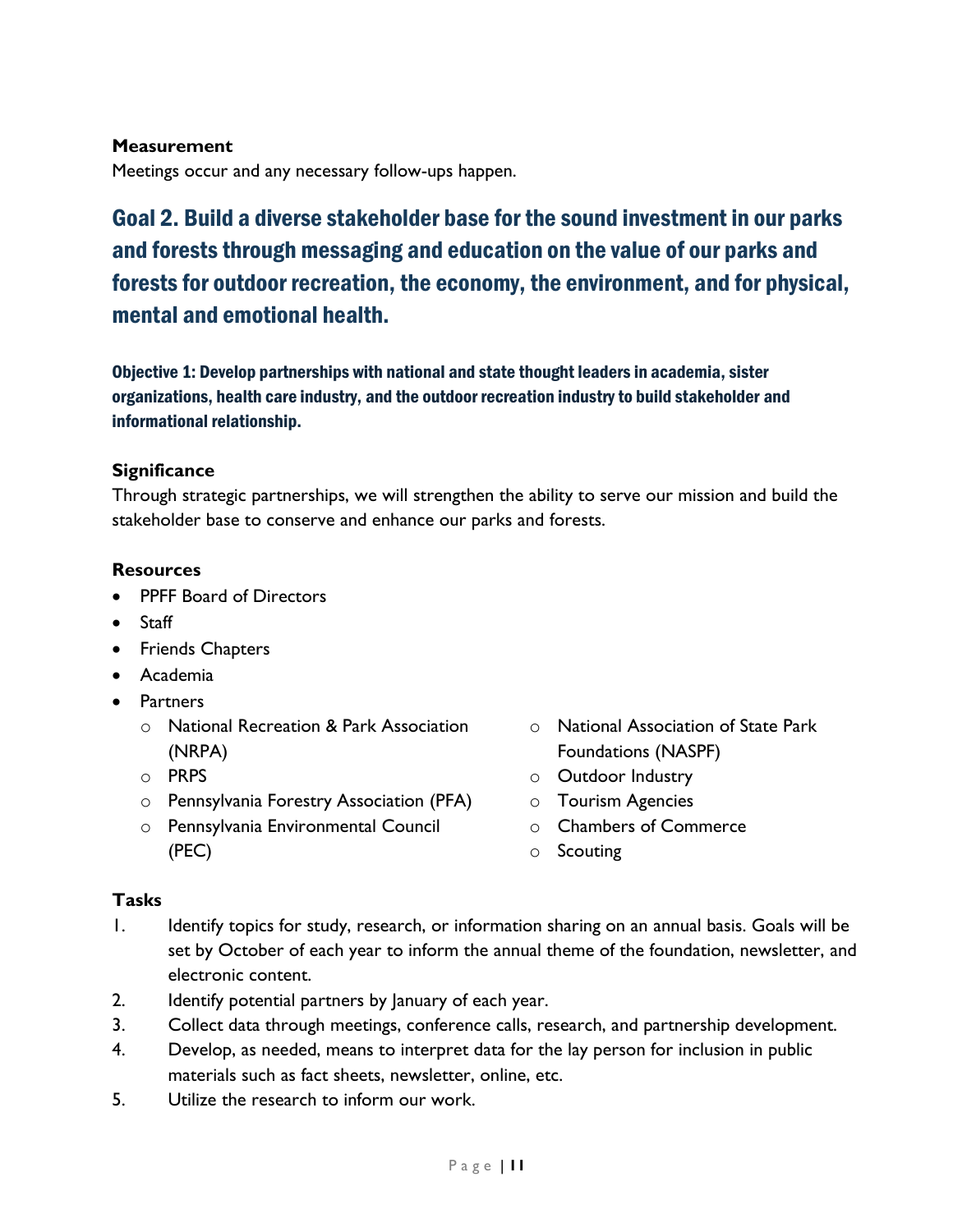- 6. Create statewide learning networks to share research and best practices online and at health summits (SCORP).
- 7. Attend at least one tourism or chambers of commerce meeting annually.
- 8. Identify publications open to PPFF and DCNR awareness input: Articles, Blogs, etc. (DCNR Partnership Opportunity)
	- a. Health Care Partnerships: Align with organization's Community Outreach Approach
	- b. Align with Tag Lines of Health Organizations
		- i. UPMC: Life Changing Medicine
		- ii. Hamilton Health Center: A Tradition for Caring, A Vision for the Future
		- iii. Highmark: Care That Fits Your Life
		- iv. Capital Blue Cross: Be Kind To Your Mind
	- c. Higher Education Institutions
	- d. Mental Health Organizations
	- e. Bankers Newsletters
	- f. Pennsylvania County Commissioners Assn., Township & Borough Supervisors **Associations**
	- g. National Association of State Parks Foundation
	- h. Pursue opportunities for expanded Walk with the Doc

We cannot accomplish the work of the foundation without building viable partnerships and expanding access to fact-based information

# **Measurement Criteria**

Expansion of relationships and increased demand for PPFF publications and expertise.

# <span id="page-11-0"></span>Objective 2: Develop an annual communication strategy using to inform print and technology platforms to educate the public, promote outdoor recreation, inform on issues, and expand our base.

# **Significance**

Providing fact-based information on the value and importance of parks, forests and recreation to health, the economy and quality of life builds a case for investment.

# **Resources**

- Staff time
- Consultant fees-design and writing
- DCNR
- Friends groups
- Partners
- Cross and Crown
- Social Media Influencers
- Billboards
- Local media
- Websites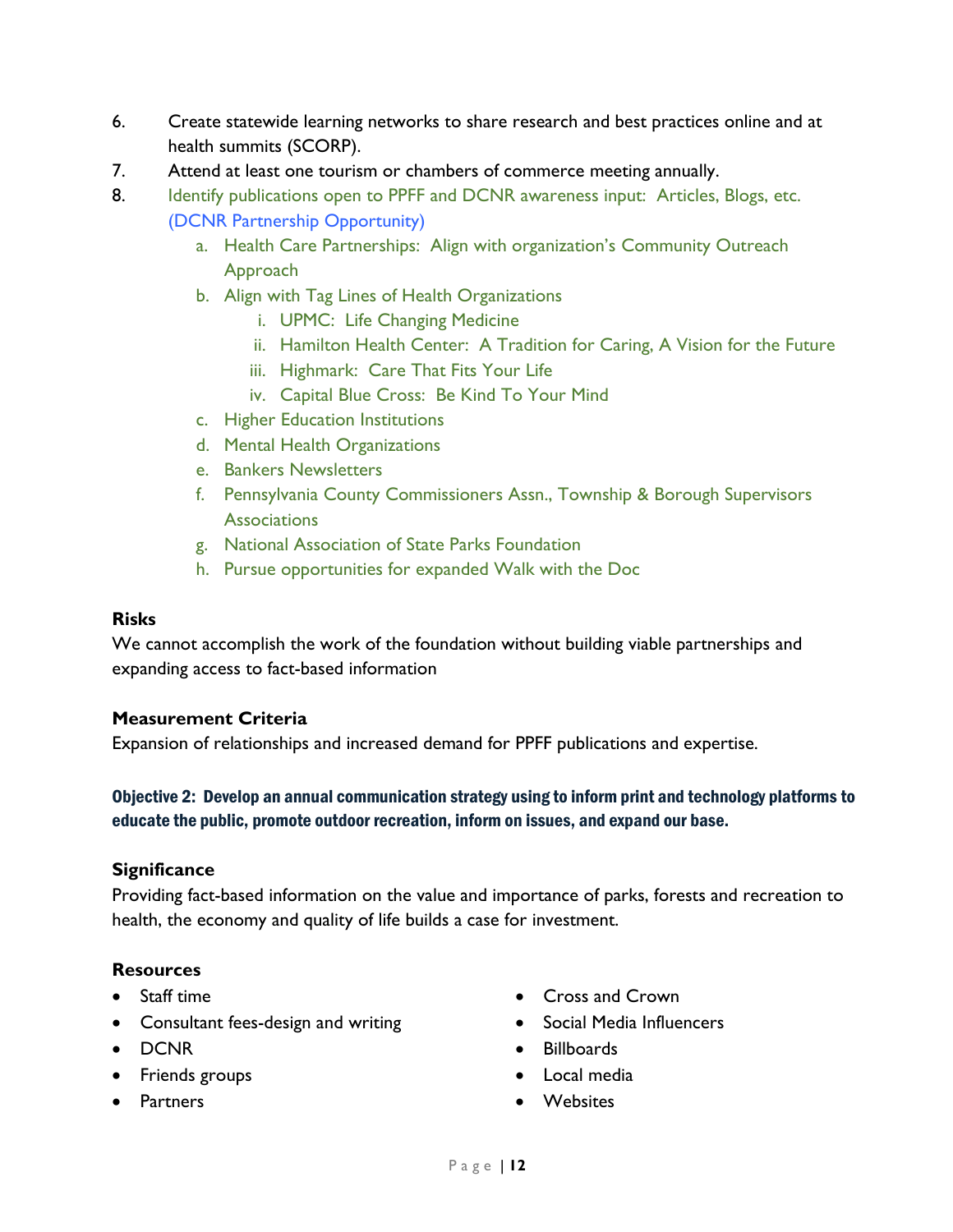• Latino Connection info boards

# **Tasks**

- 1. Annually, work with partners to compile and promote resources describing the physical, mental and emotional health benefits of outdoor recreation and spending time outdoors and to identify trends impacting park, forests and recreation.
- 2. Use the resources and information to inform the annual PPFF PR/Communication Plan, which includes a clear needs statement and budget.
- 3. Use the plan to message and inform virtual learning opportunities, such as lunch and learns.
- 4. Deploy education campaigns on topics that prevent people from spending time in the outdoors, such as Lyme Disease, skin cancer, fears, etc.
- 5. Working with partners, create a statewide learning network to share research and best practices.
- 6. Develop an outline and budget for any communication pieces needed—fact sheets, infographics, paid advertisements, etc.
- 7. Share information across platforms and with friends by repurposing messages.
- 8. Tie our hashtags and handles to others that are relevant to our work, are trending, or to create a place to capture thoughts or images.
- 9. Create, statewide press opportunities or feature stories based on PR goals.
- 10. Enhance our search engine optimization to increase interaction with our website and increase access to fact-based data
- 11. Host monthly social media events that direct people to our website.
- 12. Monitor all campaigns to know what is successful and replicate.
- 13. Build traffic to our new webpage when it is unveiled through media releases, contests, social media, e-newsletters and dynamic content. *Ongoing.*
- 14. Develop a speakers' program to assist in providing programs and staffing tables at events.

# **Risks**

If we do not increase the community's understanding of the value of parks and forests, investment in parks and forests may continue to decline.

# **Measurement Criteria**

Cadre of fact sheets; increased hits on our website; requests for information related to our area of expertise; speaking engagements.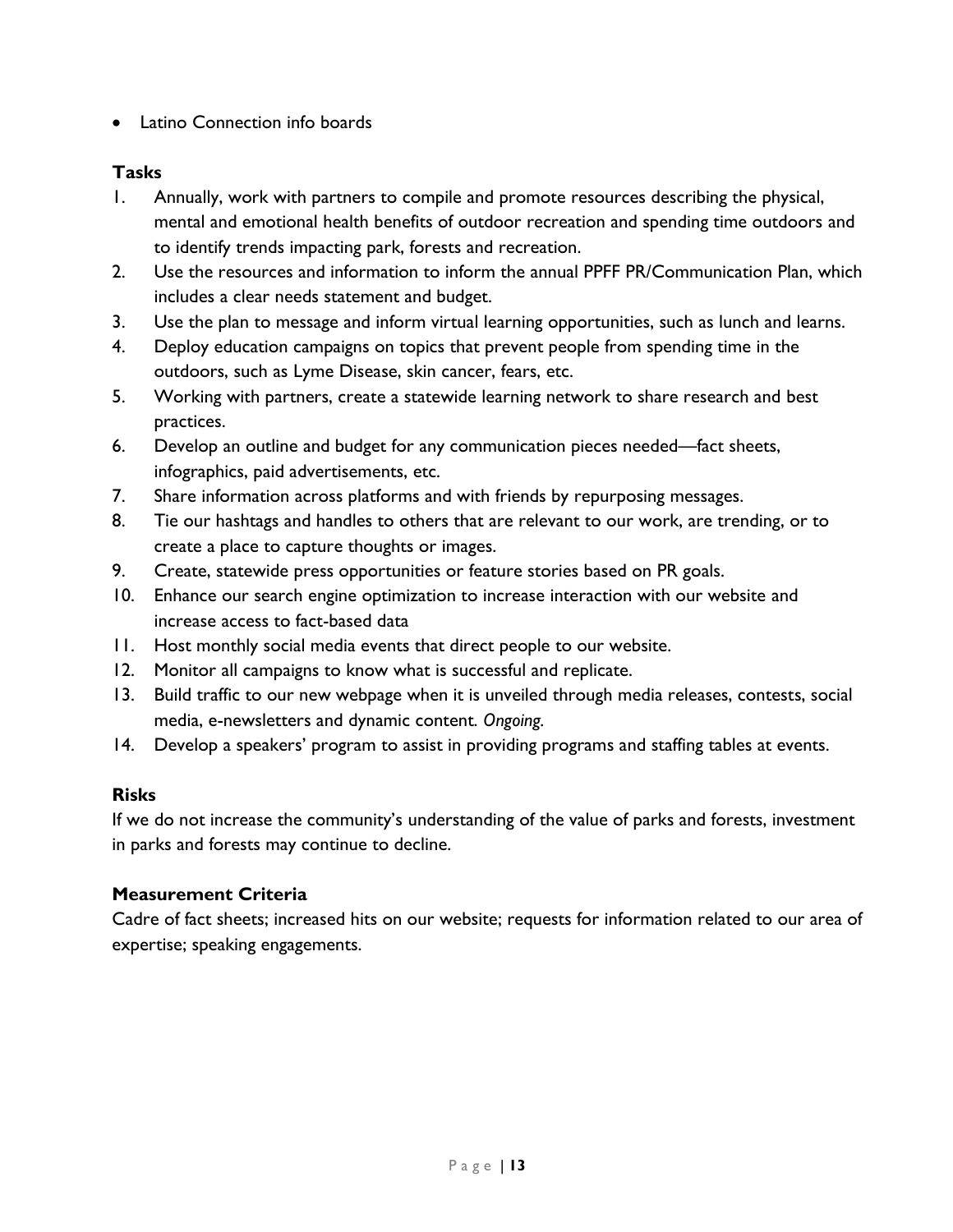<span id="page-13-0"></span>Objective 3: Take advantage of social momentum to message and build partnerships by annually identifying special days or weeks for messaging, volunteer opportunities, or engagement of the public and media and incorporating into communication plan.

# **Significance**

Using the momentum of existing events or creating statewide events, we can attract partners and media feed, and utilize the events to engage more people.

# **Resources**

- Staff
- **•** Conservation Heritage Partners
- Documentaries
- State park and forest educators
- **•** Conservation Heritage website
- DCNR
- Interns
- PRPS
- $\bullet$  PFA
- Museum Associations
- NRPA
- PEC
- $\bullet$  REI
- Earth Day Network
- Get Outdoors PA (GOPA)
- WeConservePA
- DEP
- Pennsylvania Department of Education

vi. Disability

• Social media influencers

- 1. By October of each year, outline the special days on which we want to focus—significant anniversaries, statewide celebrations, etc.
- 2. Create a working calendar of events allowing for collaborations or edits and facilitate deadlines
	- a. Become acquainted with observances, holidays: multicultural calendar
	- b. Governor's Advisory Commissions Partnerships
		- i. African American iv. Women
			- ii. Asian Pacific American v. LGBTQ
			- iii. Latino
- 3. Identify who is playing a role in these events and delimit the role that we could have in partnership with others.
- 4. Allocate budget for social and/or print ads around priority days/months.
- 5. Annually, identify social media influencers and engage them in our messaging.
- 6. Set up an annual special celebrations committee with partners to keep communication and roles moving forward.
- 7. Work with DCNR and PRPS to establish a Love Your Park Week in Pennsylvania.
- 8. Use existing platforms to promote special days/register participants
- 9. When possible, use the resources of the Conservation Heritage Project to inform stories and social media posts.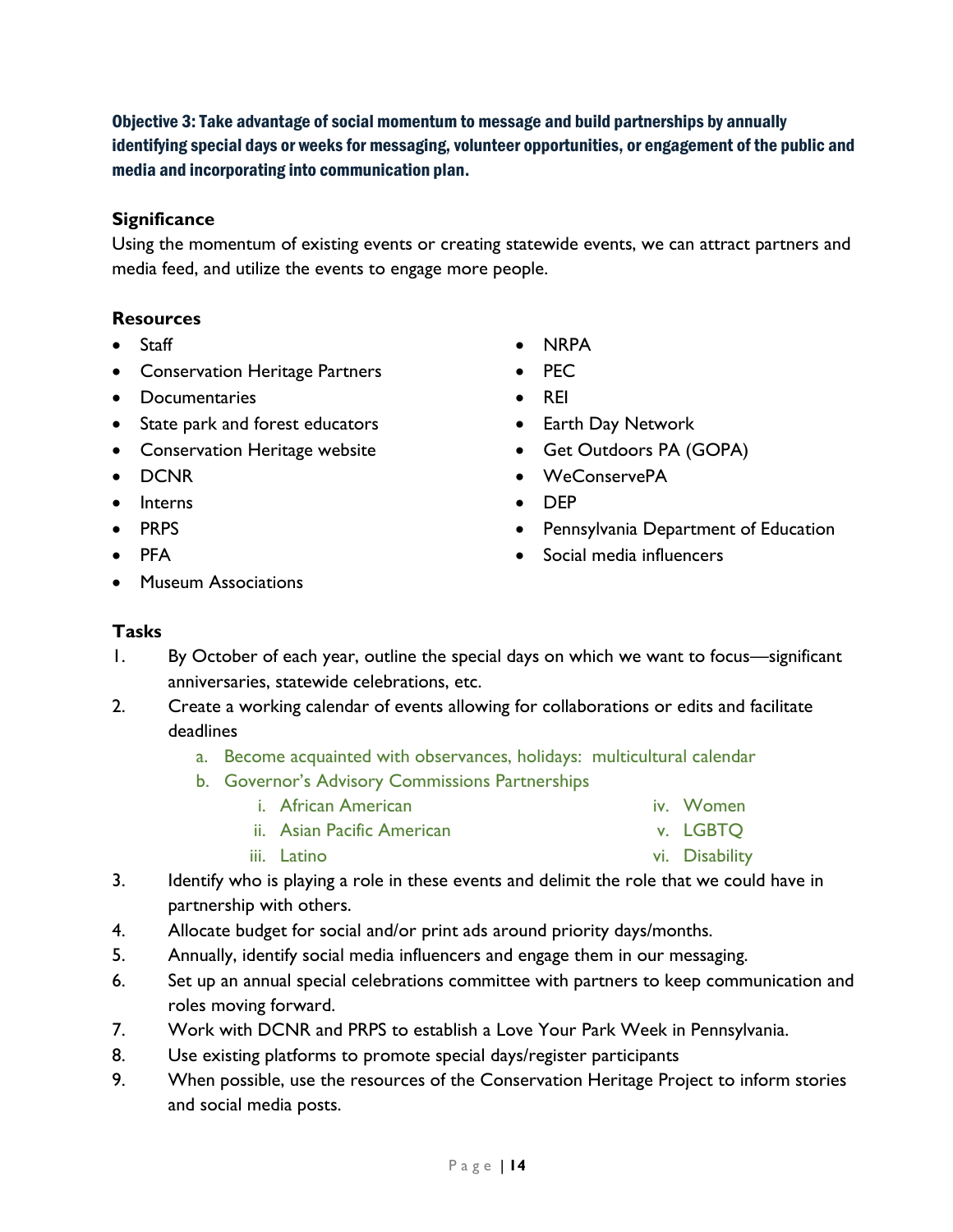- 10. Possible events: Martin Luther King Day of Service; Black History Month, Women's History Month, Rothrock Week, Earth Day, Walk in the Woods Day, Latino Month, Diabetes Awareness Month, 2021-50<sup>th</sup> anniversary of the Environmental Rights Amendment, National Public Lands Day, #OptOutside, etc.
	- a. Encourage Friends to incorporate food trucks, variety of music options
- 11. Create informational awareness marketing collateral
	- a. Be aware of footprint demographics and offer collateral in various languages (i.e., Spanish)
		- i. Brochures, flyers, 5x7 cards educational & communication items
		- ii. List of park/forest locations, offerings
- 12. Share at conferences, park events, exploratory engagement, partnership dialogues

The growth of movements in which you are not involved means you are left behind  $\odot$ 

#### **Measurement Criteria**

Hits on website; number of programs hosted; engagement of participants.

# <span id="page-14-0"></span>Objective 4: Monitor and comment upon legislation and statewide policies that impact parks, forests, recreation and outdoor health as part of the advocacy/public policy committee.

#### **Significance**

The Pennsylvania Parks and Forests Foundation is the only non-profit organization whose sole mission is our state parks and forests. In order to ensure that we meet our mission, we must monitor those legislative actions as well as agency initiatives that might have both a positive or negative impact on the resource.

#### **Resources**

- **•** Staff
- PPFF Board of Directors
- PPFF Advocacy Committee
- **Growing Greener Coalition**
- PRPS Advocacy Committee
- SoftEdge Software
- DCNR policy office
- Friends groups

- 1. Monitor legislation and initiatives that could impact state parks and state forests.
- 2. PPFF President or delegate will attend the monthly PRPS meetings to benefit from their research on issues affecting parks and recreation.
- 3. Follow the Land and Water Conservation Fund, Growing Greener III, and state budget on an annual basis.
- 4. Remain an active and viable member of the Growing Greener Coalition.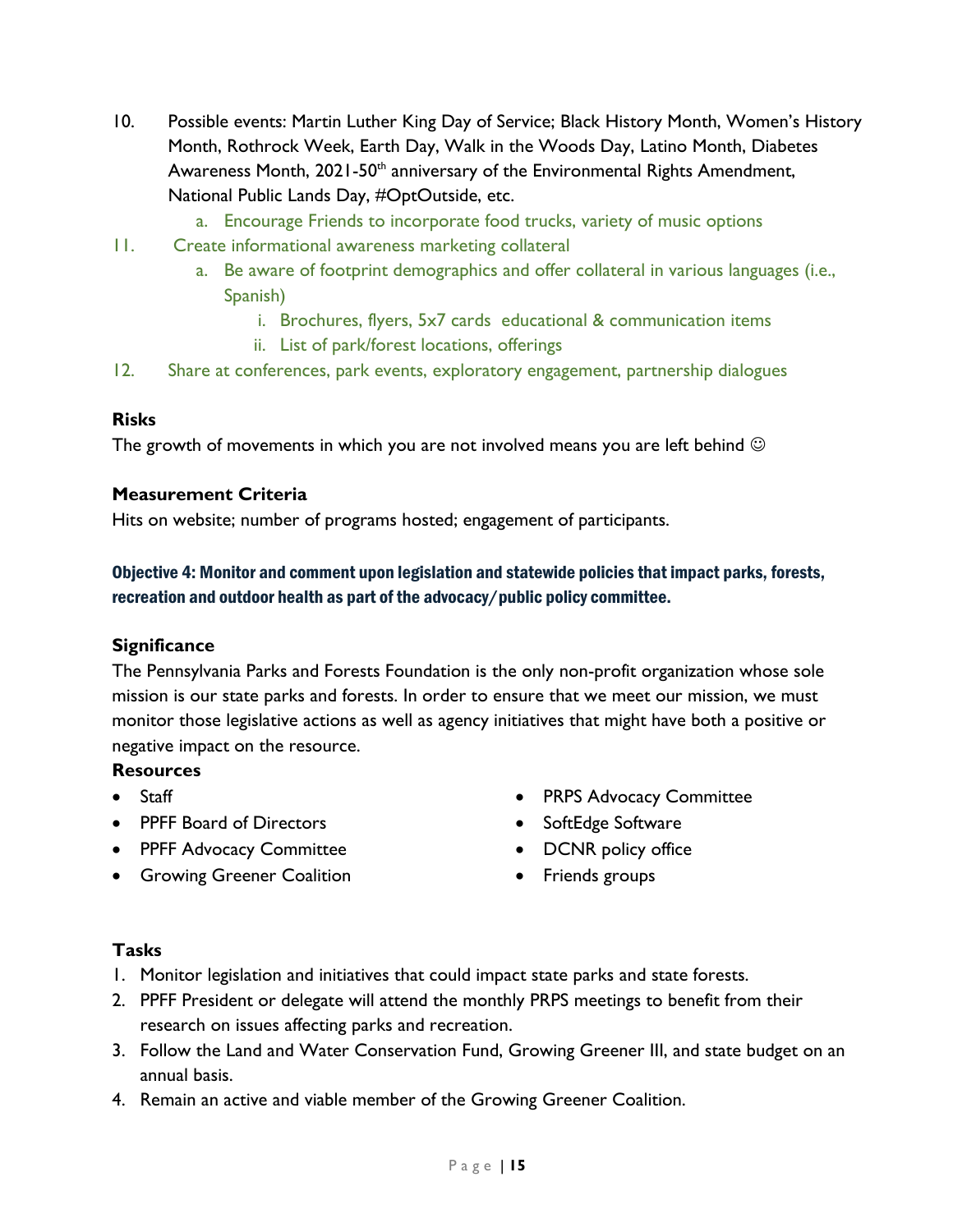5. Comment on DCNR policy initiatives that impact state parks and forests.

#### **Risks**

Loss of funding for significant projects and/or impacts to parks and forests.

#### **Measurement Criteria**

Success in influencing policy and funding decisions that impact parks and forests, as well as recreation.

# <span id="page-15-0"></span>Objective 5: Advance Protect Our Parks and Forests Campaign to increase investments and staffing in our parks and forests by fiscal year 2025.

#### **Significance**

Our parks and forests are seriously understaffed and underfunded. If the state doesn't start to invest, it will only be a matter of time until some will need to close, portions will need to close, or accidents could occur.

#### **Resources**

- PPFF Staff
- PPFF Board of Directors

 $\bullet$  PRPS

**•** Outfitters

• Sister Organizations

 $\bullet$  PFA

# **Tasks**

# **Parks In Forefront**

- 1. \$1.4 Billion maintenance and infrastructure campaign
	- a. Goal is \$90 \$100 Million per year
		- American Rescue Plan Funds \$250 Million
		- Conduct informational legislature tours
		- 47 high hazard dams
		- Abandoned wells
- 2. Business case for increasing current 1970 Staffing Levels
	- a. 132 outstanding park jobs
	- b. Just the Facts infographics
	- c. Economic Annual ROI \$4M versus \$13M
	- d. Engage decision makers reallocate dollars
- 3. Develop a comprehensive PPFF brand identity marketing/communication plan
	- a. Market all programs/events to diverse audiences
		- 22+ dimensions of diversity outreach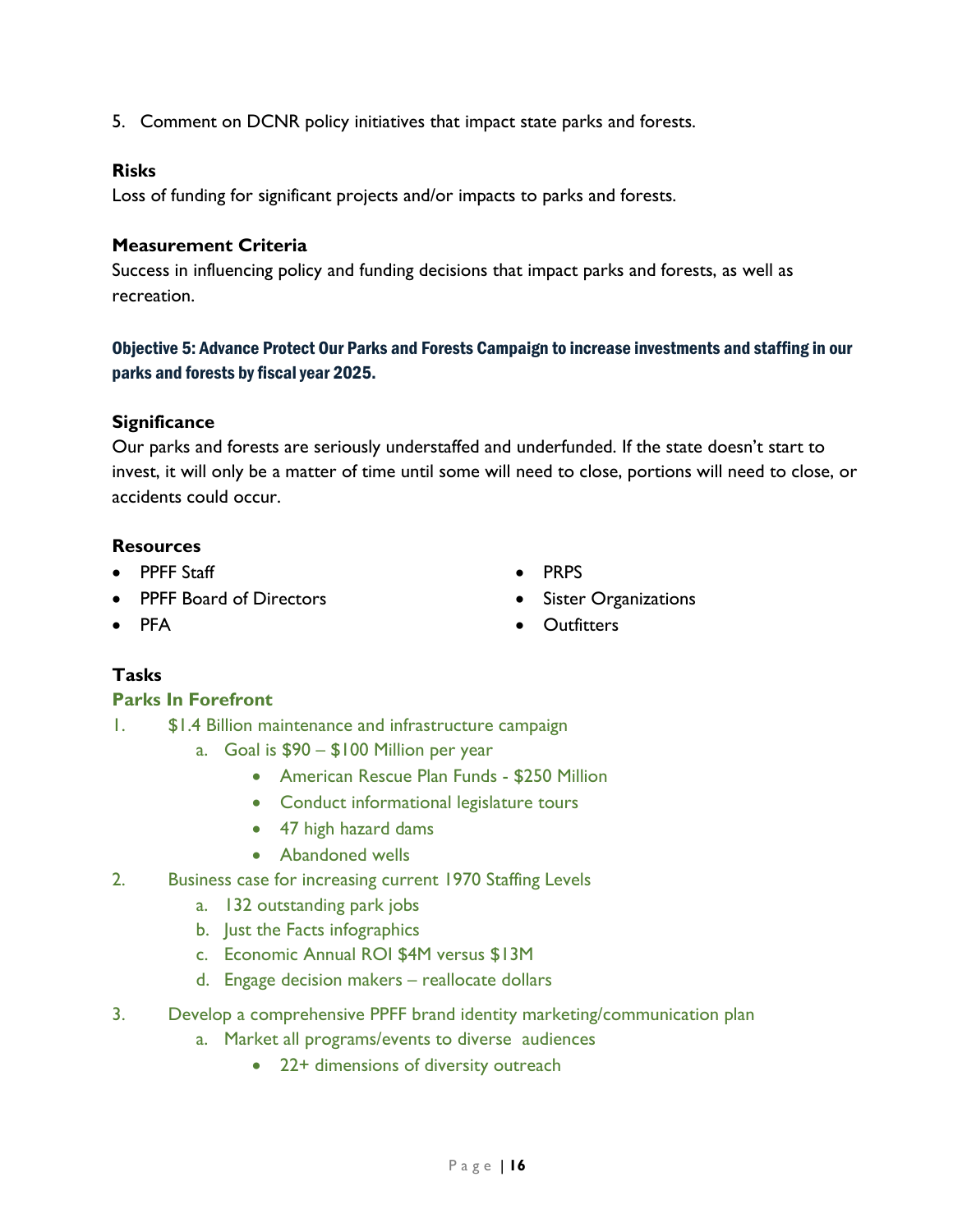- b. All Sectors
	- Community, business, education, government, etc.
- c. Align with health value, PA "Work Smart. Live Happy" brand, varied generational expectations
- d. Jim Thorpe: national asset clean water, food companies
- e. Why Forests: protect water, to thrive, to serve
- f. Capture "unknown/hidden" program offerings and 21<sup>st</sup> Century Opportunities
- g. Bi/Multi language per park/forest footprint

The Foundation needs board involvement to maximize its ability to build partnerships.

# **Measurement Criteria**

Building of relationships.

# <span id="page-16-0"></span>Objective 6: Expand our current membership by 10% annually.

# **Significance**

If we are the trusted voice and we expand our membership, we become a louder, stronger voice. It also increases the financial investment in the organization.

# **Resources**

- Membership plan
- DCNR
- Board of Directors
- Website
- Religious institutions
- Social Media ads
- Community centers
- Ambassadors
- Scout groups
- Newsletter

# **Tasks**

- 1. Work with DCNR to develop a joint communication system within the parks and forests for promoting PPFF and Friends.
- 2. Create an Ambassador program to expand our reach across the state. (see that objective)
- 3. Utilize speakers bureau to expand our reach.
- 4. Annually, review membership plan and make adjustments.
- 5. Use the communication strategy to build connections to the work of the Foundation and Friends.

# **Risks**

Disappearing.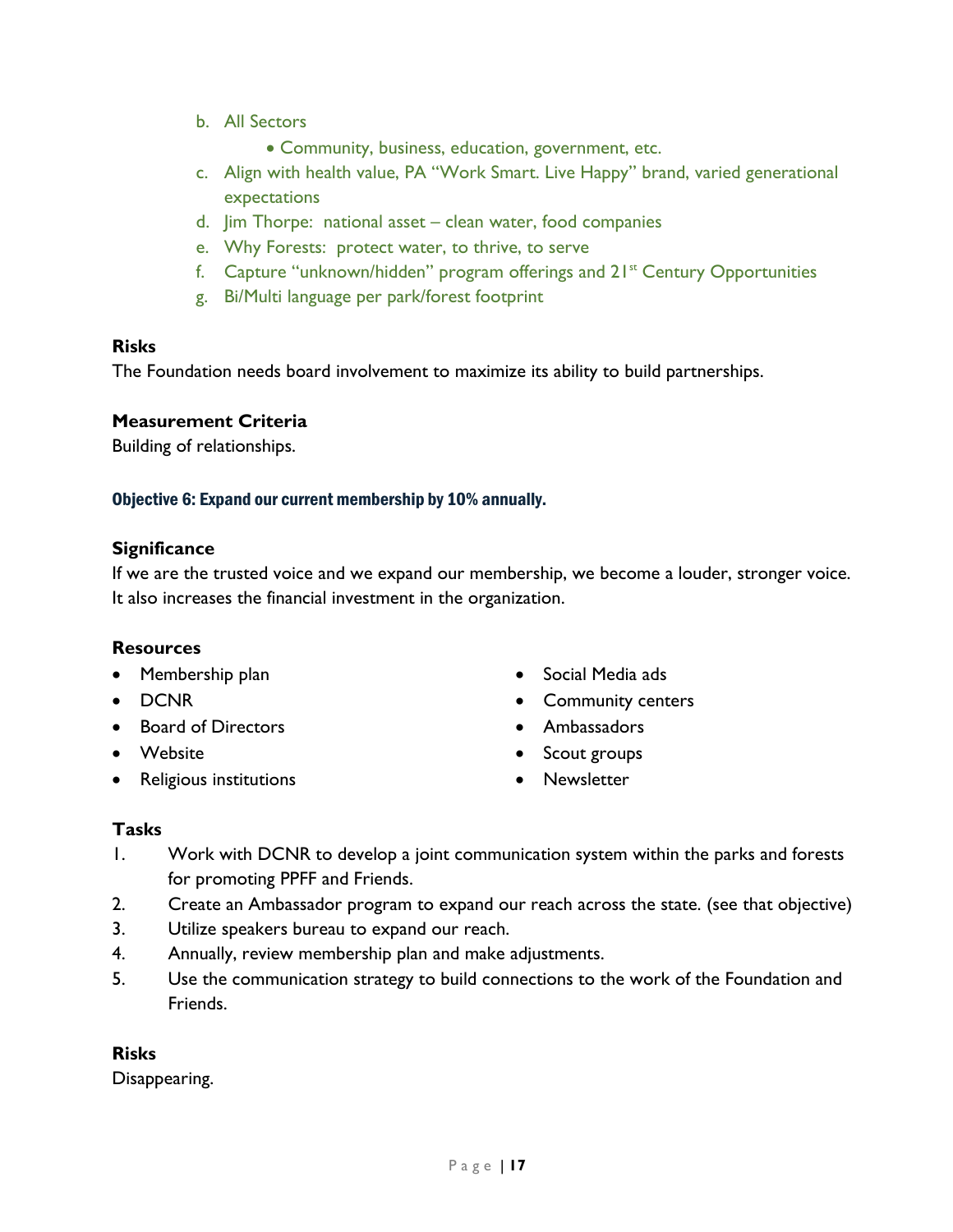#### **Measurement Criteria**

Growth of membership.

# <span id="page-17-0"></span>Goal 3: Ensure a place and an experience for everyone in the outdoors.

<span id="page-17-1"></span>Objective 1: Invest in four projects per year that expand access to outdoor recreation for those who have a temporary or permanent physical, mental and/or emotional disabilities or that addresses a need of an underserved population.

#### **Significance**

According to studies done by the Pennsylvania State University, approximately 15 percent of adult residents of Pennsylvania have some sort of disability and these disabilities can limit their outdoor recreation participation. Simultaneously, we have an aging population.

The Penn State User study found that Pennsylvanians clearly see a connection between health and outdoor recreation. More than three quarters (77 percent) of respondents to the resident survey agreed or strongly agreed that parks, trails and open spaces are an essential part of our health care system.

#### **Resources**

- **•** Statewide Comprehensive Outdoor Recreation Plan
- Technical Advisory Committee for **SCORP**
- PPFF Staff
- DCNR
- GOPA
- PPFF Board of Directors
- Needs list
- Chapters/friends
- Centers for Independent Living
- Schools
- Funding partners
- Volunteers

- 1. Using the PPFF barrier checklist, the ADA training worksheets, and the Needs List identify four projects each year on which to focus. Be sure that these projects are addressing a diverse set of needs by engaging diverse users in planning and design.
- 2. PPFF and Chapters to incorporate universal design practices in all projects.
- 3. Identify potential funding sources and partners for projects each year.
- 4. Continue to be a voice for accessibility and creating welcoming environments in parks and forests.
- 5. Work with DCNR and Chapters to promote adaptive facilities and equipment.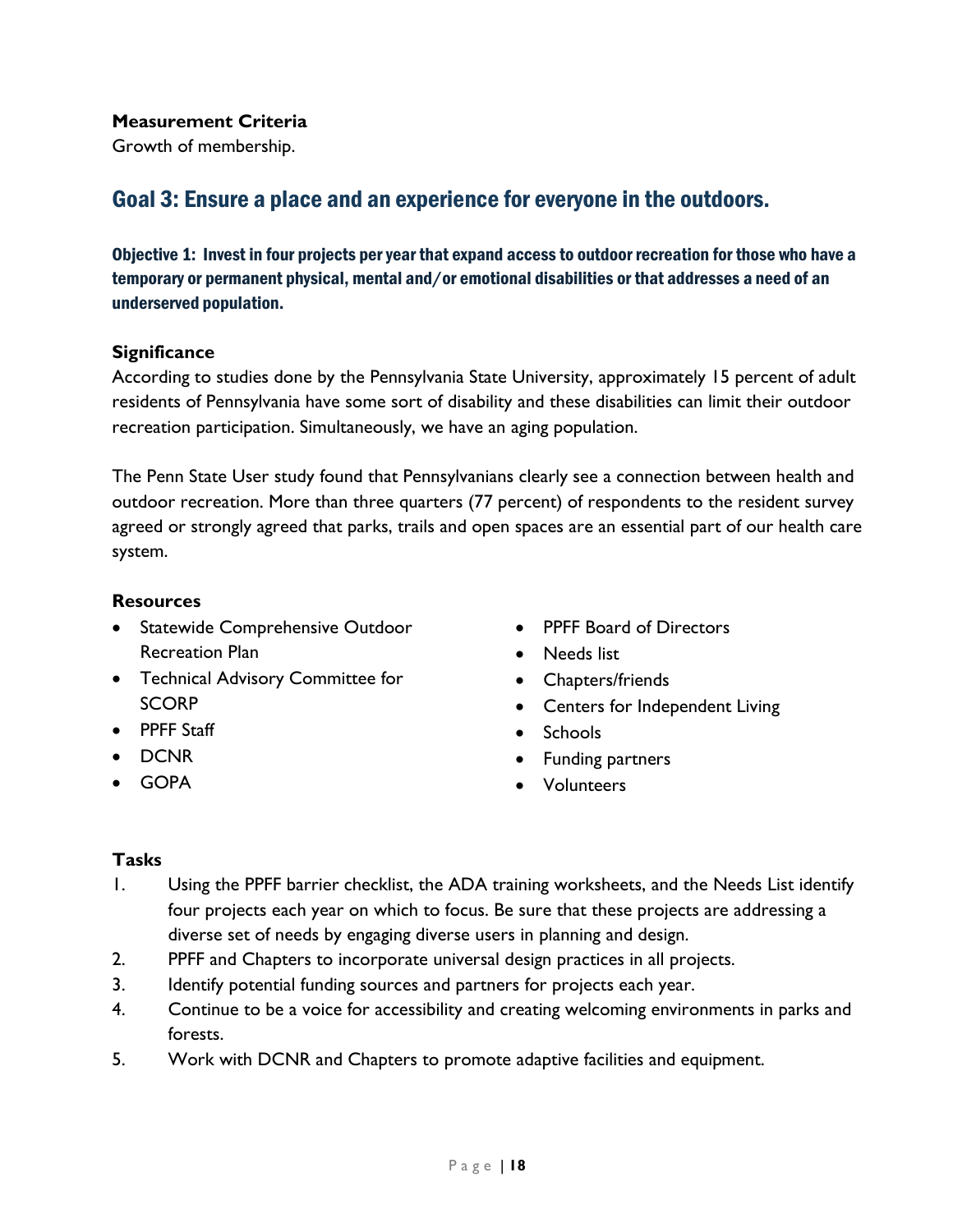- 6. Work with chapters and partners to develop easy trail loops for various populations and purposes, such as forest therapy, education, sensory, etc.
- 7. Work with AARP and local senior centers to develop tools to engage seniors while working with PPFF volunteers to increase opportunities for seniors to become involved in volunteerism and recreation.
- 8. Identify partners and tools that may assist in providing services to user groups, such as sign language, language translation, mobility assistance, recreation equipment loans, and video.
	- a. Accessible Documents Projects (i.e., Centers for Independent Living)
		- i. Invite all in
			- 1. Ensure as many as possible have options to be accessible
		- ii. Autism Sounds
		- iii. Wheelchair and strollers access
		- iv. Playgrounds age appropriate "touchy/feely" area
	- b. "Belonging" table landscaping and spacing for family gatherings
		- i. Diverse games/sports: i.e., cricket, corn hole, etc.
		- ii. accessibility to boarding a boat
	- c. Cultural Attire: Collaborate with Governor's Commissions
	- d. General communication information series
		- i. Maps and literature in varied languages per area population demographics
			- 1. Smart Phone: scan for your particular language
	- e. Informational inquiries and potential partnerships with Governor's Commission for Disability, Dept. of Human Services and Labor & Industry
		- i. Pennsylvania provides many services for people who may need help in their day-to-day lives. These programs are offered through different state agencies and county organizations. The best place to learn about the programs that may be available to you by visiting your local county assistance office (CAO).
- 9. Help chapters understand the barriers that they might address at their park/forest.
	- a. Identify Engineer and Architecture Groups for possible pro bono collaborations
		- i. Example: Easy access to beach area  $=$  downgrade of bridge
		- ii. The problem is illustrated plainly by lack of access meaning we "have to carry Grandma over the bridge"
		- iii. Inaccessible rest rooms
- 10. Assess transportation options for gaining access to parks and forests for those who are unable to drive.
- 11. WITF Commercial: Scott Lamar feature
- 12. Short videos aired on local channels (e.g., PCN).
	- a. Show PPFF Validity and Value (i.e., Tour of State Game Land w/PPFF Partners)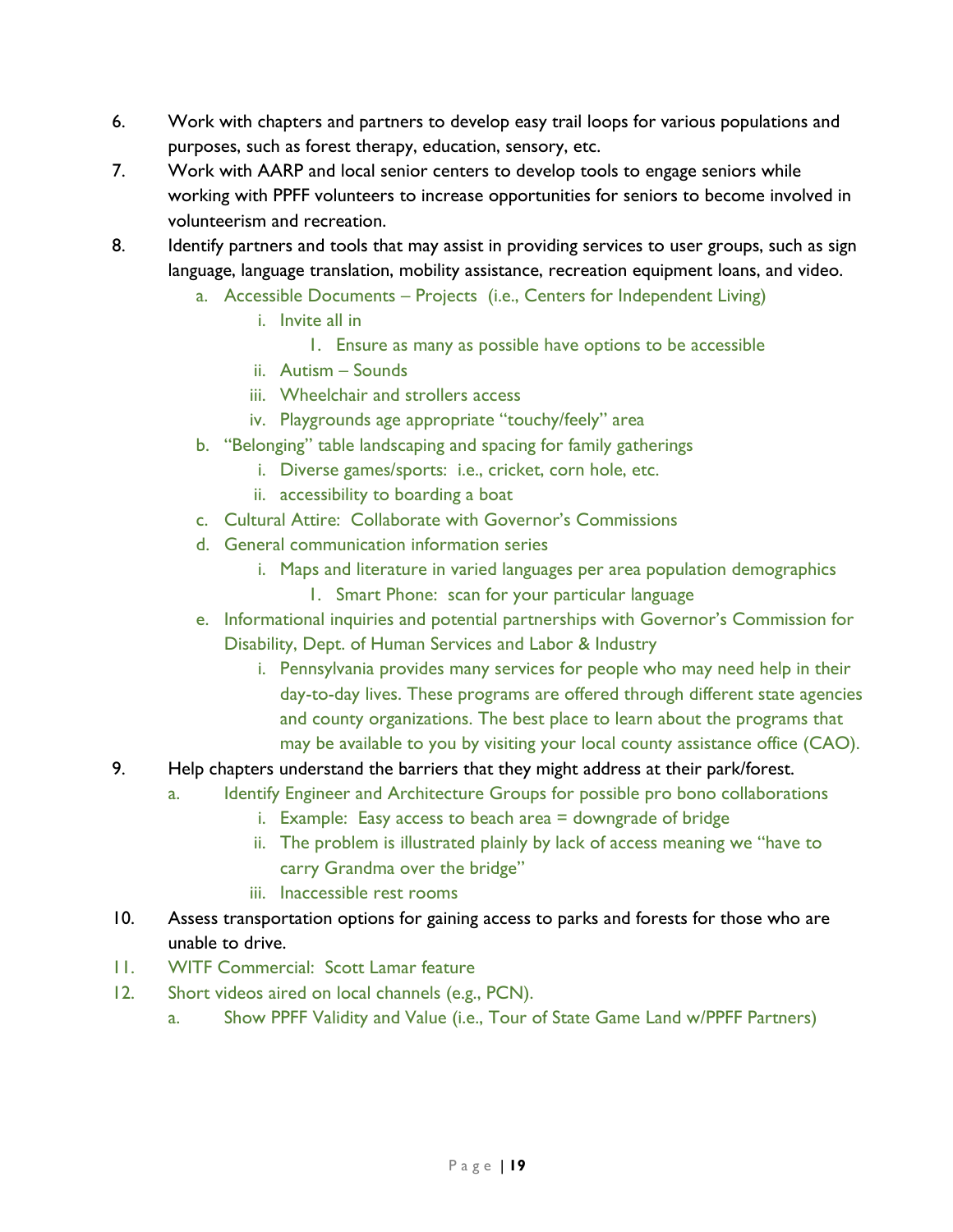In order to remain relevant to the general population of Pennsylvania, our parks and forests must provide for the needs of all potential users.

# **Measurement Criteria**

Projects completed. Follow up assessments to review work accomplished. Attendance at events. Surveys of participants.

# <span id="page-19-0"></span>Objective 2: By Fall 2021, develop a Diversity, Equity and Inclusion Program within the Foundation to ensure welcoming environments in all that we do and in the places where we work.

# **Significance:**

In 2000, minority populations made up 15.9% of the Pennsylvania population. This rose to 20.5% of the population in the 2010 census (Source: Pennsylvania State Data Center). According to research completed by Penn State for the 2015 State Comprehensive Outdoor Recreation Plan, between 2010 and 2030, the White population is projected to grow by less than one percent, while the Hispanic population is projected to grow 184 percent, to a total of 8.5 percent of the state's population. The African American population is projected to grow 26.6 percent and will remain the state's largest ethnic population. In fact, all other ethnic populations are projected to grow from 2010 to 2030. Given these growth rates, no ethnic population is projected to become the majority population in Pennsylvania by 2030.

The LGBTQ population makes up 4.1% of the population above 18 years old of Pennsylvania. Presented another way, the LGBTQ community ages 13 and above represents 490,000 Pennsylvania residents.

Our parks and forests belong to all of the people and by creating welcoming environments, we reaffirm this fact—our parks and forests belong to all.

# **Resources**

- Staff
- DCNR
- Chapter Leaders
- Campground Hosts
- Communication Consultant
- Interns
- Create a board task force
- **•** Trainers

GOPA

# **Tasks**

1. Diversity, Equity, & Inclusion Level Set Training: provide an "informative foundation" of awareness, discovery learning, expectations, and initial skill building. Aligned with PPFF's Mission, Vision, Culture of Community, and established Strategic Goals and Objectives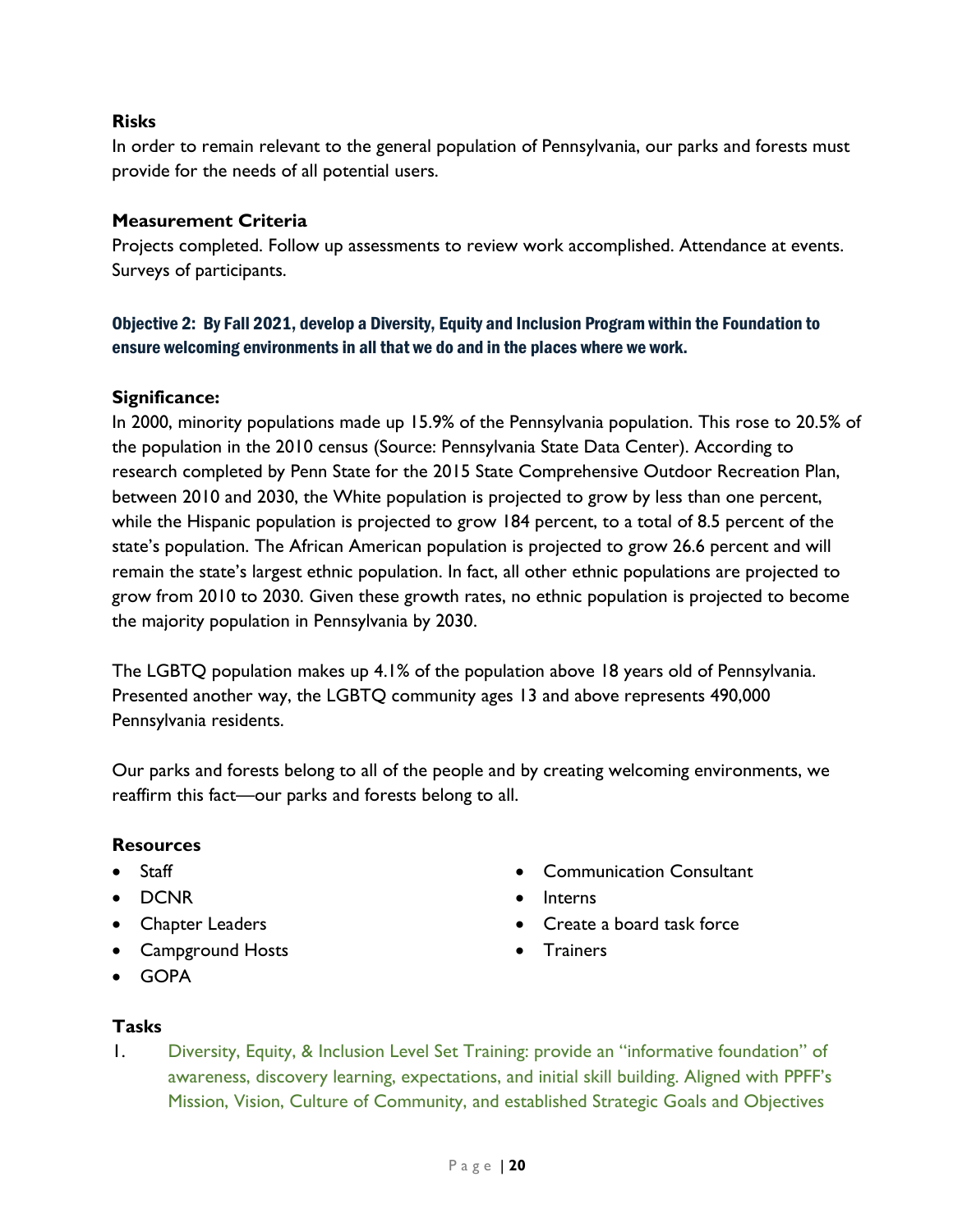- a. PPFF Staff and Board Members participated in DEI Level Set Training: "Embracing Diversity To Connect, Engage, Achieve" Foundational Discovery Learning on September 2 & 9, 2021
- b. PPFF Friends and Volunteers participated in DEI Level Set Training: "Embracing Diversity To Connect, Engage, Achieve" Foundational Discovery Learning on September 23 & 30, 2021
- 2. DEI Moving Forward Strategic Framework Visioning Sessions
	- a. Five overarching goals and their various objectives were selected to identify Diversity, Equity, Inclusion Strategic Initiatives to enable successful implementation and on-going achievement of the PPFF 2021-2016 Strategic Plan. Four planning sessions were held on October 7, 14, 21, 28, 2021.
- 3. Chapter Level DEI Foundational Training
	- a. Campground Host Program
		- i. First and Last Visitor Interaction
	- b. Expectation of "Become Comfortable with Being Uncomfortable" and Equitable Engagement with all Visitors. Ensure a Belonging Approach.
- 4. Establish a DEIJ team and set up monthly support calls.
- 5. Expand training to create regional DEIJ coaches to assist friends groups in setting up DEIJ teams.
- 6. Engage diverse users in the planning and design of outdoor recreation spaces and programs/outreach.
- 7. Hire four multi-lingual interns to do programs and outreach in parks/forests seeing diverse users. Pilot in summer 2021, with potential to replicate annually.
- 8. Develop a campground host and park/forest ambassador (guest liaison) training program to improve customer service and charge all hosts/ambassadors with creating welcoming and belonging environments.
- 9. Offer interpretive services to assist all visitors to our parks and forests.
- 10. Support PA Outdoor Corps Youth Program
	- a. Harrisburg Inspiring Skills, Hands on Learning Opportunities, Scholarships
	- b. Provide Outdoor Learning Development with a focus on Underserved Youth
- 11. Compile list of Diverse Youth Organizations per PPFF regional footprint

User conflicts due to misunderstandings.

# **Measurement Criteria**

Establishment of DEIJ teams, use of interpretive services. Feedback and observation.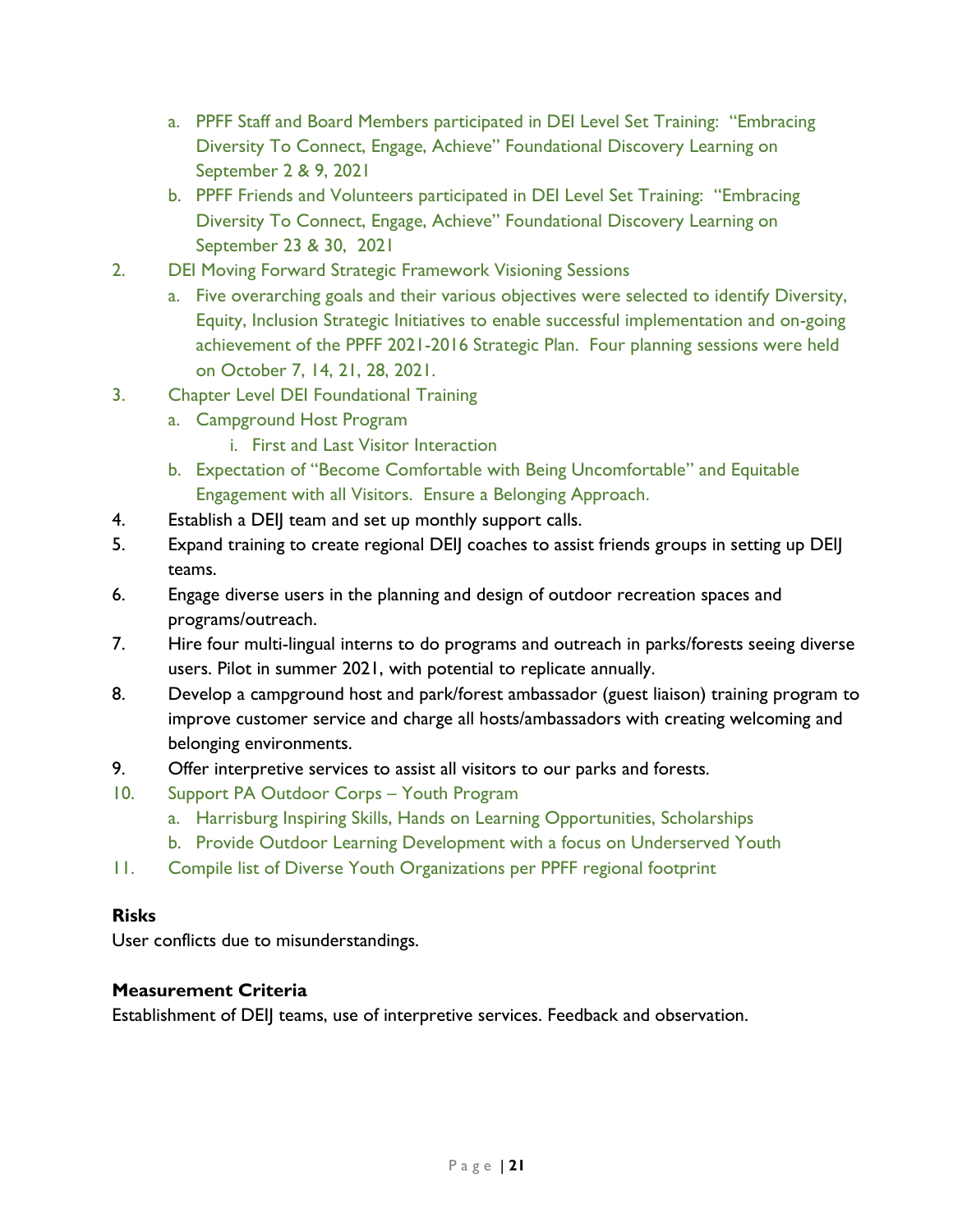<span id="page-21-0"></span>Objective 3: Develop a "Back to Basics" educational campaign and programs by 2022 to provide skill building workshops and materials for new users or visitors wishing to have new experiences.

# **Significance**

Not knowing how to engage in the outdoors is one barrier that exists for new users or potential users.

# **Resources**

- Staff
- Friends Chapters
- DCNR
- Other Partners
- Consultant
- PPFF Board of Directors
- Interns/university projects
- Leadership programs
- GOPA
- PRPS
- Outdoor Outfitters
- REI Staff
- Lunch and Learn programs

- 1. Work with DCNR, chapters, GOPA, and PRPS to provide skills-based learning opportunities for outdoor recreation activities.
- 2. Utilize our resources to develop communication pieces and programs on "Back to the Basics" for those new to or interested in exploring outdoor recreation.
- 3. In partnership with parks/forests, hire interns for hosting educational programs.
- 4. Work with chapters/parks/forests to host two demo-days with local outfitters per year.
- 5. In partnership with parks/forests and friends, increase access to first time equipment kits for loan. (DCNR Partnership Opportunity)
	- a. PPFF/DCNR purchase rental equipment for each park/forest fishing, hiking, walking, etc.
		- i. Encourages a "trial run" for new users to engage and have new experiences.
		- ii. Addresses the huge barrier of initial cost investment and encourages participation and visitor retention.
- 6. Educate new, entry level, and Youth Group users in the basics (i.e., Day Pack)
	- a. Establish win/win partnerships with organizations already doing the work in this field (e.g., REI and Public Lands).
	- b. Bring together different clubs/networks mountain bikers, runners, hikers for informational awareness and parks/forests opportunities.
- 7. Orientation components (DCNR Partnership Opportunity)
	- a. Utilize existing orientation videos and lunch and learn links.
	- b. Update boundary markers with added clarity and welcoming language.
	- c. Marketing campaign of "Did You Know?" to address barriers, challenges, opportunities, and to increase awareness of Pennsylvania's parks and forests.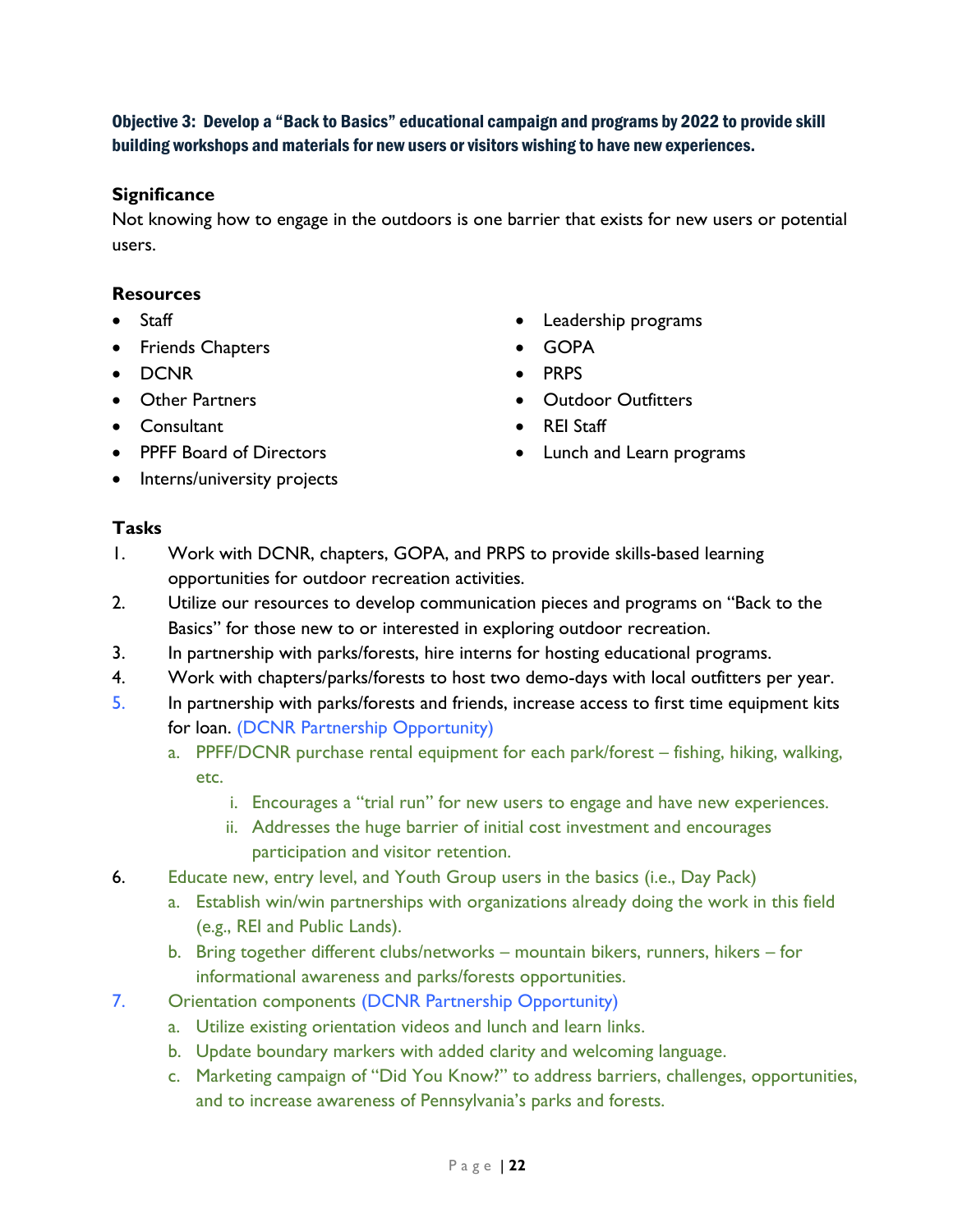8. Work with DCNR and other partners to create a mentoring program and resources to encourage outdoor enthusiasts from diverse backgrounds to become program volunteers.

#### **Risks**

Losing new users due to lack of knowledge or access to equipment.

#### **Measurement Criteria**

Growth of program.

# <span id="page-22-0"></span>Objective 4: Increase youth participation and leadership in outdoor recreation and conservation through media, videos, leadership training and access to the outdoors.

# **Significance**

Young people are also great entrepreneurs and can be extremely resourceful. Not to mention they are our future community builders, business owners, public servants, and decision makers. If we are to sustain our public lands, we need to engage the next generation of decision makers. By developing these relationships through fun and innovative programming and workdays, we can create a sense of stewardship, ownership, and pride. It could also lead to the creation of a future conservation workforce.

#### **Resources**

- Staff
- Chapters
- DCNR
- Academic and organizational partners
- Interns
- **•** Granting Foundations
- Inner City Outings
- Big Brothers/Big Sisters
- Pennsylvania Institute for Conservation Education (PICE)
- Conservation Heritage Project
- Pennsylvania Outdoor Corps
- Scouting groups
- Preschool
- Department of Education
- Charter School

GOPA

- 1. Support DCNR in their goal to enlist 1,200 young people in the Pennsylvania Outdoor Corps by 2024.
- 2. Utilize speakers' bureau to outreach to youth programs and online programming.
- 3. Promote the Wilderness Wheels Transportation Scholarship Program.
- 4. Work with Pennsylvania Institute for Conservation Education to develop stewardship programs and educational outreach with friends chapters, the Conservation Heritage Project, Stewards of Penn's Woods, and other PPFF programs.
- 5. Explore platforms to attract youth and/or families to programs and volunteer days.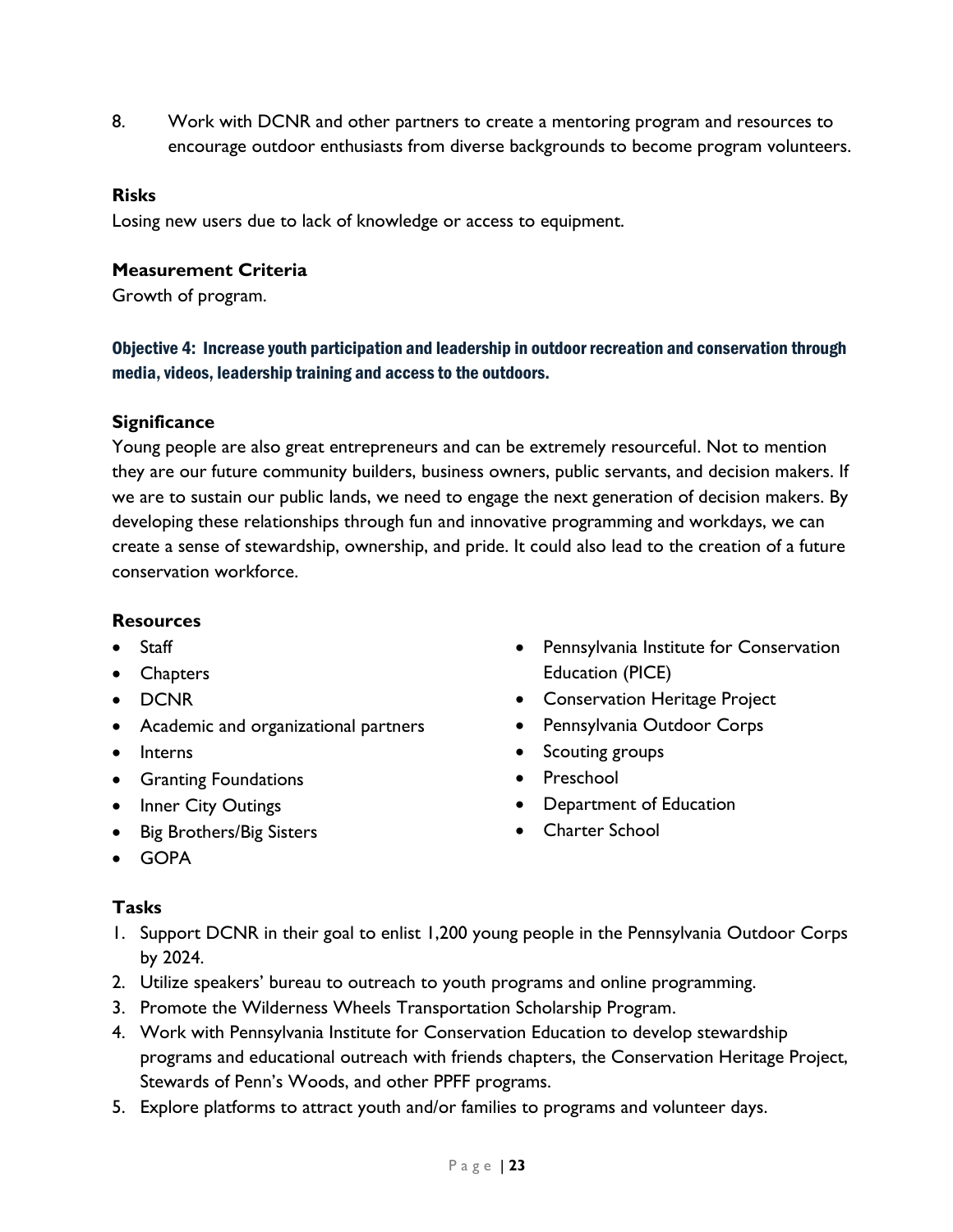- 6. Work with local colleges to build partnerships with PPFF and Friends groups.
- 7. Focus on tree planting and clean-up stewardship with a local and holistic Friends Group approach.
	- a. Identify and engage with k-12 schools and colleges existing outdoor/climate programs and projects.
	- b. Engage Friends Group Youth Leadership Teams.
	- c. Enhance/expand existing partnerships: PA Institute for Conservation and the Wildlife Academy
	- d. Partner with Girl Scouts in the Heart of PA (GSHPA), Boy Scouts, Boys & Girls Clubs, and High School & College Environment Clubs
		- i. Awareness and Utilization of Camps and Forests for their programs
		- ii. Share PPFF articles for their newsletters, blogs, etc.

Youth and non-traditional populations are the next decision makers for our natural assets. If they are disassociated from our parks and forests, or from conservation in general, our natural assets stand the risk of not having a protector.

# **Measurement Criteria**

Growth of the program. Increase in number of youth participating in programs. Increase in number of youth engaged in conservation careers. Increase youth volunteerism with friends chapters.

# <span id="page-23-0"></span>Objective 5: Utilize the arts (photography, painting, music, food, etc.) to attract new audiences to parks and forests.

# **Significance**

Artists tell stories. They help us make sense of our world, and they broaden our experience and understanding. The arts enable us to imagine the unimaginable, and to connect us to the past, the present, and the future, sometimes simultaneously. Source: Huffington Post

# **Resources**

- Staff
- Friends Chapters
- Partners
- Parks and Forests
- Camera clubs
- Art Museums
- Art Departments at schools and colleges
- Tourism Bureaus
- **•** Artists/musicians
- Art associations
- Camp programs
- After school programs
- Latino Connection
- Other diverse businesses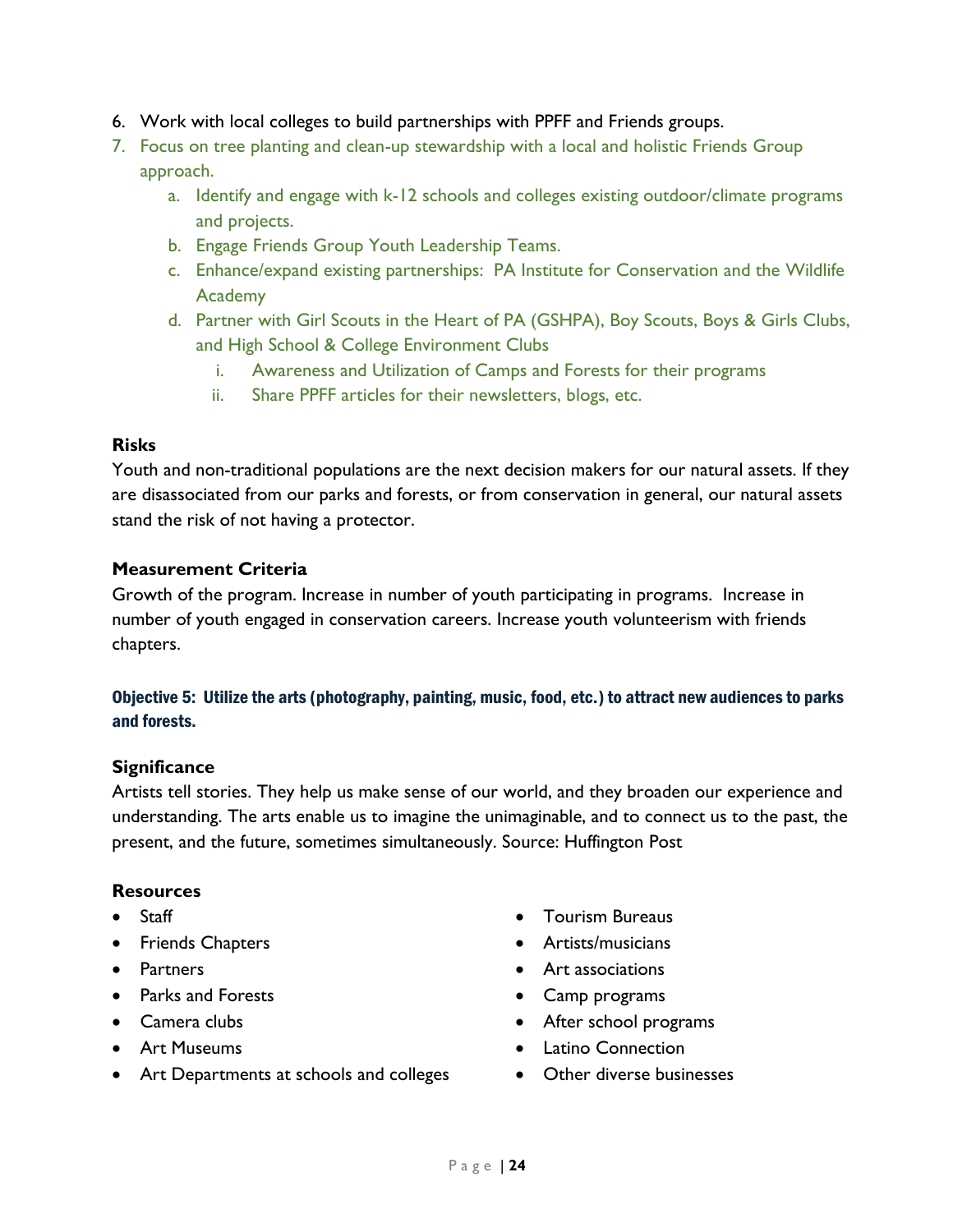# **Tasks**

- 1. Host annual photo contest and use the photos to tell a story.
- 2. Plan a minimum of one multi-cultural event each year in partnership with friends groups or other partners.
- 3. Develop a fact sheet on holding arts in the parks programs, such as the one done by Friends of Cowans Gap.
- 4. Sponsor an annual PPFF concert series in parks where friends chapters need assistance building a base and to use as a foundation to launch a new friends group.
- 5. Research how to hold a food truck rally.
- 6. Encourage friends to expand the types of concerts held to attract different audiences.

# **Risks**

Nature inspires art, and by engaging the arts in the outdoors, we build a stronger and broader base of support for our natural world, our state parks and state forests.

# **Measurement Criteria**

Increased number of events. Friends group development. Reports from friends groups. Number and quality of photo contest entries.

# <span id="page-24-0"></span>Goal 4: Invest in transformative projects and opportunities to enhance and conserve our parks and forests.

<span id="page-24-1"></span>Objective 1: Utilizing the needs list, identify a minimum of five projects per year and connect to a funding source or a partner to sponsor or complete the project.

# **Significance**

The projects in which PPFF invests improve the recreational experience for all user groups, reduces environmental impacts, or conserves special places.

# **Resources**

- Staff
- **Grant writer**
- PPFF Board of Directors
- DCNR
- Business leaders
- Friends Chapters
- Ambassadors
- **Partners**

- 1. Ensure that new website show cases needs as well as completed projects to entice donors.
- 2. Identify five projects in the last quarter of each year for the following year.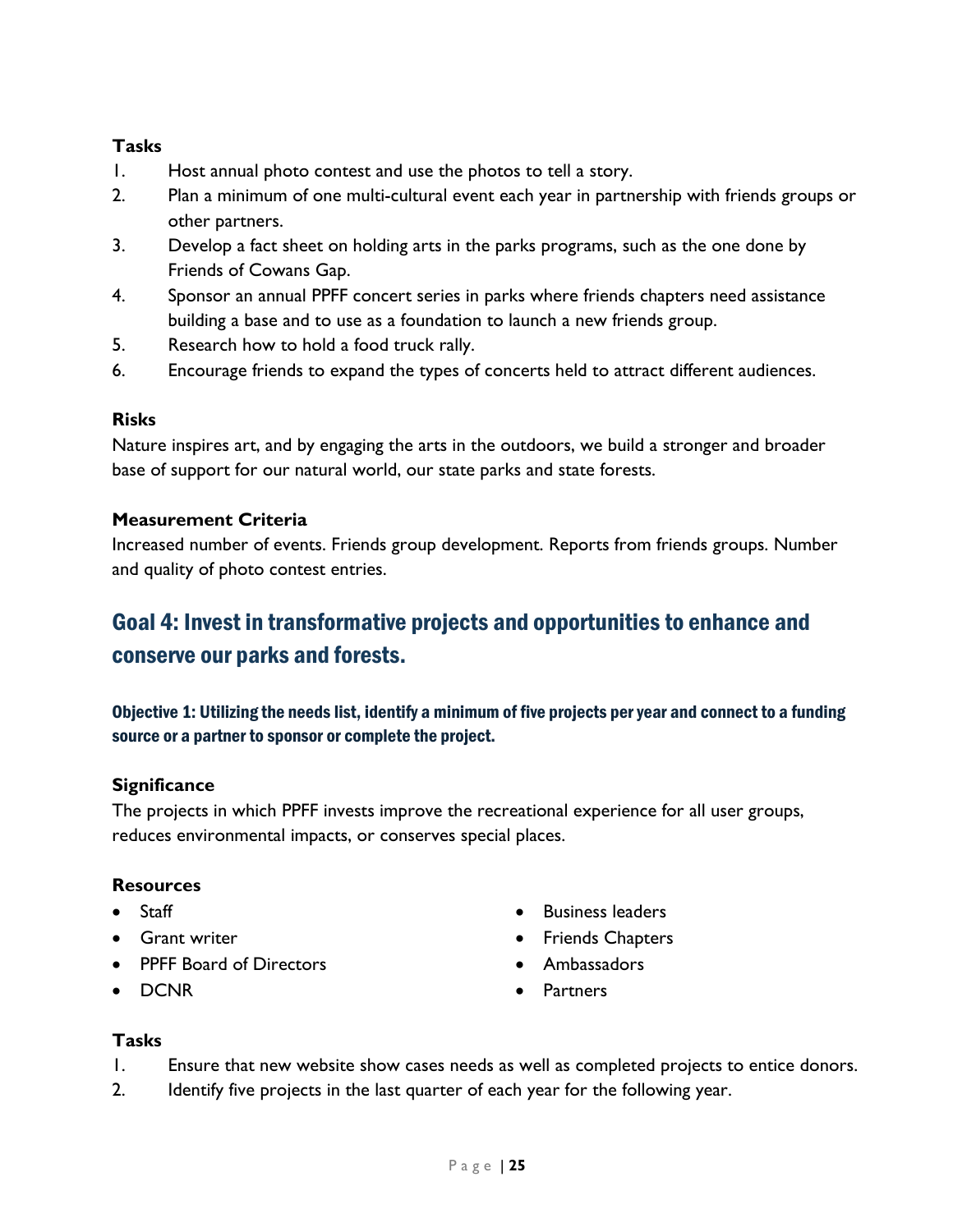- 3. When possible, bundle these projects into a larger 'ask' that has regional impact.
- 4. Annually, develop a funding and marketing strategy for the projects based on the projects and needs.
- 5. Depending on the needs, write grants, cultivate donors, or development partnerships to accomplish the projects.
- 6. Work with parks/forestry and local friends chapters to accomplish the projects.
- 7. Use social media, press releases, website and eblast to promote the projects and garner enthusiasm.
- 8. Invest in friends chapter events and projects through fundraising training, loaning of expertise and brain capitol, connecting to resources, and facilitating partnerships.

A growing list of incomplete projects.

#### **Measurement Criteria**

Completed projects.

# <span id="page-25-0"></span>Objective 2: Develop chapter leader and PPFF board and staff fundraising skills through trainings, workshops, assistance and webinars through-out the year.

#### **Significance**

Friends, working at the local level, are better able to raise revenue from local businesses and individuals for improvements at the park or forest in which they are involved.

#### **Resources**

- Staff
- **•** Friends Groups
- Webinars
- **•** Grant writer
- **PPFF Board of Directors**
- Consultants

Articles in popular journals

- 1. Host webinars and in-person training on fundraising. *Ongoing.*
- 2. Develop templates or fact sheets for fundraising, particularly if many groups are seeking funds for a similar project.
- 3. Work with Friends Chapters to seek grant funds for friends initiatives.
- 4. Utilize the PPFF board of directors and their contacts when needed to leverage funds.
- 5. Invest in an annual professional fundraising speaker presentation for chapter training.
- 6. Showcase chapter fundraising successes in the PPFF newsletter and chapter tidbits to encourage collaboration, celebration and excitement.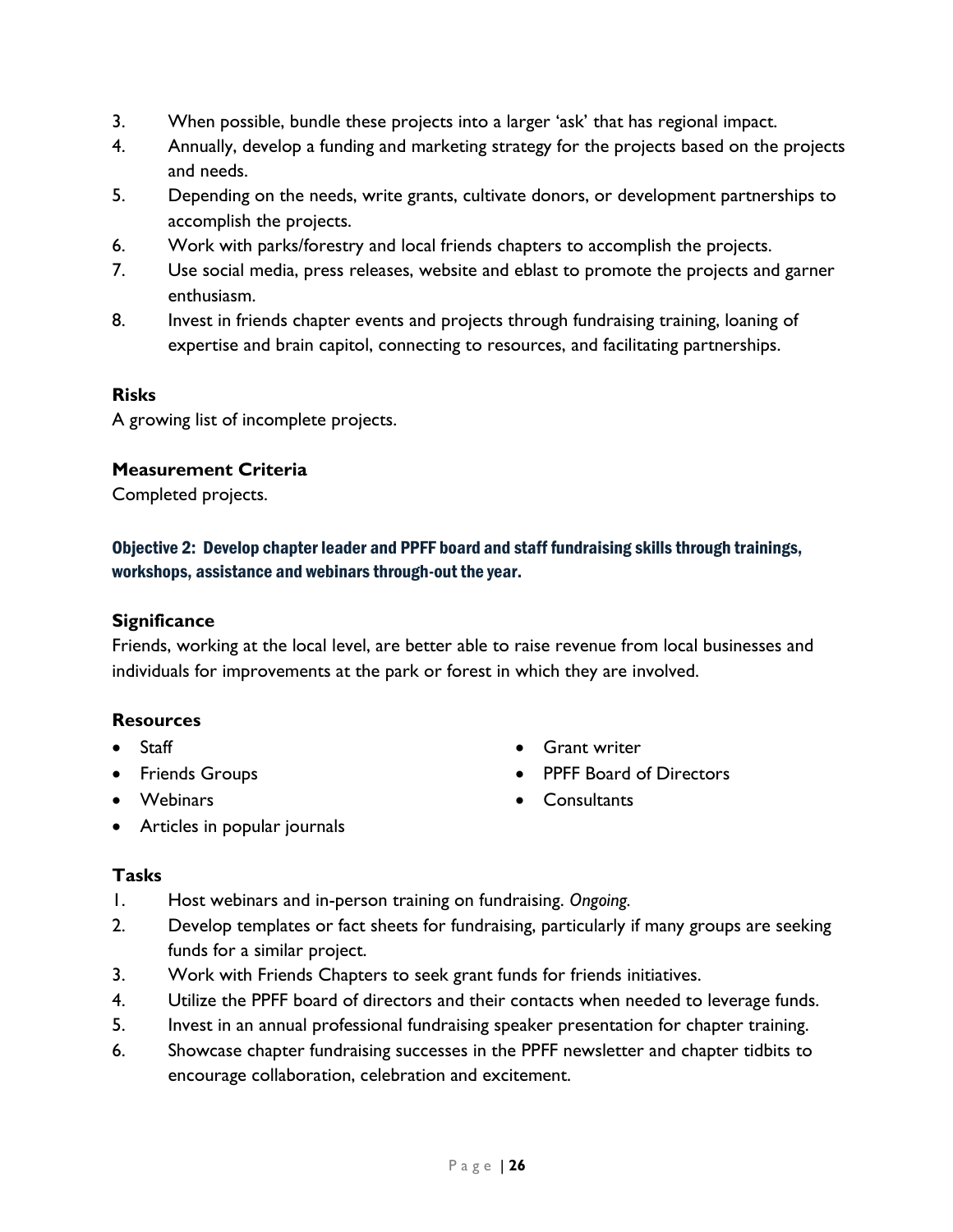Unfunded projects.

# **Measurement Criteria**

Increased funding to address friends activities.

# <span id="page-26-0"></span>Objective 3: Reinvigorate Corporate Membership Program by \$50,000 annually by 2023 to strengthen PPFF's ability to implement transformational projects.

# **Significance**

Increased membership ensures the community at large is engaged in our mission. Additionally, members are donors and help ensure we are sustainable financially long-term.

#### **Resources**

- Corporate and/or Development committee
- Marketing materials
- DCNR

• Staff

# **Tasks**

- 1. Review with a panel of corporate leaders the terms of our corporate membership program.
- 2. Work with DCNR to identify ways to recognize corporate contributions to projects and programs within state parks and forests.
- 3. Identify five small, five medium, and five large businesses or corporations to reinvigorate the membership program.
- 4. Empower corporations to get outside by offering lunch and learns or outdoor volunteer opportunities as part of corporate membership package.
- 5. Partner with Healthcare Industry in the education piece.
- 6. Connect with all industries
	- a. Identify an organization's approach and/or CSR and ESG statements and align PPFF proposals/asks.
		- i. Earth Day Tree Planting
		- ii. Corporate Volunteer Lunch and Learns
		- iii. Adopt a Park/Forest
		- iv. Restoration of a Cemetery Different Model

# **Risks**

We limit our ability to reach our financial goals if we don't recruit new corporate members. If we don't effectively recruit new members, we may be in jeopardy of not reaching our financial goals.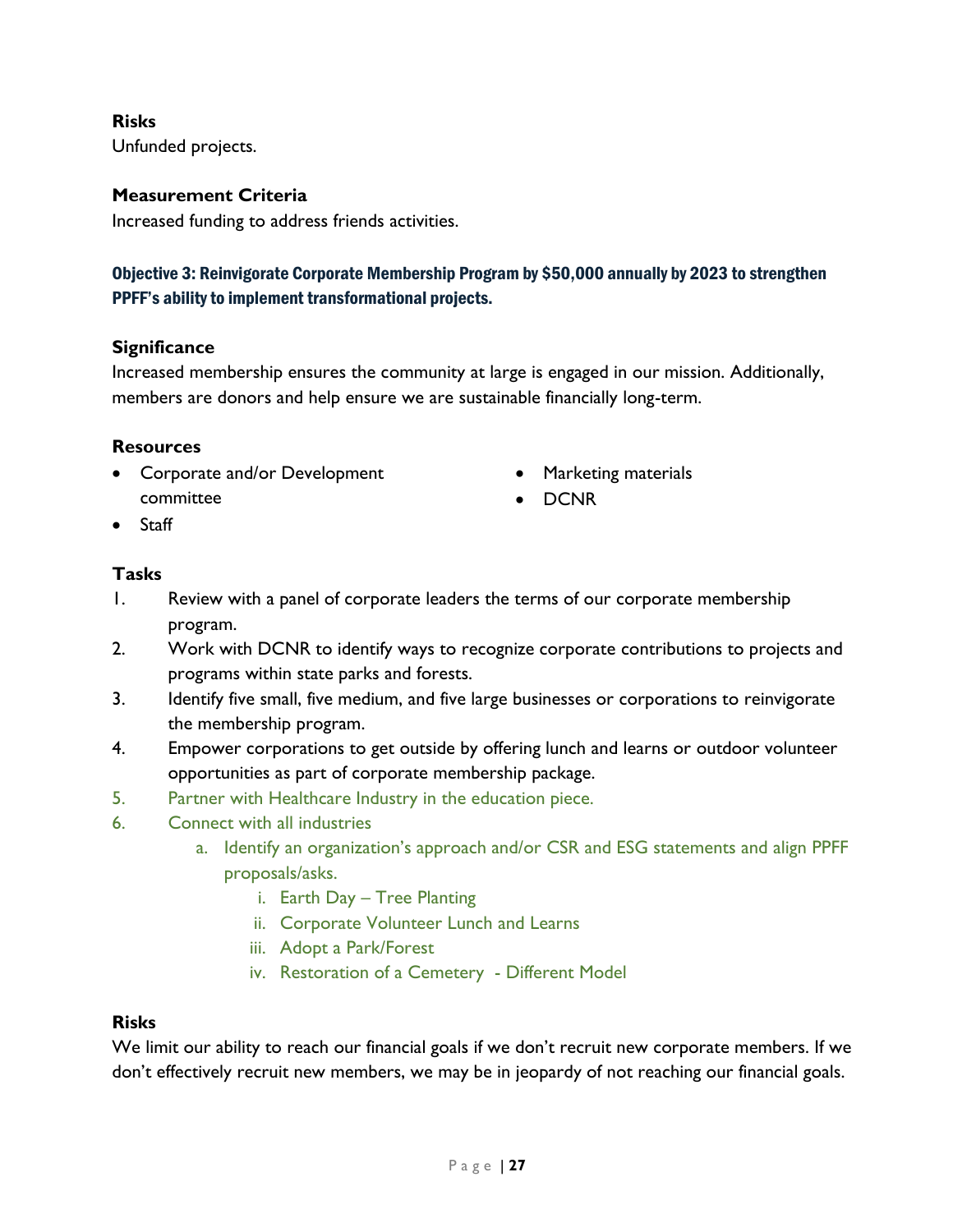# **Measurement Criteria**

Reaching our membership goals by designated date

#### <span id="page-27-0"></span>Objective 4: Host a minimum of twelve park and forest tours annually for the media and decision makers.

#### **Significance**

The public and decision makers need to understand the threats to our parks and forests, the funding and staffing needs, and the value of these places to ensure their protection.

#### **Resources**

- Friends groups
- Board members

 Legislators • Stakeholders

• Media Contacts

#### **Tasks**

- 1. Assess key legislative areas annually for targeting tours.
- 2. Work with friends groups, when available, to host tours.
- 3. Continue to build the stakeholder database and invite stakeholders to tours.
- 4. Research online opportunities for when in-person options are limited.
- 5. Create virtual tours based on park/forest and/or by theme—dams, bridges, etc.
- 6. Host talks with local businesses, chambers, etc. on the value of investing in parks/forests.

#### **Risks**

Failing to build an awareness of the needs and the value could result in funding moving away from our parks and forests.

# **Measurement Criteria**

Reports on visits, meeting 12 annually, with attendance and media coverage.

# <span id="page-27-1"></span>Goal 5: Strengthen the capacity of PPFF, friends' chapters and volunteers through strategic investment of time, talent and revenue.

# <span id="page-27-2"></span>Objective 1: Increase board engagement in advancing PPFF's mission through annual training and awareness building activities and strategic recruitment.

# **Significance**

Board engagement is critical to the success of the Foundation. Not only are board members critical to raising the financial capital to invest in the organization, they can use their experience and connections to further the mission of the organization.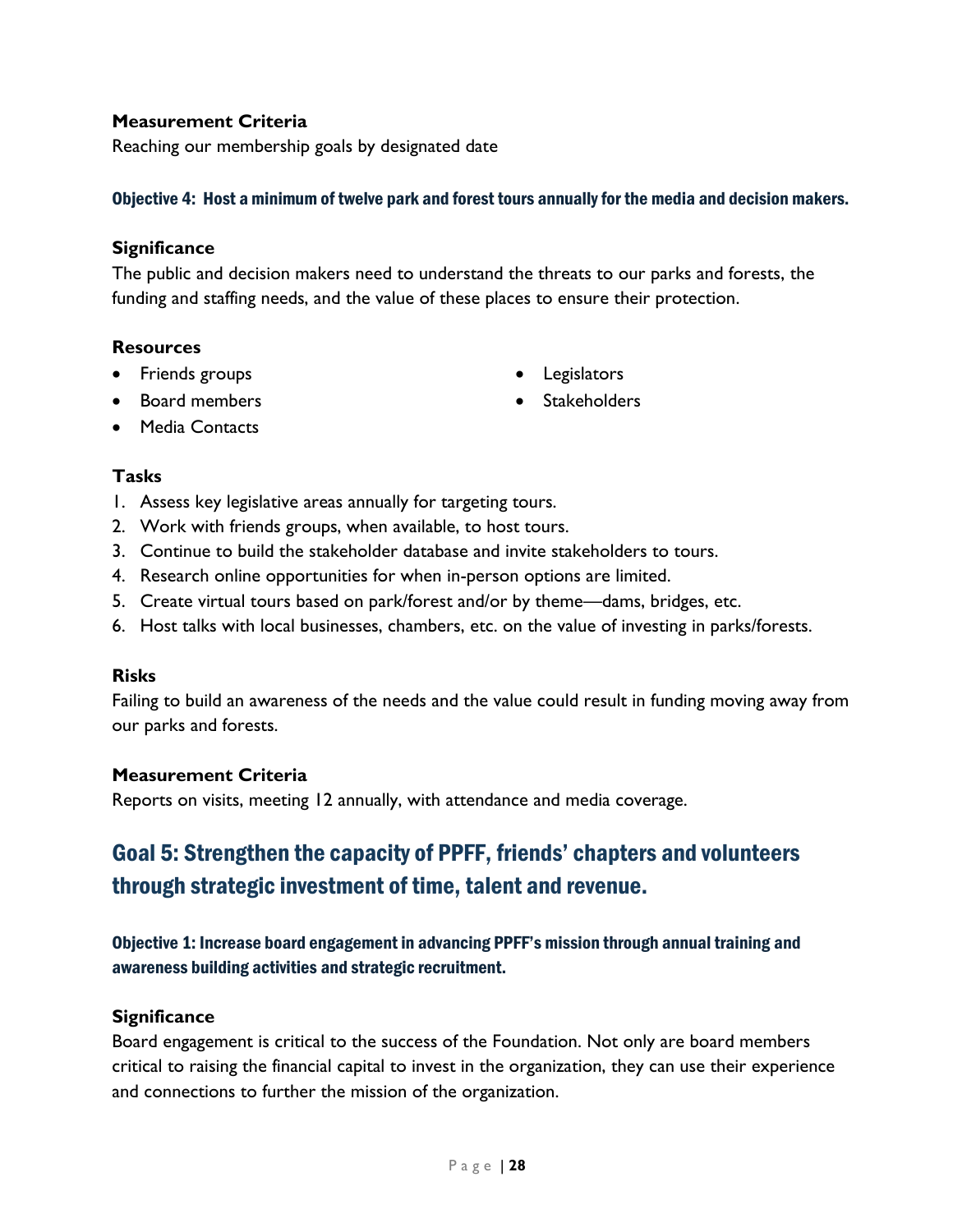# **Resources**

- Staff
- PPFF Board of Directors
- Board committees

# **Tasks**

- 1. Annually prepare a matrix of board skills and needs by June of each year to kick off board recruitment process.
- 2. Develop a pipeline of potential board members and engage with them prior to nominating them as board members.
- 3. Create an annual board self-evaluation for board members.
- 4. Assign a board mentor to every new board member, *annually.*
- 5. Capture new board member perspectives to inform current and future operations.
- 6. Develop a culture of engagement and friendship within the board through team building opportunities, mission-vision updates, and networking opportunities.
- 7. Review the board committees and create task groups based upon objectives and programs outlined in the strategic plan annually by May board meeting*.*
- 8. Encourage board members to visit parks and forests, as well as friends groups, to better understand the resources and challenges.
- 9. Encourage board members to participate in one volunteer opportunity each year.
	- a. Park/Forest on site "in person, hands on" board retreat experience with planting of trees
- 10. Quarterly board member engagement items for discussion: DEI, New Engagement and **Fundraising**
- 11. Meeting evaluation questions provided for board members to answer at the end of each meeting.

# **Risks**

Failure of the board to be advocates and fundraisers for PPFF.

# **Measurement Criteria**

Increased engagement of the board and long term sustainability of PPFF.

# <span id="page-28-0"></span>Objective 2: Expand the development work of the board.

# **Significance**

People give to who they know. By expanding our network, we can advance our development plan and raise revenue for needed projects and programs.

- DCNR
- Consultants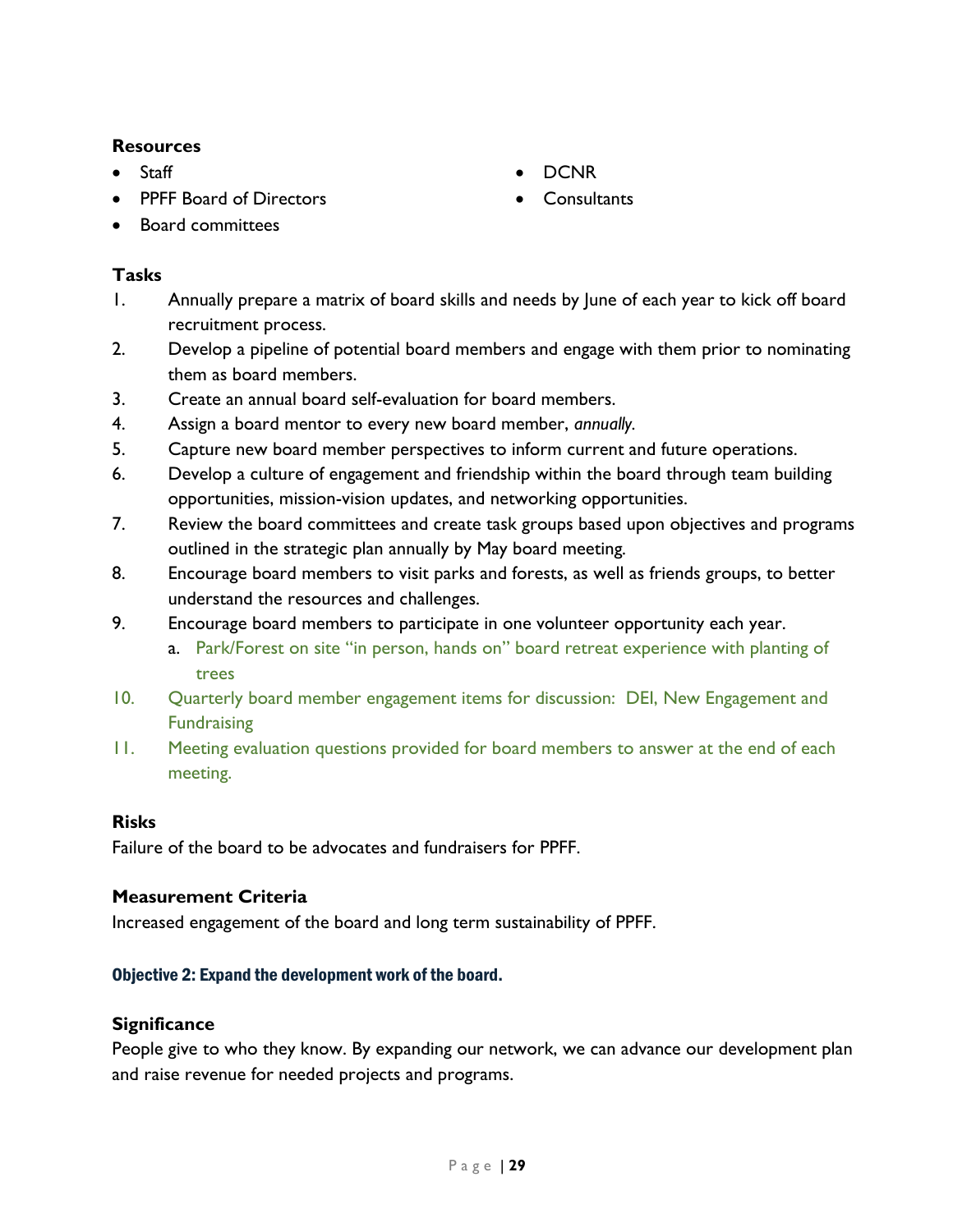# **Resources**

- **Staff**
- Consultants/contractors
- Board committees
- Development Plan

PPFF Board of Directors

- 1. Implement the ambassador program.
- 2. Annually update and implement the development plan.
- 3. Increase unrestricted donations by 10% annually.
- 4. On Boarding Expectations
	- a. Personal Donation(s)
	- b. Expectation to Raise Funds
	- c. Identify and/or Offer Fundraising Options
	- d. Provide Connections to Potential Funding
	- e. How to ask for funds
- 5. Communicate Importance of 100% Board Contribution: Applying for Grants Criteria
- 6. Brand Marketing of 100% Board Participation and Engagement
- 7. Diverse Marketing Approach Dialogue
- 8. Engagement of achieving PPFF Strategic Plan Initiatives
- 9. Virtual Meeting Participant Etiquette
	- a. Take control of your own noise:
		- i. Mute yourself when you sign on and when you are not speaking. This prevents any unexpected background noise from causing a distraction.
		- ii. You need to consider what other people can and cannot hear.
	- b. Speak clearly, but do not yell. Don't be afraid to ask if people can hear you well.
	- c. Turn your camera on.
	- d. Participate, Add Value.
	- e. Sit in a quiet area.
		- i. Ensure that you have a quiet area in which to conduct or participate in a virtual meeting. This is one of many virtual meeting norms that people — especially in a business environment — have come to expect. If you have dogs barking or roommates chatting in the background, it can be extremely distracting. Also, consider the noise that fans or air conditioning units make. The air movement can interfere with your microphone, creating a constant buzzing or ambient noise. You may not hear it, but others in your meeting almost certainly will.
	- f. Eye Contact.
		- i. You will also need to take note of how you interact with the camera. In order to make "eye contact," you will need to look directly into the webcam. Most people look at their computer screens. While there's technically nothing wrong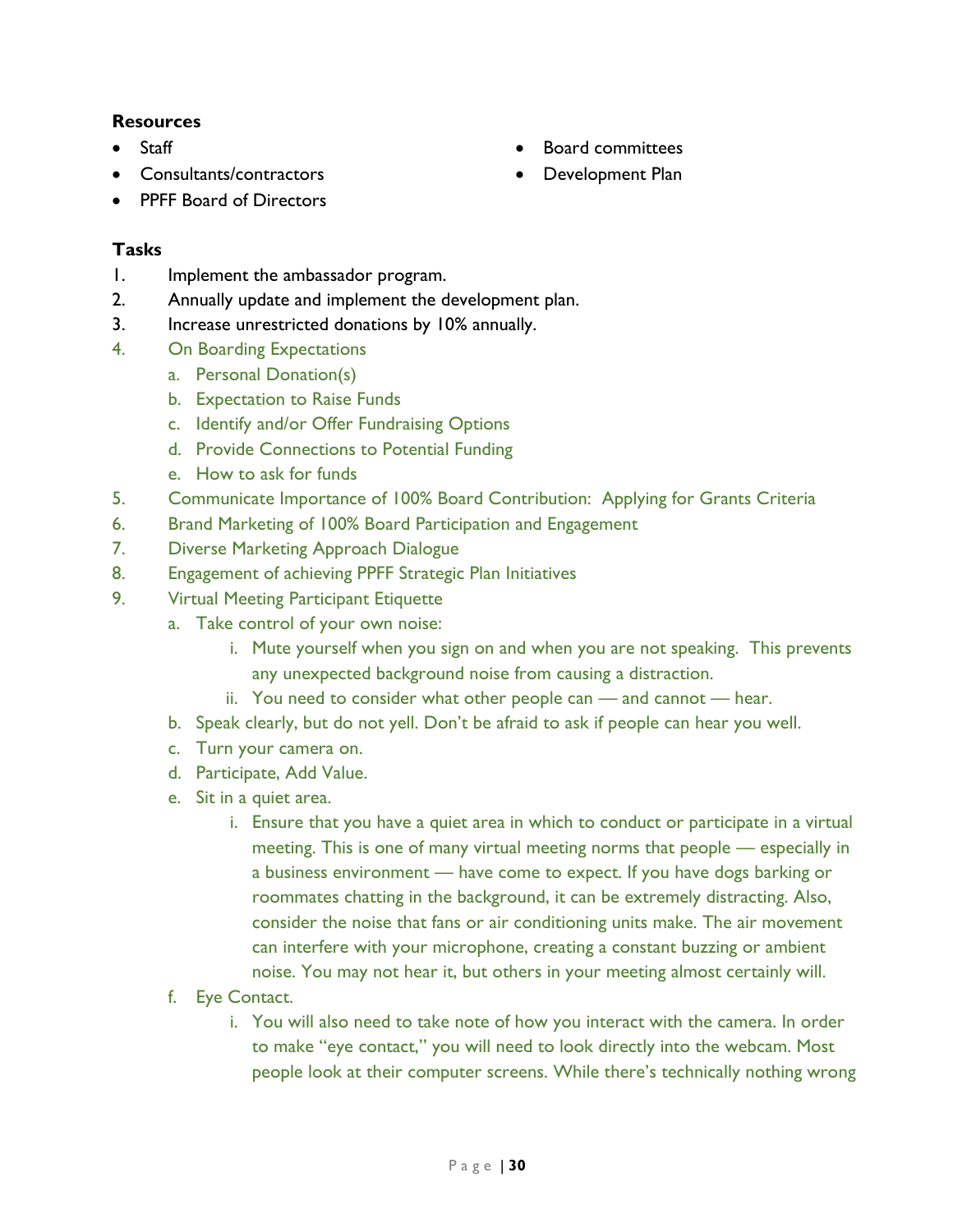with this, it will appear to others that you are looking down, rather than looking at their eye level.

- g. Participation
	- i. If your virtual meeting is more of a conversation between colleagues, you need to ensure that everyone gets the chance to ask and answer questions.

#### **Risks**

Lack of funding

#### **Measurement Criteria**

Funding diversification.

#### <span id="page-30-0"></span>Objective 3: Build chapter boards to improve overall capacity on an annual basis.

#### **Significance**

Board engagement is critical to the success of any volunteer organization. As leaders of a friends chapter the board members are held accountable to their members, the park/forest, PPFF and to the community as whole. Each board member brings experience, knowledge and connections to further the mission of the Friends chapter.

#### **Resources**

- Staff
- **Consultants**
- Volunteers
- Friends boards
- Online opportunities
- Local leadership programs
- Website
- Quarterly calls to chapter leaders

- 1. Reestablish and expand the Friends Committee of the PPFF board of directors to include more chapter leaders.
- 2. Train friends groups on board recruitment. Provide annual training for all chapter board members.
- 3. Create a briefing packet for newly appointed chapter officers specific to the responsibilities of the chair, vice-chair, treasurer and secretary.
- 4. Host annual new-leader trainings and pair with neighboring chapters for mentoring.
- 5. Develop a culture of engagement and friendship with and within the chapters through facilitated discussions and annual meetings.
- 6. Facilitate the networking of chapter board members at PPFF retreats and informally in their regions.
	- a. Utilize the strategic planning survey results to develop trainings for friends groups.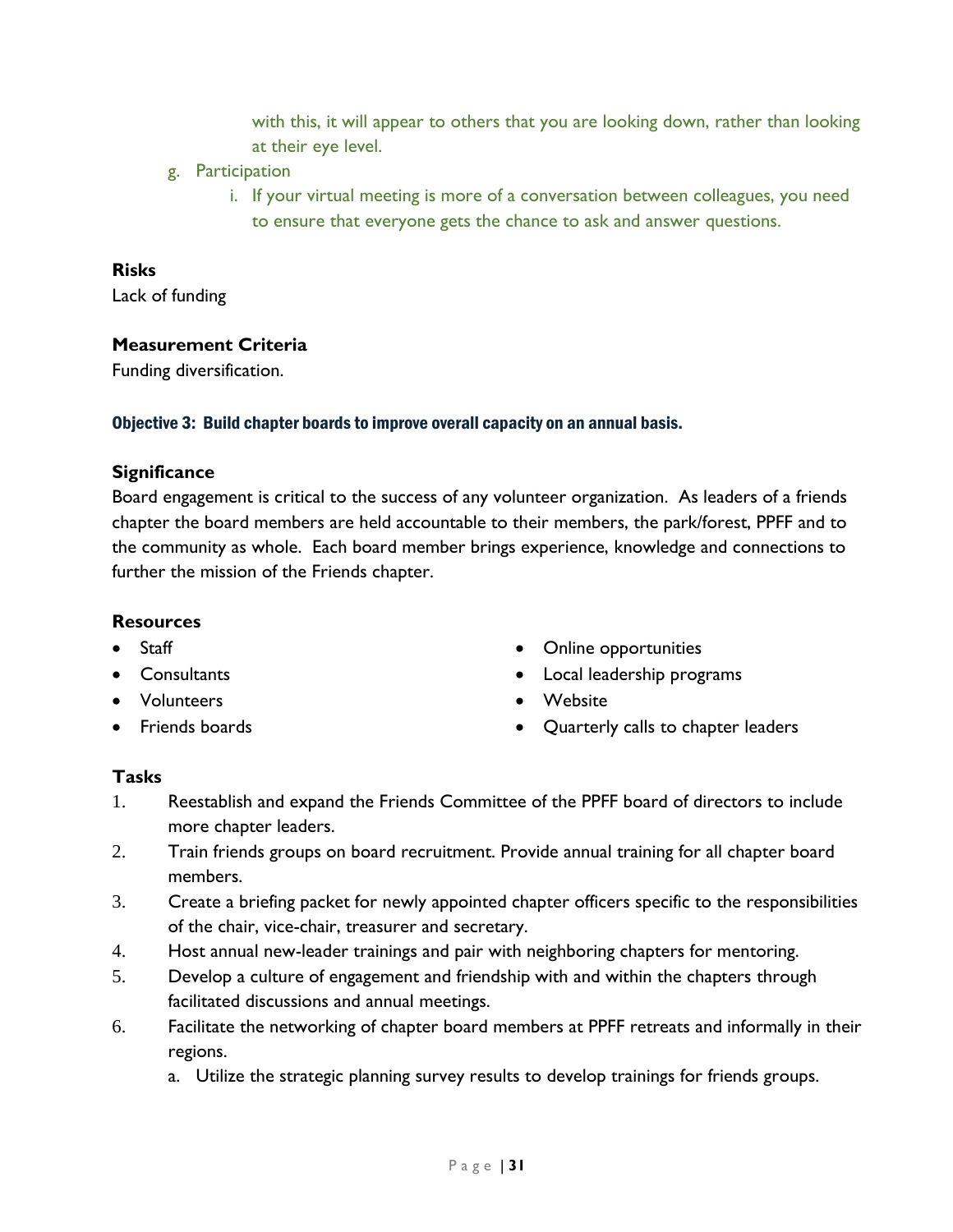Failure of the board to be advocates and fundraisers for chapters.

#### **Measurement Criteria**

Increased engagement of the board and long term sustainability of chapters.

<span id="page-31-0"></span>Objective 4: Take advantage of and expand upon existing digital platforms to build volunteerism with friends and in parks and forests.

#### **Significance**

Need to reach wider audience

#### **Resources**

- DCNR
- Friends groups
- AARP
- Volunteer Match
- $\bullet$  REI

#### **Tasks**

- 1. Set up quarterly calls with partners.
- 2. Review existing platforms—present findings.
- 3. Recommend best platforms and establish protocol for using.
- 4. Establish roles in posting
- 5. Monitor platforms and make shifts on an annual basis.
- 6. Cross promote where possible.

#### **Risks**

Confusion. Missing or losing volunteers.

#### **Measurement criteria**

Increased participation

# <span id="page-31-1"></span>Objective 5: Annually, host a minimum of three volunteer trainings-in person or virtually based on needs identified by volunteers, friends, park or forest staff.

#### **Significance**

Builds the base of qualified volunteers while recognizing their importance to the overall success of our mission and DCNR's.

- Meet UP
- Facebook
- GOPA
- $\bullet$  PRPS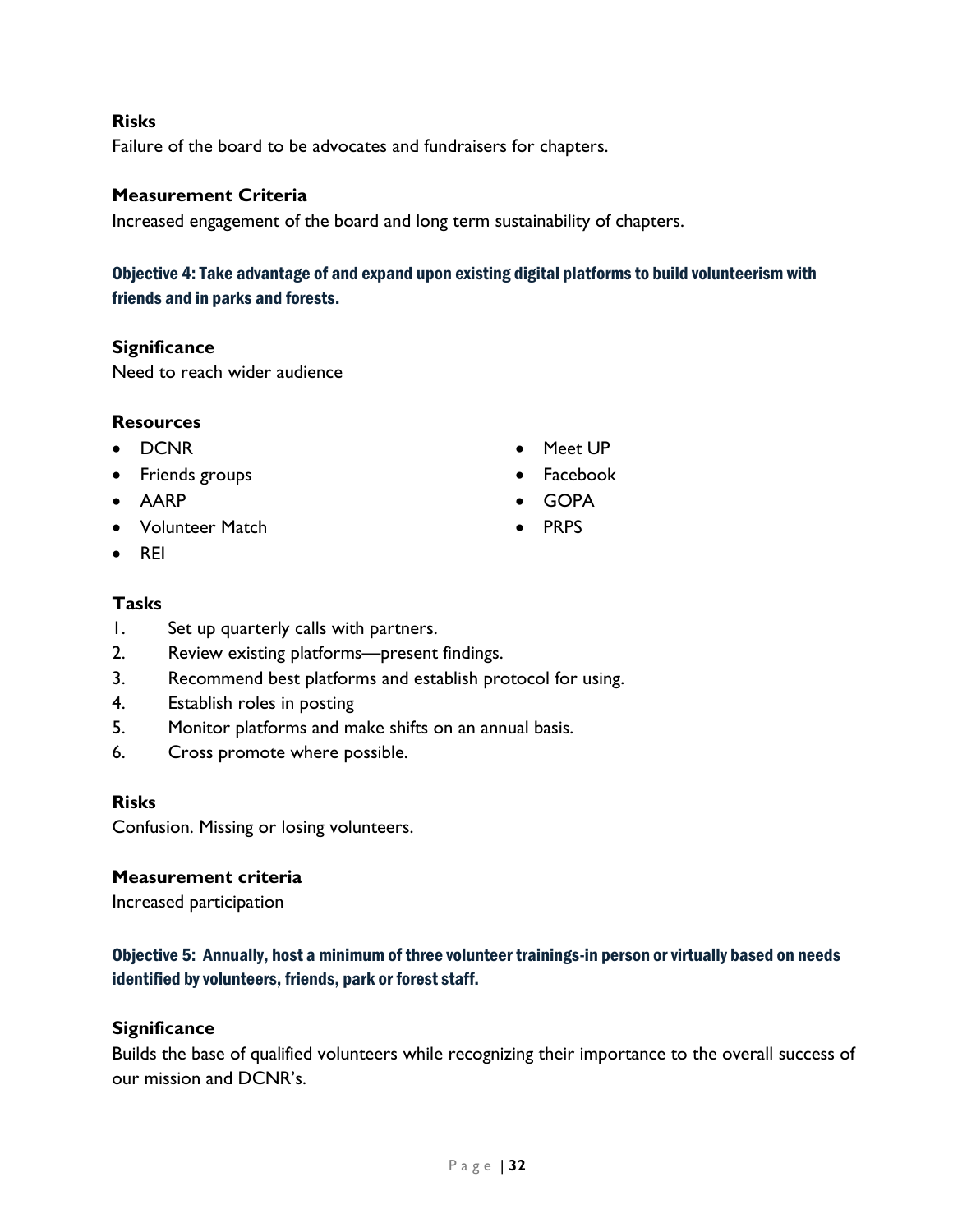# **Resources**

- Staff
- PPFF Board of Directors
- **•** Partners
- DCNR
- Contractors/qualified instructors Sister organizations, such as other volunteer programs, state park foundations, etc.

# **Tasks**

1. Organize training—in person, webinars and fact sheets--as identified by PPFF, DCNR, and Friends Chapters.

Chapter Leaders

• Park Maintenance Institute

GOPA

- 2. Recognize those trained with certificates either through the training entity or PPFF.
- 3. When possible, include others in training to expand potential volunteer base.

# **Risks**

Deterioration of amenities in parks and forests; lack of accessibility to accommodate a wider range of users.

# **Measurement Criteria**

Number of trained volunteers implementing their knowledge through volunteer days and programs.

# <span id="page-32-0"></span>GLOSSARY OF ACRONYMS

DCNR: Department of Conservation & Natural Resources DEIJ: Diversity, Equity, Inclusion, Justice DEP: Department of Environmental **Protection** GOPA: Get Outdoors PA LNT: Leave No Trace NASPF: National Association of State Park **Foundations** 

NRPA: National Recreation & Park **Association** PEC: Pennsylvania Environmental Council PFA: Pennsylvania Forestry Association PICE: Pennsylvania Institute for Conservation Education POC: Pennsylvania Outdoor Corps PRPS: Pennsylvania Recreation & Park Society SCORP: Statewide Comprehensive Outdoor Recreation Plan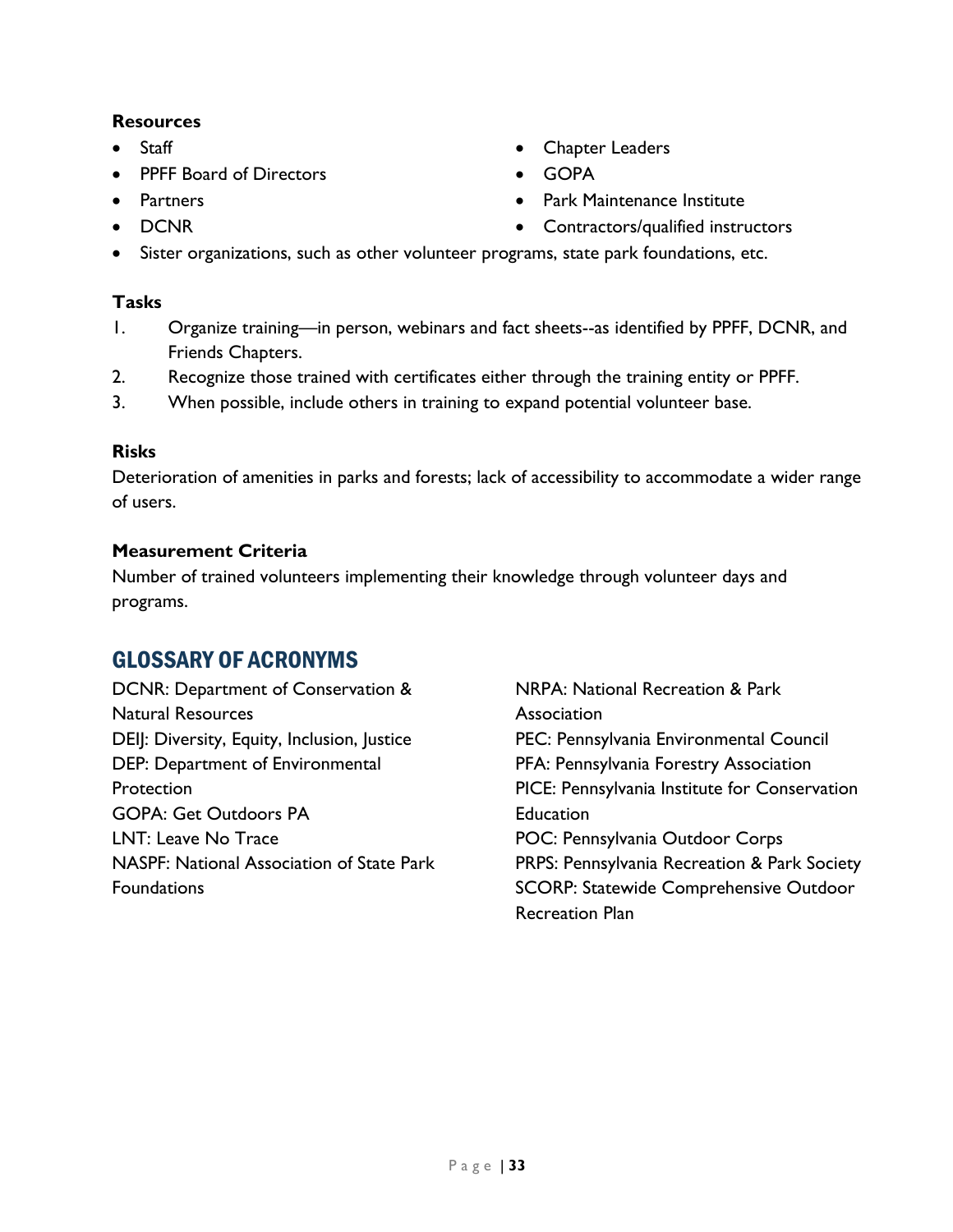# <span id="page-33-0"></span>APPENDIX 1 – AMBASSADORS PROGRAM

# **WHY AN AMBASSADOR PROGRAM?**

Pennsylvania has an award winning park and forest system. These special places receive over 40 million visitors a year and are engines for improving human and environmental health while also supporting and growing local economies.

As a result of inadequate state support, despite enormous public demand and affection, the parks and forests remain in continuous need of charitable support.

The Pennsylvania Parks and Forests Foundation (PPFF) was formed in 1999 to, in part, promote private philanthropy for, and stewardship of, these special places.

Our parks and forests have a compelling and urgent message of value and need that must be widely shared to both raise their importance to decision makers and attract charitable support.

Countless Pennsylvanians have personal stories that we can share of time spent in our parks and forests and have friends and acquaintances who are eager to hear those stories. The best way to relay the message is person to person, one story at a time, by those who care for and appreciate these special places.

Ambassadors are those who are willing to share their stories and time, in concert with and with the support of the Foundation, to increase awareness of need and instill a willingness to give.

By providing Ambassadors with the right information and assisting their efforts, PPFF will expand its reach and resources with champions for our mission and the stewardship of our parks and forests.

# **WHO WILL BE AMBASSADORS?**

# **CURRENT BOARD MEMBERS**

- Past board members
- ❖ Prospective board members
- ❖ Past DCNR or government employees
- ❖ Known friends and supporters of PPFF
- Park and forest enthusiasts
- ❖ Owners or managers of companies that rely on the parks and forests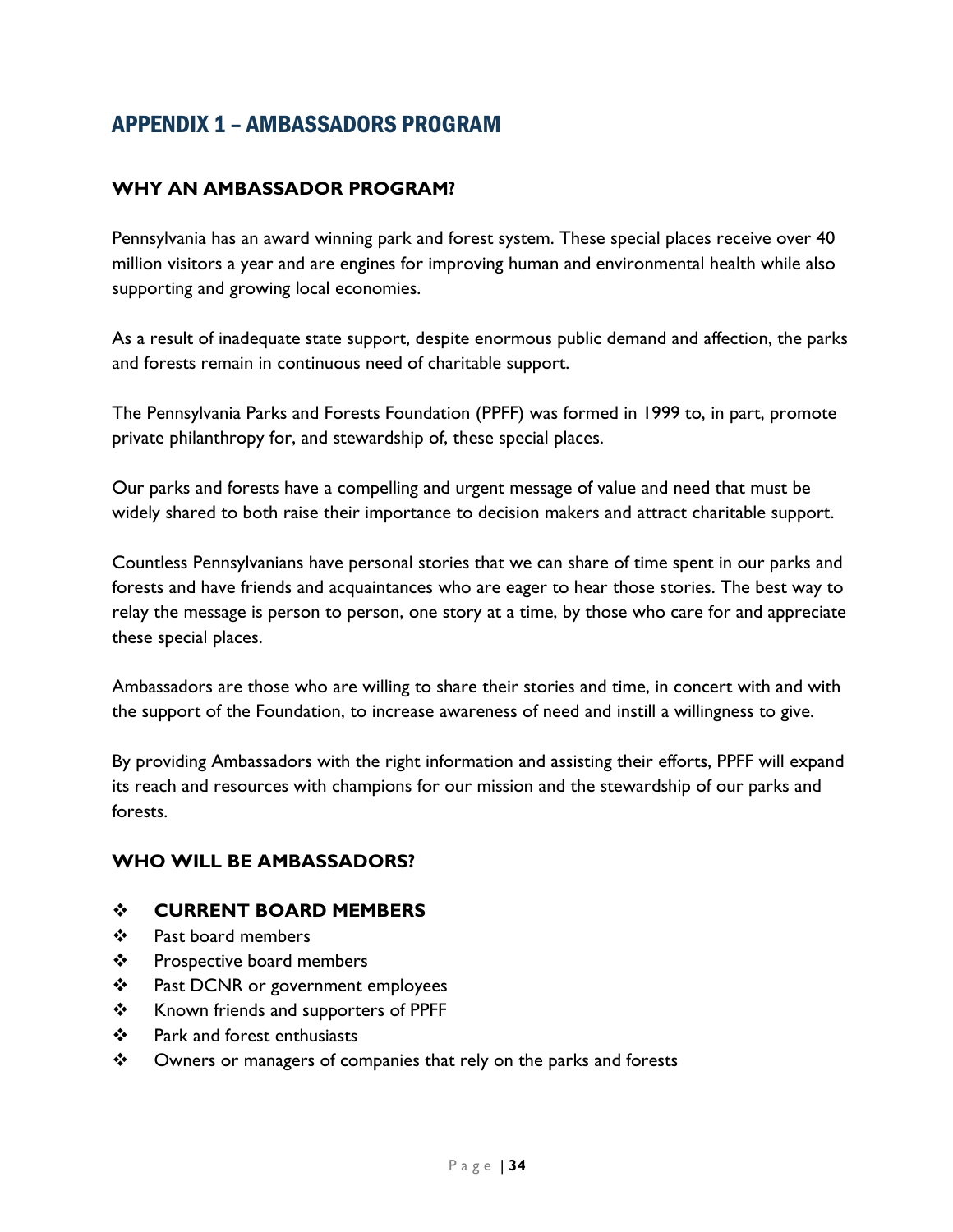Ambassadors would be recommended by staff and identified to the Board of Directors. Recognition as an Ambassador would be coordinated so that training could be organized in groups, e.g., no more than twice a year.

Ambassadors must be chosen for their passion for the parks and forests and their energy and enthusiasm; they should not be reluctant.

The number of Ambassadors is limited only by the number of people found who have a passion to develop resources for the parks and forests and a willingness to work on it.

# **WHAT ARE THE RESPONSIBILITIES OF AMBASSADORS?**

To represent and promote Pennsylvania Parks and Forests Foundation (PPFF) to the public in a concerted effort to significantly increase charitable giving.

More specifically:

# **Meetings and Time Commitment:**

- Periodic meetings or phone calls with Ambassadors and PPFF staff
- Attend a reasonable number of events such as the annual PPFF Banquet and fundraising events
- Stay informed of the initiatives of PPFF through phone calls, PPFF website, reading emails, newsletters and other communications from the foundation

# **Expectations:**

- Be familiar with the PPFF Fundraising/Friendraising Toolkit.
- Make an annual personal contribution at a meaningful level.
- Be responsive to staff requests for information or help.
- Work with staff to succeed at getting introductions and/or opportunities to make presentations to potential donors or businesses.
- Participate in annual development initiatives, as requested: calls, emails, annual appeal letter.
- Keep PPFF apprised of personal efforts and successes.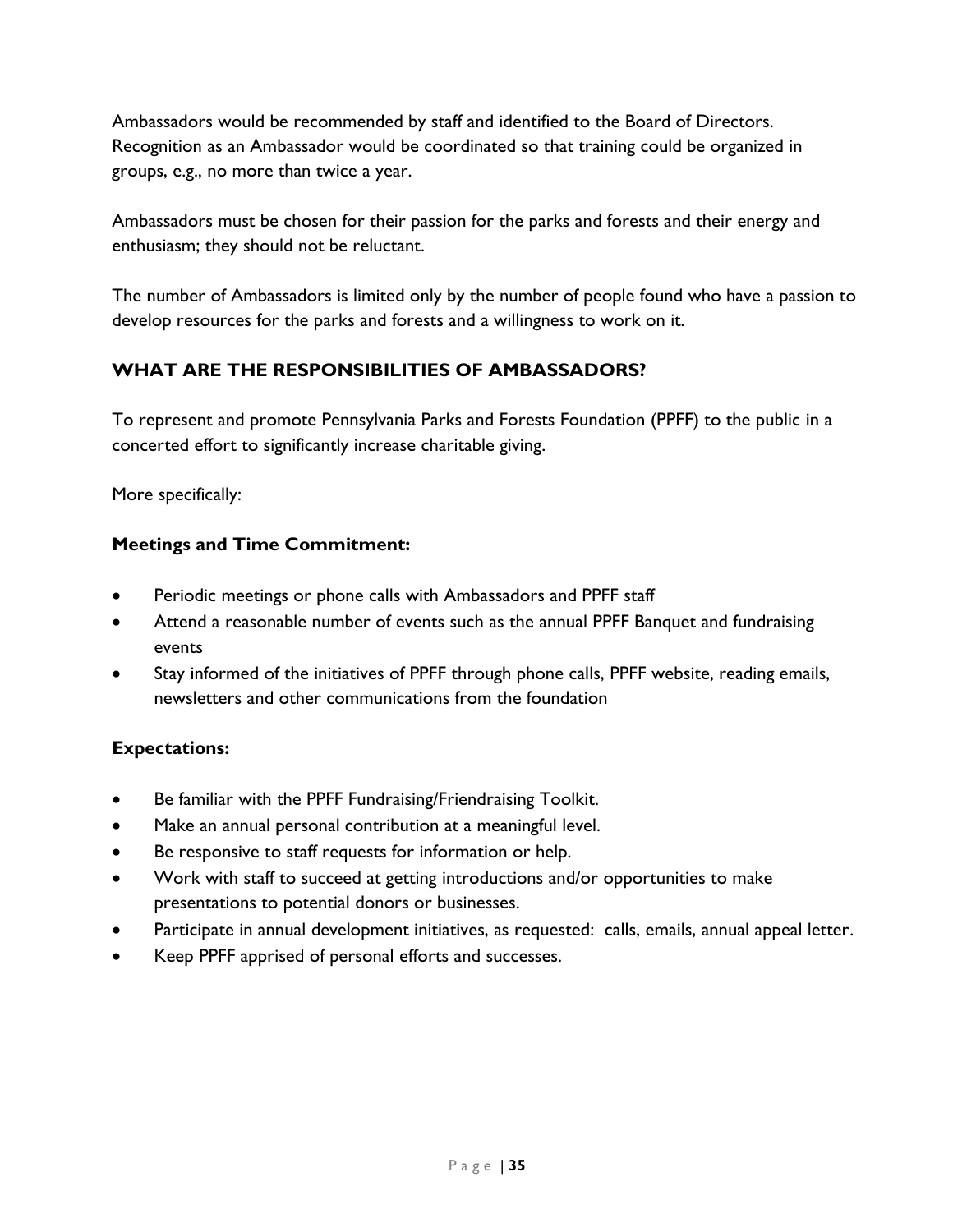# **MENU OF TASKS AN AMBASSADOR MIGHT PERFORM**

# **Thinking and Planning:**

- Determine skillsets to share such as: speaking, writing, asking, compiling prospect contact information, introducing, social media promotion, organizing, attending events, etc.
- Think regularly about the potential for fund development and ways to generate awareness of PPFF's impact in parks and forests.
- Compile a list of community contacts (philanthropists, business leaders, and foundation trustees) who have potential to fund PPFF or projects on the parks and forests *Needs List.*
- Contact civic groups in your community to arrange speaking presentations.
- Seek opportunities for and/or staff free table display (trade groups, festivals, chambers of commerce).
- Have a short elevator speech and conversation-starters ready.

# **Reaching Out:**

- Invite friends or prospects to a park or forest for recreation or an event.
- Share the story of our parks and forests each time you meet people or are in groups.
- Send potential donors a letter or info, have a coffee meeting, share an article about PPFF, or a newsletter or other promotional PPFF piece.
- Visit or accompany staff on visits to potential prospects and current donors.
- Promote the Extraordinary Give in October and November.
- Host an Extraordinary Give Party.
- Thank donors personally who responded to requests.
- Share PPFF social media on personal social media pages.
- Wear PPFF garb when out in the parks.
- Have each ambassador's picture and reasons they love our parks and forests ready for social media posts. Share one per week or month.

# **WHAT IS THE RESPONSIBILITY OF PPFF STAFF?**

- Learn and develop the particular "gifts" and talents that each Ambassador has for some aspect of the development process, e.g., introducing, asking, researching, meeting, events, so that they can work as a cohesive whole.
- Work with board and development committee to recruit and train ambassadors.
- Train ambassadors twice a year through WebEx or in person (when possible).
- Toolkit, PPFF mission, information on parks and forests, personal style quiz, etc.
- Offer online training throughout the year through paid for and free webinars.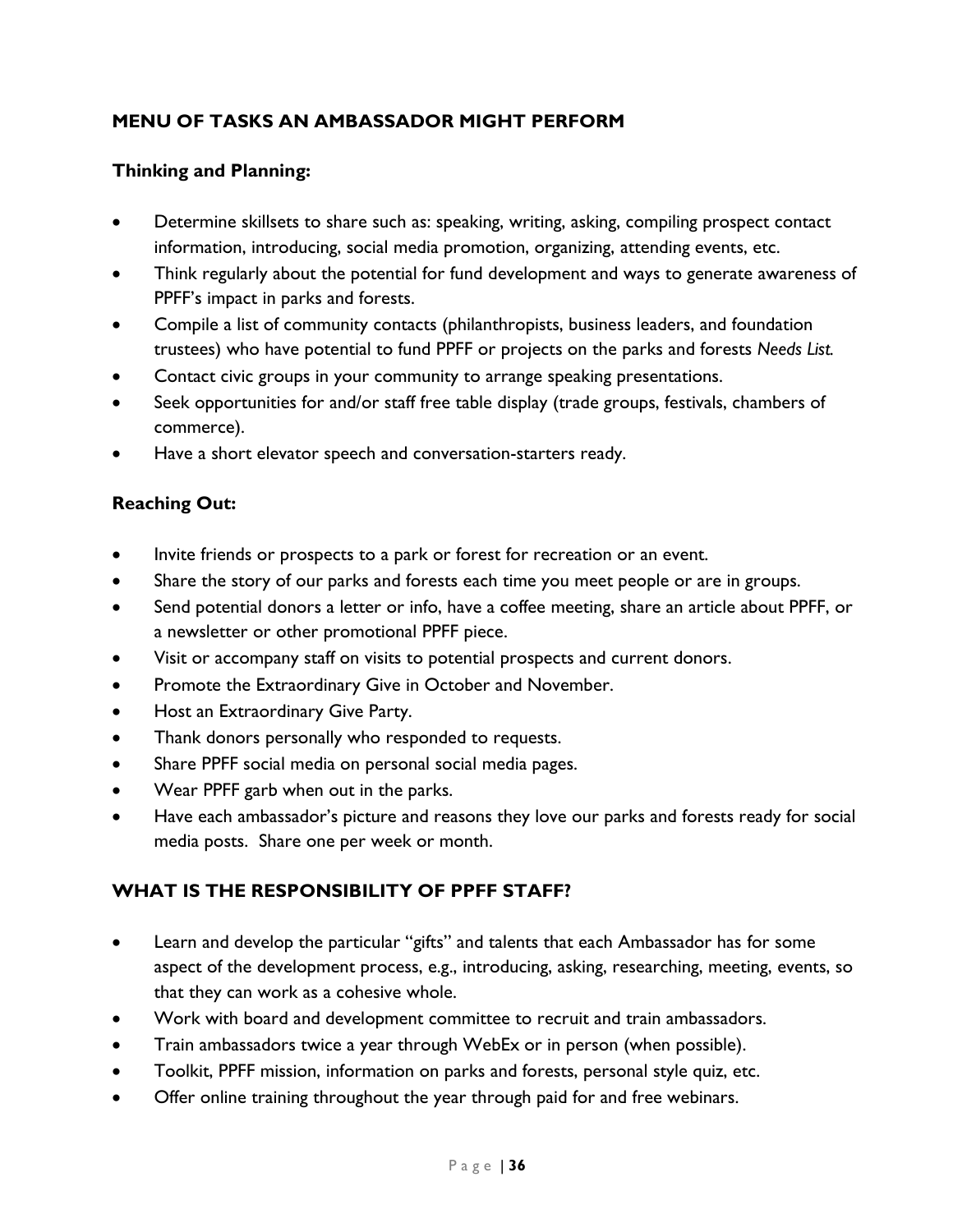- Set up online or social channel for ambassadors to share information and meet for encouragement.
- Set up monthly Ambassador Updates to share information and quarterly WebEx call.
- Provide Ambassadors with items needed to complete meet their personal Ambassador goals such as: sample letters and emails, scripts, newsletters, handouts, etc.
- Someone on staff to be the point person and routinely reach out to the Ambassadors with either information or an ask.

# **KEEPING AMBASSADORS ACCOUNTABLE, ENGAGED AND MOTIVATED**

- Keep track of and share the basic metrics of success: the numbers of the total donors, numbers of repeat donors, numbers of new donors, the average donated amount, the total amount donated.
- Reward and celebrate successes of Ambassadors? (Gifts? public recognition/introduction at events? Share progress of Ambassadors at board meetings, special ribbons at banquet)
- Simple "thank you" on a regular basis.
- Recognition on PPFF Website, at banquets, events.
- Everyone has a different style / comfort level. Marci and staff need to understand individual motivations of Ambassadors.
- If Ambassadors work on a specific initiative such as funding for a new dock they should be kept informed as to the progress of the initiative.
- Invite an Ambassador to a Board meeting.
- Ambassadors share their successes; enthusiasm and success are contagious.

# **SOME INITIAL CANDIDATES FOR "AMBASSADORSHIP":**

- All Board members
- Paul Caulfield
- Jen Cruver-Kibi
- George Asimos
- Matt Haar
- Charlie Davidson
- John Oliver
- Joanne Raphael
- Rob Wonderling
- Gary Smith
- Bill Forrey
- Andy Mowen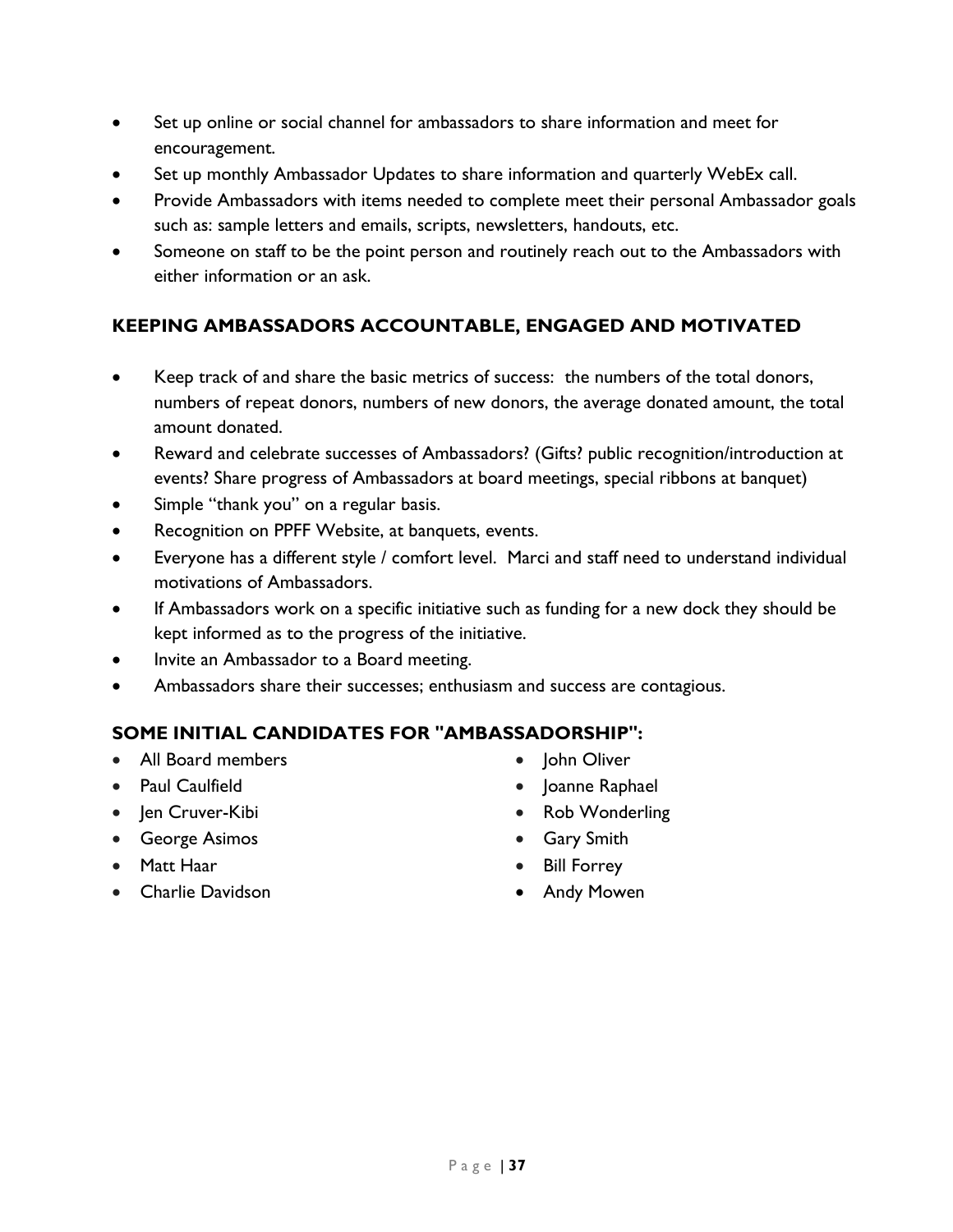# <span id="page-37-0"></span>APPENDIX 2 – DCNR AWARENESS AND POSSIBLE COLLABORATIONS (DEI STRATEGIC VISIONING)

|    | <b>DCNR Initiative</b>          | <b>DCNR</b><br><b>Gatekeep</b><br>er | <b>Stakeholder</b><br><b>Collaboration</b> | <b>Commonwealt</b><br>h<br><b>ROI</b>                   | Note/<br><b>Comment</b> |
|----|---------------------------------|--------------------------------------|--------------------------------------------|---------------------------------------------------------|-------------------------|
| I. | <b>Collaborate</b><br>w/DCNR on | $\circ$                              | <b>PPFF</b><br>$\circ$                     | User friendly<br>$\circ$<br><b>Increased</b><br>$\circ$ | $\circ$                 |
|    | improving                       |                                      |                                            | engaged                                                 |                         |
|    | cumbersome                      |                                      |                                            | applications                                            |                         |
|    | process for                     |                                      |                                            |                                                         |                         |
|    | becoming a                      |                                      |                                            |                                                         |                         |
|    | <b>Volunteer</b>                |                                      |                                            |                                                         |                         |
| 2. | Arrange a                       | $\circ$                              | <b>PPFF</b><br>$\circ$                     | Exposing and<br>$\circ$                                 | $\circ$                 |
|    | "Volunteer                      |                                      | PRPS-PA Park and<br>$\circ$                | <b>Educating the</b><br>next multi-                     |                         |
|    | Day" and<br>market on           |                                      | <b>Recreation Society</b>                  | racial                                                  |                         |
|    | social media,                   |                                      |                                            | generation in                                           |                         |
|    | etc.                            |                                      |                                            | healthy                                                 |                         |
|    | Collaborate                     |                                      |                                            | outdoor                                                 |                         |
|    | w/PPFF on                       |                                      |                                            | experiences                                             |                         |
|    | developing a                    |                                      |                                            | $\circ$ Awareness                                       |                         |
|    | "Career Day/Early               |                                      |                                            | marketing                                               |                         |
|    | Engagement"                     |                                      |                                            | tool for                                                |                         |
|    | <b>Initiative</b>               |                                      |                                            | <b>DCNR</b> and                                         |                         |
|    | (Determine                      |                                      |                                            | participating                                           |                         |
|    | <b>Grade Level)</b>             |                                      |                                            | vendors                                                 |                         |
|    | Reach out to                    |                                      |                                            | Collaborating<br>$\circ$                                |                         |
|    | Illinois Water &                |                                      |                                            | w/schools on                                            |                         |
|    | Land - Leave No                 |                                      |                                            | field trips                                             |                         |
|    | <b>Trace Initiative</b>         |                                      |                                            |                                                         |                         |
|    | Components<br>Focus: 3rd        |                                      |                                            |                                                         |                         |
|    | Graders in 3                    |                                      |                                            |                                                         |                         |
|    | <b>Counties</b>                 |                                      |                                            |                                                         |                         |
|    | provided                        |                                      |                                            |                                                         |                         |
|    | lunch                           |                                      |                                            |                                                         |                         |
|    | 28 Stations set up              |                                      |                                            |                                                         |                         |
|    | - opportunity to                |                                      |                                            |                                                         |                         |
|    | visit 3-4 stations              |                                      |                                            |                                                         |                         |
| 3. | <b>Ensure DCNR's</b>            | $\circ$                              | Oh, Ranger! App                            | <b>DCNR</b> brand<br>$\circ$                            | $\circ$                 |
|    | website is                      |                                      |                                            | identity of                                             |                         |
|    | searchable and                  |                                      |                                            | user-friendly                                           |                         |
|    | accessible                      |                                      |                                            | access for all                                          |                         |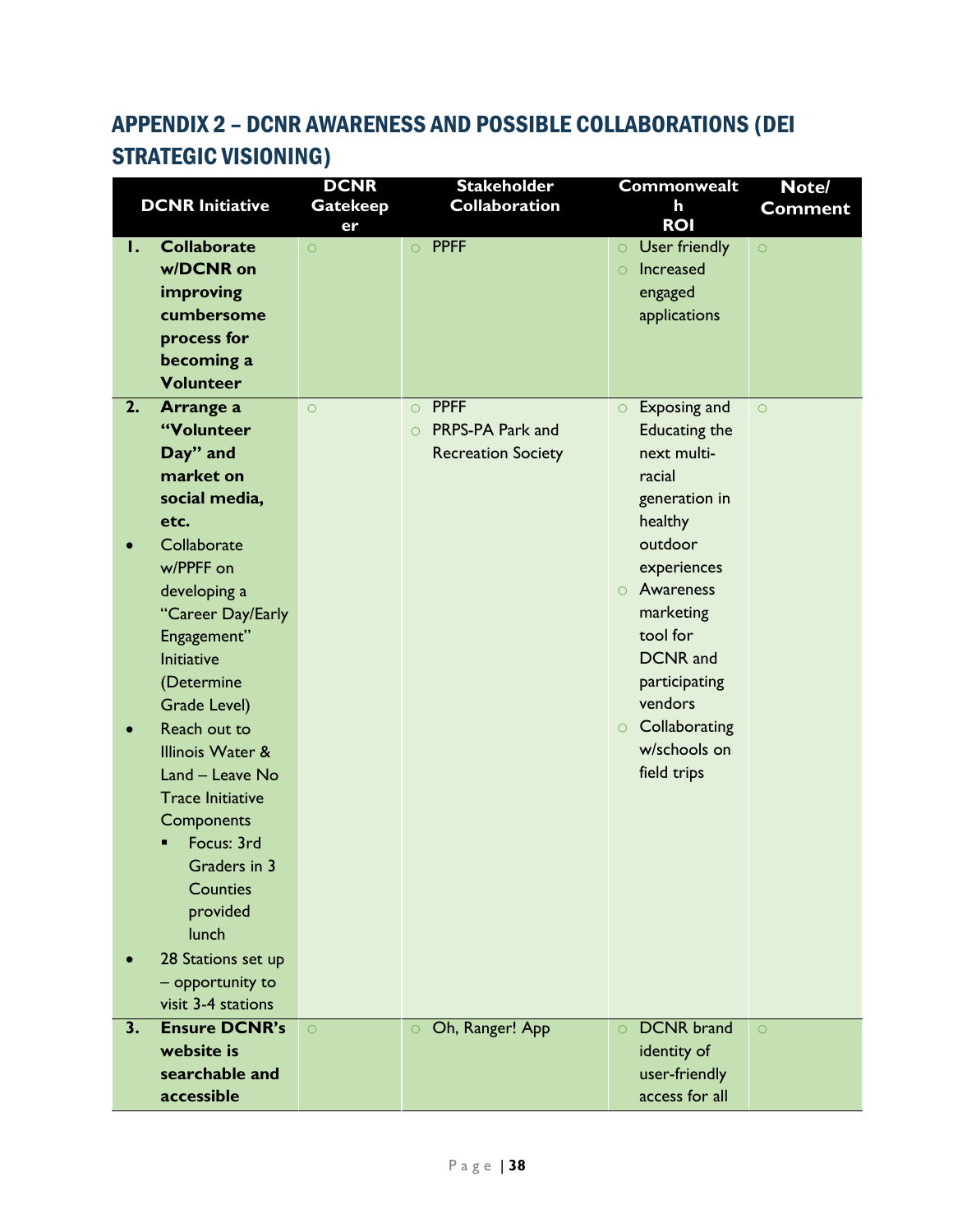|    |                        | <b>DCNR</b>                   | <b>Stakeholder</b>                     | <b>Commonwealt</b>               | Note/                        |
|----|------------------------|-------------------------------|----------------------------------------|----------------------------------|------------------------------|
|    | <b>DCNR Initiative</b> | <b>Gatekeep</b>               | <b>Collaboration</b>                   | h                                | <b>Comment</b>               |
|    |                        | er                            |                                        | <b>ROI</b>                       |                              |
|    |                        |                               |                                        | dimensions of                    |                              |
|    |                        |                               |                                        | diversity                        |                              |
| 4. | <b>Collaborate</b>     | <b>Emily</b><br>$\circ$       | $\circ$ PPFF                           | <b>Bringing</b><br>$\circ$       | <b>Bi-lingual</b><br>$\circ$ |
|    | with PPFF on           |                               |                                        | clarity and an                   | Signage                      |
|    | "Belonging"            |                               |                                        | inclusive                        | Not just<br>$\circ$          |
|    | <b>Signage</b>         |                               |                                        | message                          | Spanish                      |
|    | Awareness $=$          |                               |                                        | $\circ$ Ensuring                 | e.g.,                        |
|    | <b>Words Matter,</b>   |                               |                                        | everyone can                     | <b>Vietnames</b>             |
|    | Unintentionally        |                               |                                        | see                              | e, French,                   |
|    | <b>Offensive</b>       |                               |                                        | themselves in                    | <b>Bosnian</b>               |
|    | $Placement = Not$      |                               |                                        | image and                        |                              |
|    | knowing if             |                               |                                        | messaging                        |                              |
|    | Allowed on "State      |                               |                                        | <b>Brand identity</b><br>$\circ$ |                              |
|    | Land"                  |                               |                                        | of openness                      |                              |
|    | Needs to be at         |                               |                                        | and                              |                              |
|    | the entrance           |                               |                                        | "everyone                        |                              |
|    | Why are some           |                               |                                        | belongs"                         |                              |
|    | signs saying           |                               |                                        |                                  |                              |
|    | "Private Property"     |                               |                                        |                                  |                              |
|    | at entrances to        |                               |                                        |                                  |                              |
|    | State Park/Forest?     |                               |                                        |                                  |                              |
|    | How do                 |                               |                                        |                                  |                              |
|    | citizens/visitors      |                               |                                        |                                  |                              |
|    | know it is a State     |                               |                                        |                                  |                              |
|    | Park and they are      |                               |                                        |                                  |                              |
|    | free to utilize?       |                               |                                        |                                  |                              |
|    | The "Welcoming"        |                               |                                        |                                  |                              |
|    |                        |                               |                                        |                                  |                              |
|    | should not be part     |                               |                                        |                                  |                              |
|    | of the "Rules" sign    |                               |                                        |                                  |                              |
|    | Size and Image         |                               |                                        |                                  |                              |
|    | Design                 |                               |                                        |                                  |                              |
| 5. | <b>Orientation</b>     | Park<br>$\bigcirc$            | <b>PPFF</b><br>$\circ$                 | Increased<br>$\circ$             | Oh,<br>$\circ$               |
|    | <b>Components:</b>     | Manager                       | Oh, Ranger! App<br>$\circ$             | awareness                        | Ranger!                      |
|    | Utilize existing       | $\mathsf{s}$                  | <b>Bucks County Hunters</b><br>$\circ$ | and                              | To                           |
|    | orientation videos     | <b>District</b><br>$\bigcirc$ | & Anglers                              | addressing the                   | capture                      |
|    | and lunch and          | Forester                      | PA Outdoorsmen<br>$\overline{O}$       | known                            | available                    |
|    | learn links.           | S                             | <b>Women Outdoors</b><br>$\circ$       | challenges &                     | Loaner                       |
|    |                        |                               | <b>Trout Unlimited</b>                 | <b>barriers</b>                  | Equipment                    |
|    | Update boundary        |                               | <b>ATC</b><br>$\circ$                  | enable                           | for each                     |
|    | markers with           |                               | AMC-Appalachian<br>$\circ$             | engaged PA                       | <b>State Park</b>            |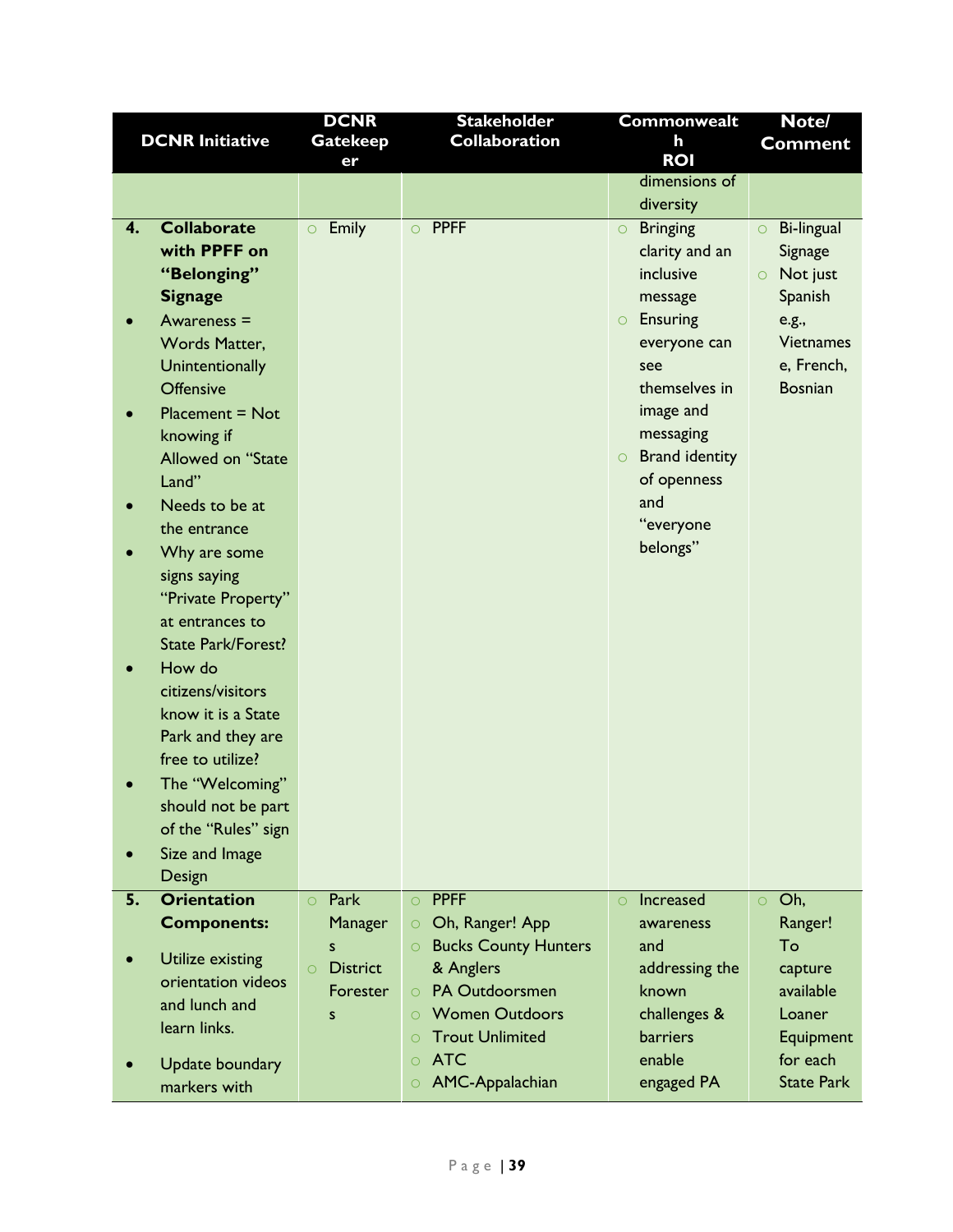|                                                                                                                                                                                                                                                                                                                                                                                                                                                                                                                                                                                       | <b>DCNR</b>                                                            | <b>Stakeholder</b>                                                                                                                      | Commonwealt                                                                                                                                                                                                                                                                                                                                       | Note/                                                                               |
|---------------------------------------------------------------------------------------------------------------------------------------------------------------------------------------------------------------------------------------------------------------------------------------------------------------------------------------------------------------------------------------------------------------------------------------------------------------------------------------------------------------------------------------------------------------------------------------|------------------------------------------------------------------------|-----------------------------------------------------------------------------------------------------------------------------------------|---------------------------------------------------------------------------------------------------------------------------------------------------------------------------------------------------------------------------------------------------------------------------------------------------------------------------------------------------|-------------------------------------------------------------------------------------|
| <b>DCNR Initiative</b>                                                                                                                                                                                                                                                                                                                                                                                                                                                                                                                                                                | <b>Gatekeep</b>                                                        | <b>Collaboration</b>                                                                                                                    | h<br><b>ROI</b>                                                                                                                                                                                                                                                                                                                                   | <b>Comment</b>                                                                      |
| added clarity and<br>welcoming<br>language<br><b>Marketing</b><br>campaign of "Did<br>You Know?" to<br>address barriers,<br>challenges,<br>opportunities, and<br>to increase<br>awareness of<br>Pennsylvania's<br>parks and forests.<br><b>PPFF/DCNR</b><br>6.<br>purchase loaner<br>equipment for<br>each<br>park/forest-<br>fishing, hiking,<br>walking, etc.<br>Encourages a "trial<br>run" for new users<br>to engage and have<br>new experiences.<br>Addresses the<br>huge barrier of<br>initial cost<br>investment and<br>encourages<br>participation and<br>visitor retention. | er<br>Categor<br>$\circ$<br>y<br><b>Marketin</b><br>g<br>w/Signag<br>e | $\circ$<br><b>PPFF</b><br>$\circ$<br><b>Camp Hosts</b><br>$\circ$<br><b>Hook &amp; Bullet Crowd</b><br>$\circ$<br><b>REI</b><br>$\circ$ | citizens and<br>across the<br>board<br>tourism.<br>An inclusive<br>$\bigcirc$<br>experience is<br>the best word<br>of mouth<br>marketing<br>Enhanced<br>$\circ$<br>experience<br><b>O</b> Visitor<br>attraction,<br>and recurring<br>visits<br>Addresses the<br>potential<br>socio-<br>economic<br>barrier of not<br>being able to<br>participate | Identify<br>$\circ$<br>agreed<br>upon<br>display<br>location at<br>each<br>location |
| 7.<br><b>Identify</b>                                                                                                                                                                                                                                                                                                                                                                                                                                                                                                                                                                 | $\circ$                                                                | <b>PPFF</b><br>$\circ$                                                                                                                  | Informational<br>$\circ$                                                                                                                                                                                                                                                                                                                          | $\circ$                                                                             |
| <b>Publications/</b><br><b>Newsletters/Blo</b>                                                                                                                                                                                                                                                                                                                                                                                                                                                                                                                                        |                                                                        | Jessica-PA Outdoor<br>$\circ$                                                                                                           | and                                                                                                                                                                                                                                                                                                                                               |                                                                                     |
| gs for PPFF &                                                                                                                                                                                                                                                                                                                                                                                                                                                                                                                                                                         |                                                                        | <b>Writers</b><br><b>Community Committee</b><br>$\circ$                                                                                 | educational<br>awareness,                                                                                                                                                                                                                                                                                                                         |                                                                                     |
| <b>DCNR Articles</b>                                                                                                                                                                                                                                                                                                                                                                                                                                                                                                                                                                  |                                                                        |                                                                                                                                         | resources,                                                                                                                                                                                                                                                                                                                                        |                                                                                     |
| and or                                                                                                                                                                                                                                                                                                                                                                                                                                                                                                                                                                                |                                                                        |                                                                                                                                         | outdoor                                                                                                                                                                                                                                                                                                                                           |                                                                                     |
| <b>Marketing</b>                                                                                                                                                                                                                                                                                                                                                                                                                                                                                                                                                                      |                                                                        |                                                                                                                                         | participation                                                                                                                                                                                                                                                                                                                                     |                                                                                     |
| <b>Events</b>                                                                                                                                                                                                                                                                                                                                                                                                                                                                                                                                                                         |                                                                        |                                                                                                                                         | opportunities                                                                                                                                                                                                                                                                                                                                     |                                                                                     |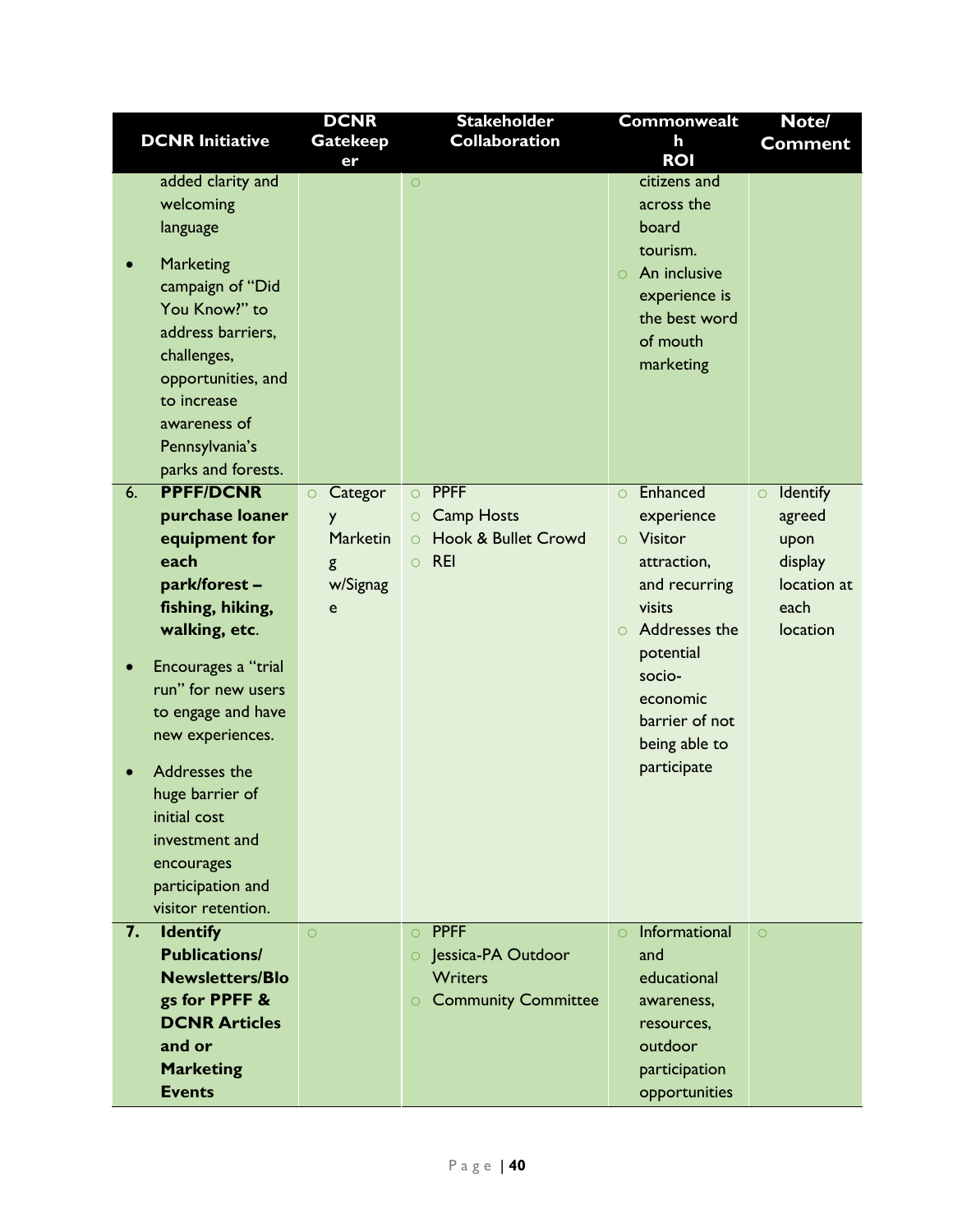|    |                            | <b>DCNR</b>     | <b>Stakeholder</b>                 | <b>Commonwealt</b>           | Note/          |
|----|----------------------------|-----------------|------------------------------------|------------------------------|----------------|
|    | <b>DCNR Initiative</b>     | <b>Gatekeep</b> | <b>Collaboration</b>               | h                            | <b>Comment</b> |
|    |                            | er              |                                    | <b>ROI</b>                   |                |
|    |                            |                 |                                    | O Opens the                  |                |
|    |                            |                 |                                    | door for                     |                |
|    |                            |                 |                                    | cross sectors                |                |
|    |                            |                 |                                    | knowledge                    |                |
|    |                            |                 |                                    | sharing                      |                |
|    |                            |                 |                                    | engagement                   |                |
|    |                            |                 |                                    | and possible                 |                |
|    |                            |                 |                                    | partnerships                 |                |
| 8. | <b>Raise</b>               | $\circ$         | $\circ$ PPFF                       | $\circ$ Brings clarity       | $\circ$        |
|    | <b>Awareness and</b>       |                 |                                    | to the                       |                |
|    | <b>Collaborate</b>         |                 |                                    | reservation                  |                |
|    | with PPFF on:              |                 |                                    | system                       |                |
|    | <b>Identifying Meeting</b> |                 |                                    | $\circ$ Challenges           |                |
|    | <b>Spaces</b>              |                 |                                    | the                          |                |
|    |                            |                 |                                    | perception                   |                |
|    | <b>Process and Cost</b>    |                 |                                    | that there is a              |                |
|    | on Pavilion Holds          |                 |                                    | lack of                      |                |
|    | versus Free (No            |                 |                                    | fairness                     |                |
|    | Sign?)                     |                 |                                    | <b>Ensures</b><br>$\circ$    |                |
|    | Equitable                  |                 |                                    | everyone can                 |                |
|    | <b>Reservation System</b>  |                 |                                    | participate                  |                |
|    | and                        |                 |                                    | regardless of                |                |
|    | Communication              |                 |                                    | their culture                |                |
|    | Clarity                    |                 |                                    |                              |                |
|    |                            |                 |                                    |                              |                |
| 9. | <b>Partner with</b>        | $\circ$         | Tammi Peffer-Board of<br>$\circ$   | Raising<br>$\bigcirc$        | $\circ$        |
|    | <b>Brick &amp; Mortar</b>  |                 | <b>Education</b>                   | <b>DCNR</b> profile          |                |
|    | and Cyber                  |                 | <b>Allison Acevedo-</b><br>$\circ$ | across                       |                |
|    | <b>Charter</b>             |                 | <b>Environmental Justice</b>       | generations                  |                |
|    | <b>Schools on</b>          |                 |                                    | and                          |                |
|    | their Student              |                 |                                    | organizational               |                |
|    | <b>Educational</b>         |                 |                                    | sectors                      |                |
|    | <b>Field Trips</b>         |                 |                                    | <b>Exposes PA</b><br>$\circ$ |                |
|    | Opportunity for            |                 |                                    | youth to                     |                |
|    | Park Staff to              |                 |                                    | alternative fun              |                |
|    | provide                    |                 |                                    | and healthy                  |                |
|    | Educational                |                 |                                    | activity                     |                |
|    | Activities and             |                 |                                    | options.                     |                |
|    | <b>Learning Tours</b>      |                 |                                    | Opens the<br>$\circ$         |                |
|    | Chamber of                 |                 |                                    | career                       |                |
|    | Commerce                   |                 |                                    |                              |                |